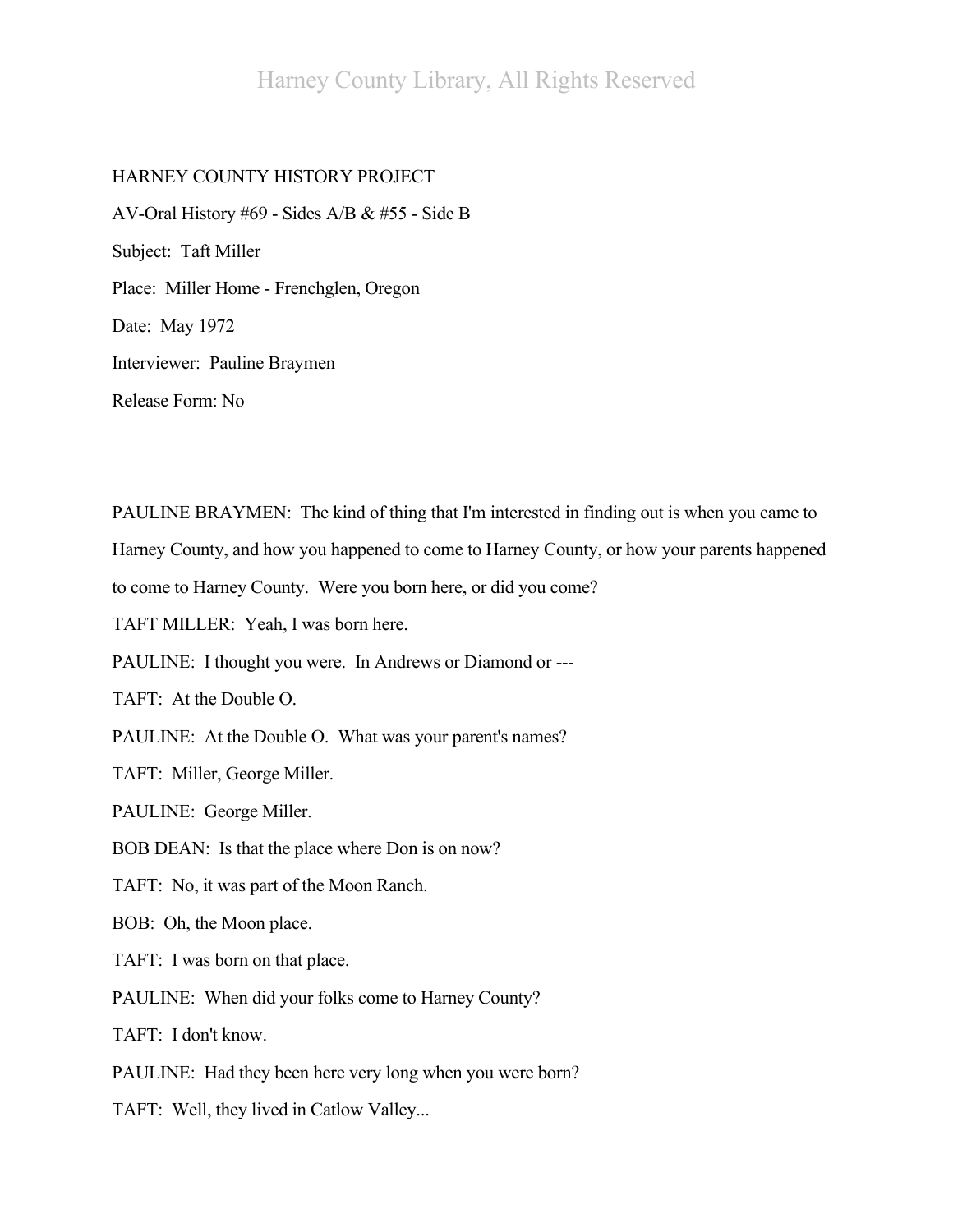PAULINE: Did you ever hear your dad tell why he came here? How he happened to find out about

Harney County, and happened to come here?

TAFT: No, I never did find out. ... They come from the Black Hills.

PAULINE: In Nebraska? No, that's the Dakotas, yeah, in the Black Hills.

BOB: Was he a sheep man, or did he start out with cattle to begin with?

TAFT: He had cattle and horses.

PAULINE: Cattle and horses.

... (Sound of truck)

BOB: Did he raise the horses for the soldiers?

TAFT: I think so. He sold horses for the cavalry.

PAULINE: Were there still soldiers at Fort Harney then?

TAFT: Well, I wouldn't know that really.

MRS. MILLER: They fought the Indians, didn't they?

TAFT: Well, they fought in the Modoc War, and of course I guess they fought them in the Black

Hills too. But my dad, he was in Deadwood the day that Hickok was shot. He saw him right after

he was shot. ... Wild Bill ... Deadwood was where he was shot.

PAULINE: Well, what year were you born?

TAFT: 1893.

PAULINE: 1893. Do you think they had been in Harney County for several years before you were

born? Were you the oldest in the family?

TAFT: Oh, no.

PAULINE: Or were there other children?

TAFT: I was the youngest boy. There were two girls younger than I am. The rest of them were

older. They lived in Happy Valley over here by the Smyth's for, I don't know how long.

MRS. MILLER: How many was born in this county? ...

TAFT: Oh, I guess Pete, and Buck, and myself. The girl babies were all born here. A couple of the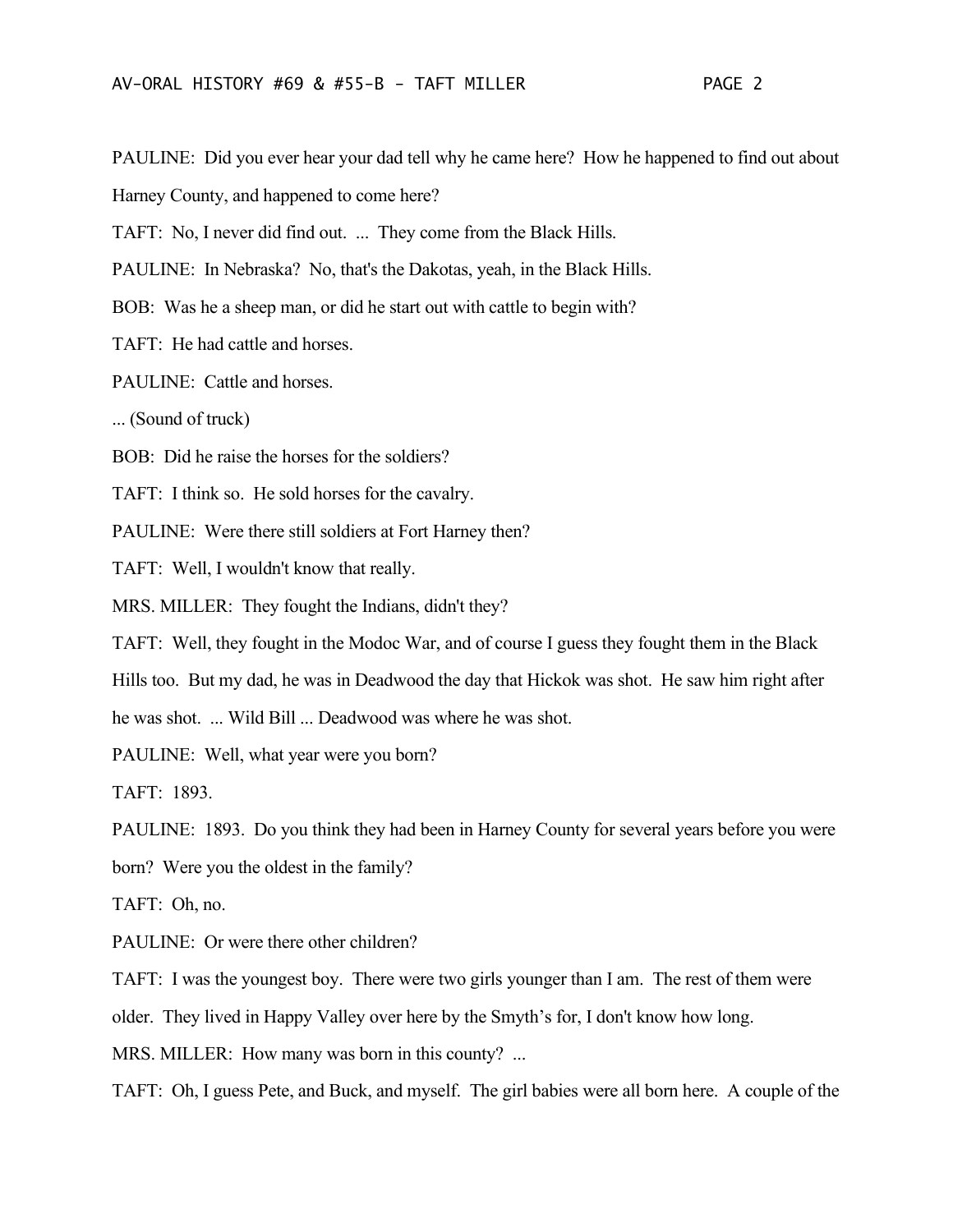boys were born up here...

MRS. MILLER: They must have been here quite a while then before...

BOB: Is that the place up on Jack Mountain?

TAFT: They used to call it the Jackass Ranch. When we first come here, there was an old prospector up there above the house, and in the rocks and he had some burros. Those jacks, you know. And I guess the Indians killed the old fellow, and with the jacks around there they called it Jackass. That's what it went by when I was a kid.

BOB: That's how the Mountain got its name, huh?

TAFT: That's really Jackass Mountain.

PAULINE: That's one of these places that the names been changed.

TAFT: ... when I was a kid; called that Jackass. That chimney that sat in that house, you been there?

PAULINE: No.

TAFT: Well, my dad built that and that fireplace, and then the old house burned down and that chimney sat there for years, and then that Mat Davies built his house right up against it. And it's the same old chimney, and if you're ever there you can look down at the lower end of the field at the big long rock fence. Rocks built way up in kind of a half-circle, my dad built all that.

PAULINE: For a corral or was it just for a boundary?

TAFT: Well, it's a field, you know, and there's lots of rocks on the hillside, he just piled them up and made a fence. It's still there yet, too.

BOB: Did they live there at Jack Mountain, or Jackass Ranch there?

TAFT: They first worked there. Yeah, and then they of course, they had both the places down at Warm Springs and that one too.

PAULINE: The Warm Springs, is that over here near Crane, or is this a different place?

TAFT: No, it's over here by the Double O.

PAULINE: By the Double O.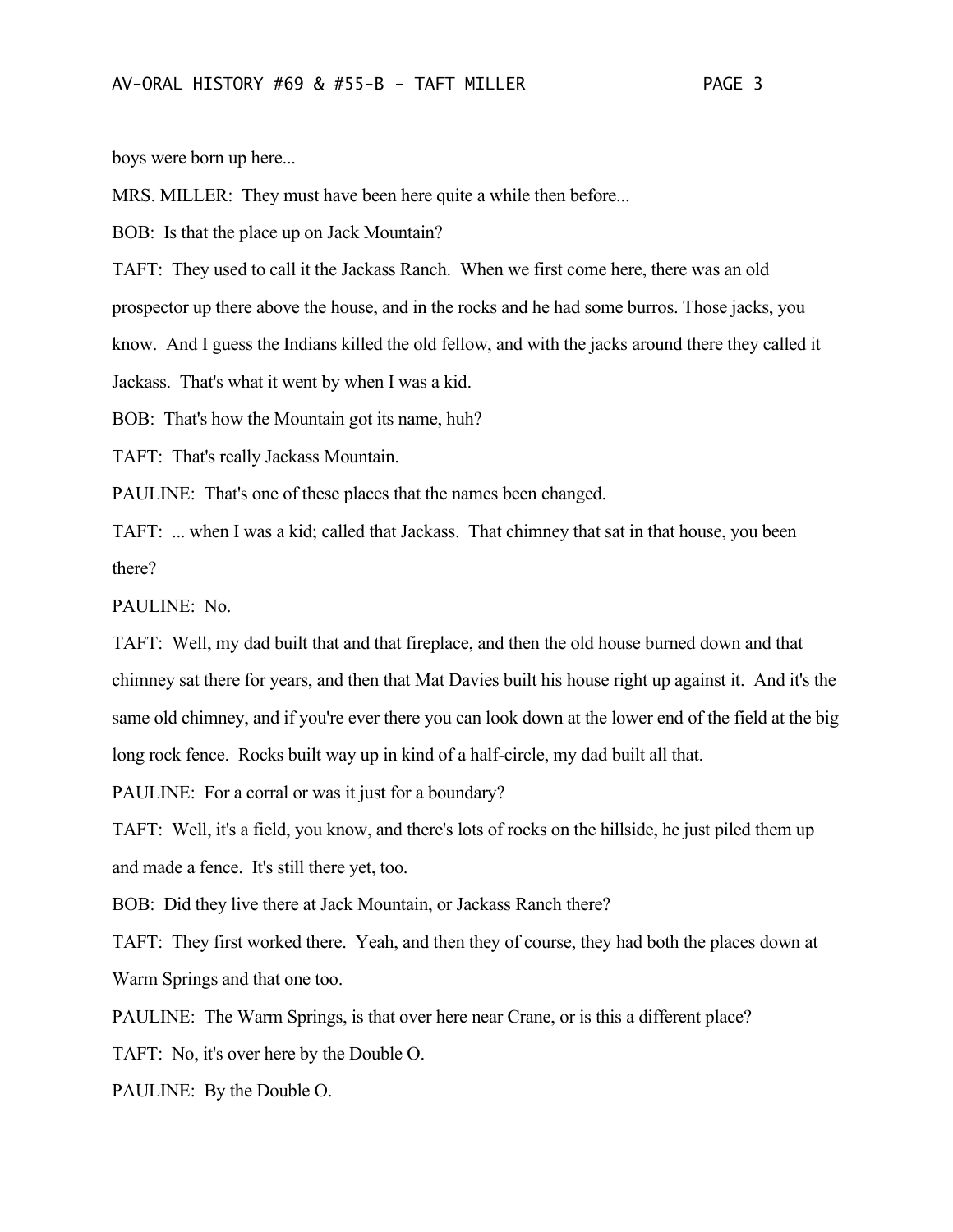TAFT: It's along the hill from the Double O. There's four or five springs that come out of that hill, and that's supposed to be the Warm Springs. They used to call it the Warm Springs all the time. PAULINE: I didn't know this. I didn't realize there were warm springs in that area at all. BOB: Let's see, they're in the refuge now aren't they, or at least the lower one; isn't it?

TAFT: Not the ones that we had. We had two springs, my dad did, you know. They're not in the refuge.

BOB: I guess there's one out there...

TAFT: Three of them wouldn't be in the refuge; I think up there where Hughet's live it's not in the refuge either. But from there on up they are.

PAULINE: Did you go to school at Double O then, or did you go to school?

TAFT: Yeah, I went to school at the Double O.

PAULINE: At the Double O. How big of a school was it? How many kids were in school at the same time you were?

TAFT: I don't know, quite a bunch of us. Fourteen or fifteen of us. Maybe more than that, I don't know. Big families, there was quite a bunch of us, quite a bunch of Hughet's and the Bardwell's and the Oliver boys. See Pete Petersen married the widow of Oliver, the man that killed Pete French, and they lived there. I went to school with them. They had four or five kids too.

PAULINE: Well, then the story that she left the country wasn't exactly accurate, was it? The story I heard that after Oliver killed Pete French that his wife left the country.

TAFT: She never left this country. She married Pete Petersen, lived right over there when I was a kid until she died. She was Pete Petersen's wife, and I used to go up there and play with those kids and everything. I can tell you one boy that's alive yet; he's in Bend, Burt Oliver.

PAULINE: Oh, well I've got his name as a person that I should talk to. So now I know who he is, I guess I'll go talk to him.

TAFT: As far as her leaving the country --- he did.

PAULINE: He left the country?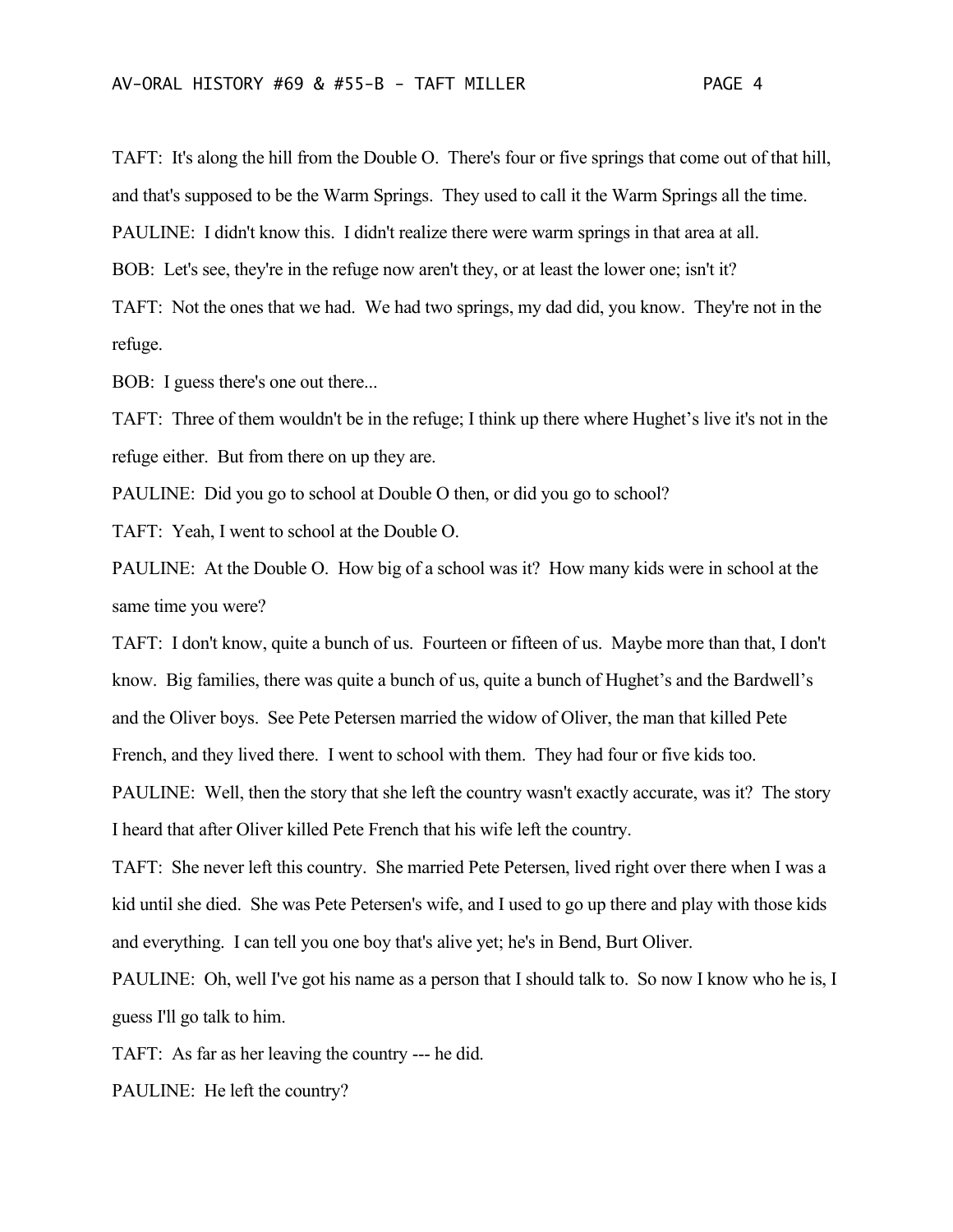TAFT: He deserted his family a month after he come clear when he killed Pete French. But she married Pete Petersen afterwards. ... She was a Simmons girl, was raised right here too, out at the Narrows, her people were.

PAULINE: I'm glad to find that out, because Burt Oliver's name was given to me as a person in Bend that I should see, but I didn't have any idea who he was. So, that will help me.

TAFT: It was his dad that killed Pete French.

PAULINE: Her name was Simmons, and she was raised down in the Frenchglen area. You said that Mrs. Oliver was a Simmons?

TAFT: Well, around the Narrows, her people all come, lived around the Narrows. There was a lot of Simmons there living around the Narrows. Well, the day that Oliver was supposed to kill French, he was after her cattle, at least I think when French run him out of the field one time, he was up there riding for his mother-in-law's cattle, and she lived at the Narrows, Grandma Simmons. I used to know her, remember all those people.

BOB: Is Mrs. Simmons' name on a gravestone at that old graveyard?

MRS. MILLER: The little one down on Mill Creek?

BOB: No, it's between the Narrows and Wright's Point.

PAULINE: Someday I'm going to stop there and look, but I haven't for a long, long time.

BOB: We could stop on the way back, its right there. I think I noticed that name somewhere.

MRS. MILLER: I've been in there once, but I wouldn't remember, not knowing any of the names.

PAULINE: I know that there are a lot of children's graves there that died during the influenza epidemic.

TAFT: Well, they lived around the Narrows. They had places there and run cattle, you know, the Simmons's.

PAULINE: Were there ever any stores, or a post office, or a saloon or anything like that at the Double O, or was it just a ranching area?

TAFT: Just a ranching area. We all had to go to the Narrows for mail. Go over there on horseback,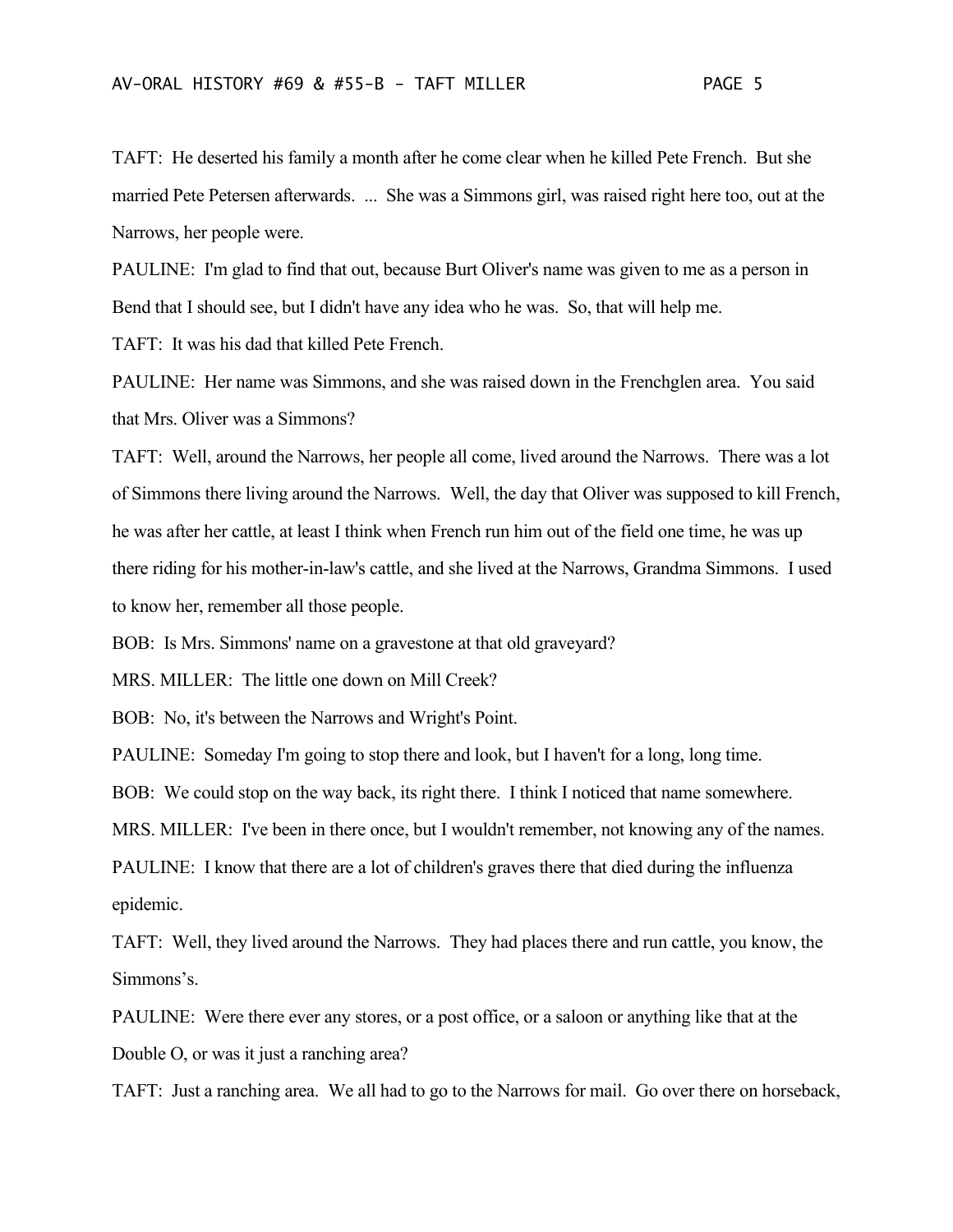15 miles to get the mail. Us kids would bring it sometimes for everyone.

PAULINE: There were businesses at the Narrows?

TAFT: Well, Charlie Haines run that store. That was the biggest store in Harney County at one time. You could buy anything from a freight wagon to a needle, or spool of thread. He had machines; you could buy anything you want. A set of harness, or pack outfit, or anything.

MRS. MILLER: Didn't you help him out one time? Didn't you say you helped work with him one time?

TAFT: No.

PAULINE: They had the post office there in the store, I suppose. The post office was in the store?

TAFT: Yeah, it was in the back of the store, and then they had a cellar back behind too, and it was a saloon.

BOB: In the cellar?

TAFT: Down in the cellar, yeah.

PAULINE: Was that because it was during prohibition, or was it just because that was a convenient place to have it?

TAFT: No, that was way before prohibition.

BOB: Keep the beer cool.

TAFT: A long time ago. No, I guess it just happened to be down in the cellar, I don't know.

PAULINE: Did you live very far from the schoolhouse?

TAFT: About three miles.

PAULINE: Did you ride to school in the wintertime?

TAFT: Most the time we walked. No, most the time we walked.

PAULINE: Did they go pretty much all winter long, or did they take off sometime during the really bad part of the winter?

TAFT: No, I think they went to school all winter, as far as I know.

PAULINE: Some of the people I've talked to, it depended on where they went to school, but some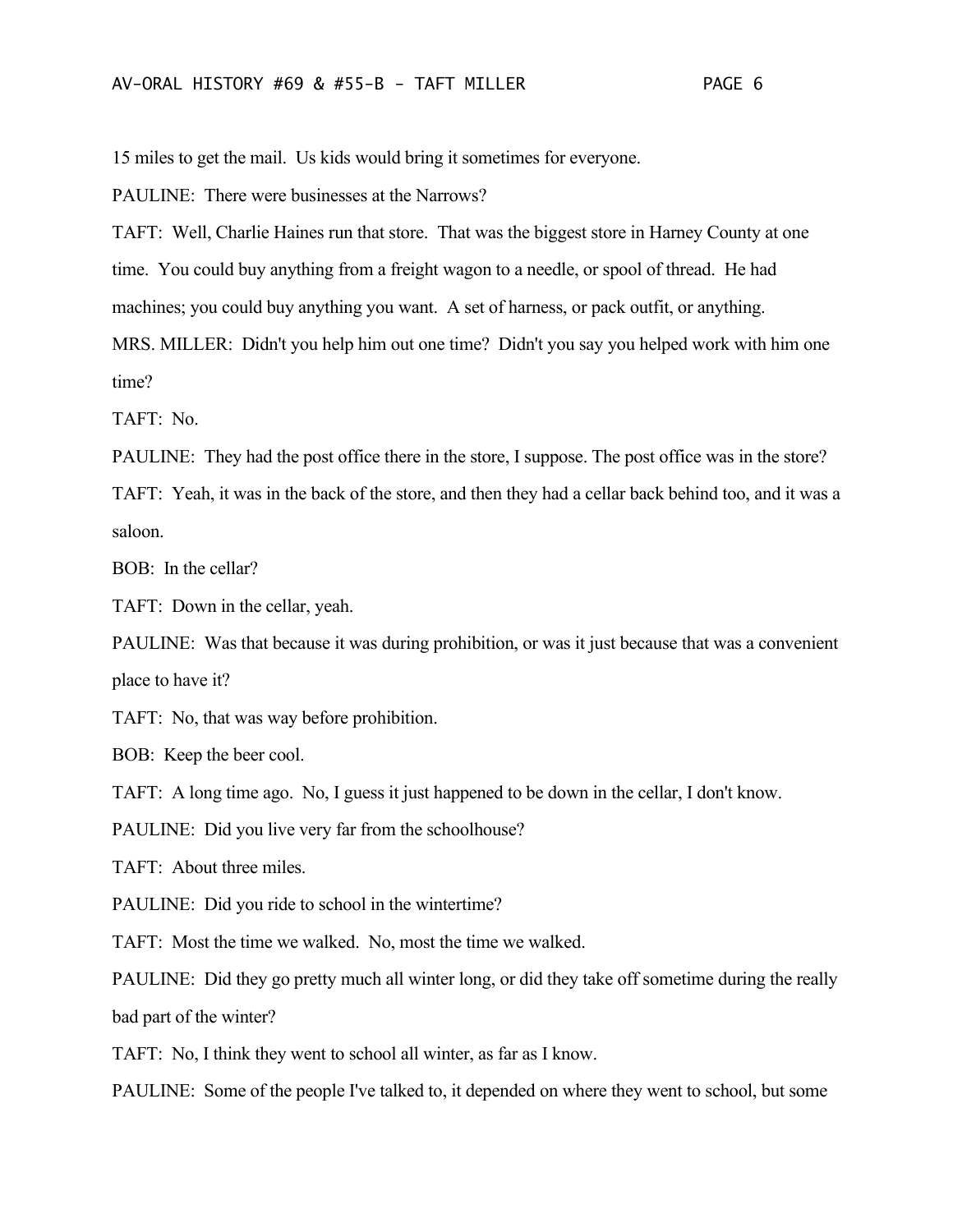of the schools closed during the really bad part. They'd go three months in the fall, and three months in the spring, and wouldn't go during the middle of the winter. So this is the reason I asked. TAFT: It seemed to me like we went all winter long over there. No, the teacher would come in the fall and stay all winter. Them days the teachers, they'd hire a teacher and she'd generally stayed with some of the families that had kids, you know.

BOB: Did she move around, or stay in one place all during the year?

TAFT: Well, I think that she stayed in one place, I think, most of the time.

PAULINE: What kind of fuel did you use over in that area? Sagebrush mostly, or juniper?

TAFT: Mostly sagebrush, I think.

PAULINE: Did your folks ever go to the mountains to get wood?

TAFT: No, they mostly had sagebrush. It's a long ways to where they had any timber over there.

They mostly burned sagebrush all the time as I remember.

BOB: It would be quite a haul from there.

PAULINE: It would be.

TAFT: There's no timber close to there at all. Everything is cleared.

PAULINE: Did your dad do any freighting? Did he go out and get supplies, or did he usually get them from the Narrows, or Burns, or someplace like that?

TAFT: No, he used to --- we'd have those salesmen come around and they would order supplies and they'd have them shipped in to the nearest place, and then they'd go over there and get them. I think they went to Paulina them days with a team. They'd bring back a whole wagonload with a four-horse team.

PAULINE: Four-horse team?

TAFT: Yeah, they'd take a four-horse wagon and go and get supplies.

BOB: Paulina, is that clear over by Prineville? They went that far?

TAFT: Yeah, clear over there.

MRS. MILLER: Long ways.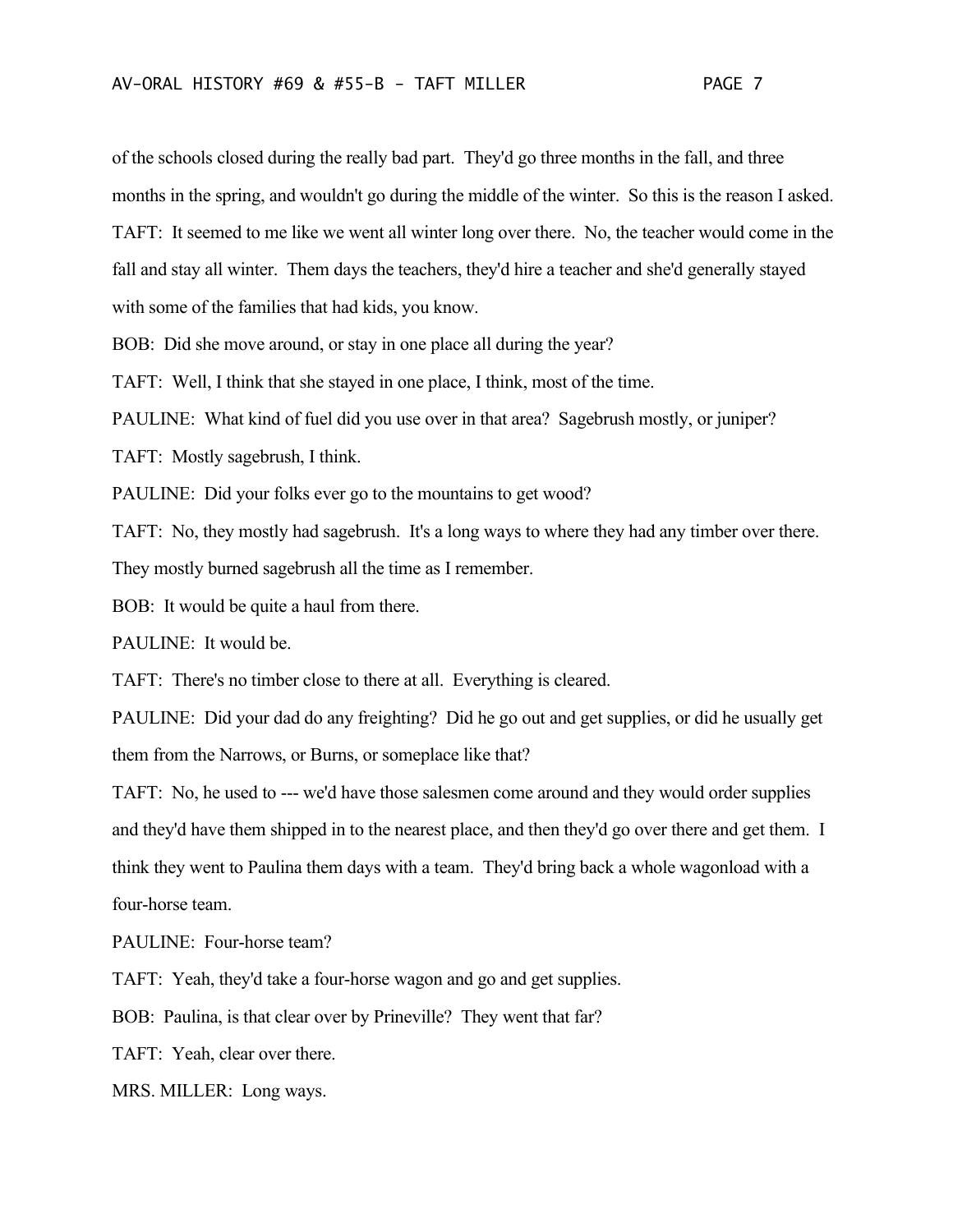BOB: How long would a trip like that take them?

TAFT: Oh, god, I don't know, quite awhile. Probably three weeks, I guess.

BOB: Hard to imagine, isn't it?

PAULINE: Yeah, every time I go to Bend I think about going across the desert on horseback, and I'm sure glad I have my car to drive.

MRS. MILLER: ... years ago.

PAULINE: Were there many Indians in the area out around the Double O?

TAFT: Oh yeah, there was lots of Indians then, lots of them then. And then in the spring of the year they would come, and they would come from Burns or wherever they come from. And they always had lots of horses, lot of pretty ponies. And we'd sit there and we was right on the ridge at where Virgil Moon's house is now. They crossed at that ridge --- he's got that big pond there now. We'd sit out there on that ridge and they'd cross right there and go on riding. Come to the mountain every summer, and the Indians would summer up there. And maybe there'd be a band, I don't know, of thirty or forty come by, and then in maybe an hour or two more there'd be another band come by. There was lots of Indians. Squaws with kids on horses, and all kinds of rigs. And they'd all go to Steens Mountain, and they'd summer up there, and in the fall they'd come back.

BOB: Did any of them live in the Double O area?

TAFT: Well, I think mostly around Burns, but those people on the ranches used to hire them to feed cattle in the winter. I know one winter when Dad had a whole band of them camp up here and they were clearing brush, grubbing it, the sagebrush ... on the ranch. Stayed all winter. I believe there were quite a lot of Indians.

BOB: They had their whole families there then?

TAFT: Yeah.

MRS. MILLER: Did they hunt and fish to feed themselves, or did your folks supply the food and what not?

TAFT: No, I don't remember. They might have furnished them food, but I don't remember. But I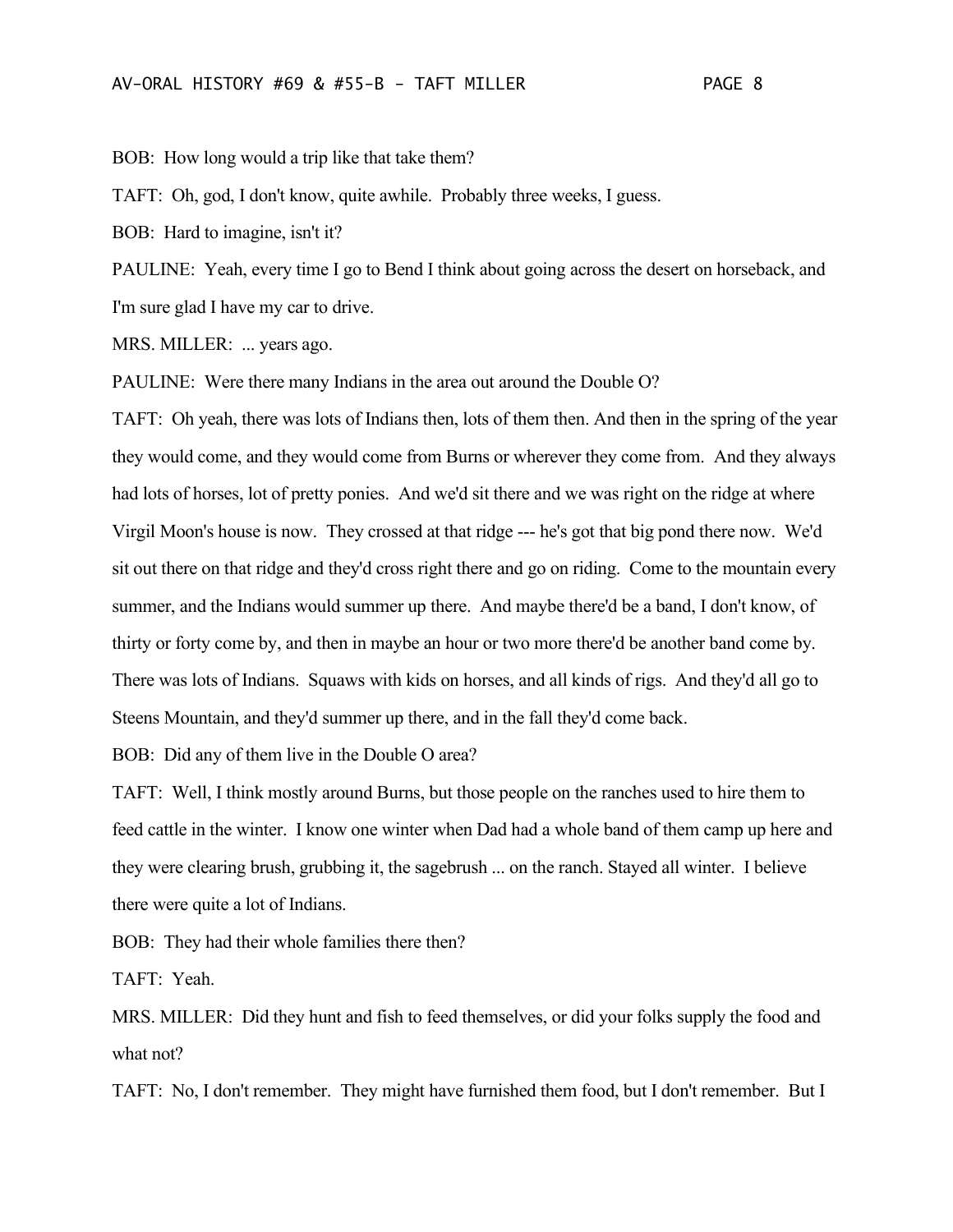think they traded horses for work or something, if I remember right. I don't know just how they made it.

MRS. MILLER: That sounds more like what they'd do.

TAFT: They had lots of horses.

PAULINE: The horses that your dad raised were they for riding purposes mostly, or did he raise workhorses too?

TAFT: Had both kinds.

PAULINE: Both kinds.

TAFT: In them days you had to have workhorses, and cattle horses too. He had some thoroughbreds for saddle horses, and big workhorses too.

BOB: Any one particular breed of workhorse that he had? Or do you remember?

TAFT: Oh, I don't know, just Percherons mostly. We had some thoroughbred horses too. When the Wallses left here, they ran thoroughbred horses, and my dad bought them. I remember we had a lot of them old --- they were branded with a "W" on the toe. And the Wallses was the people that took up Roaring Springs at that time. They had thoroughbred horses. When they left here my dad bought those and got them from them ... got all them old horses.

BOB: When they left Roaring Springs?

TAFT: Yeah. They're the ones that took up Roaring Springs.

PAULINE: You said your dad run cattle mostly, and horses. Did he ever try to raise any grain, or do any kind of farming?

TAFT: No. Always had a garden though.

PAULINE: I'd like to ask people about the weather. Was the weather a lot different --- oh say when you were a kid? Do you remember the winters as being harder?

TAFT: Oh yeah, some of it. It seems to me it's wetter them days than it is now. I wouldn't know, but --- Dad was out on the desert, you know, and when we was kids we'd go out there to Buzzard and there was always a big spring of water there. And now lately it's dried up. It's been dry most of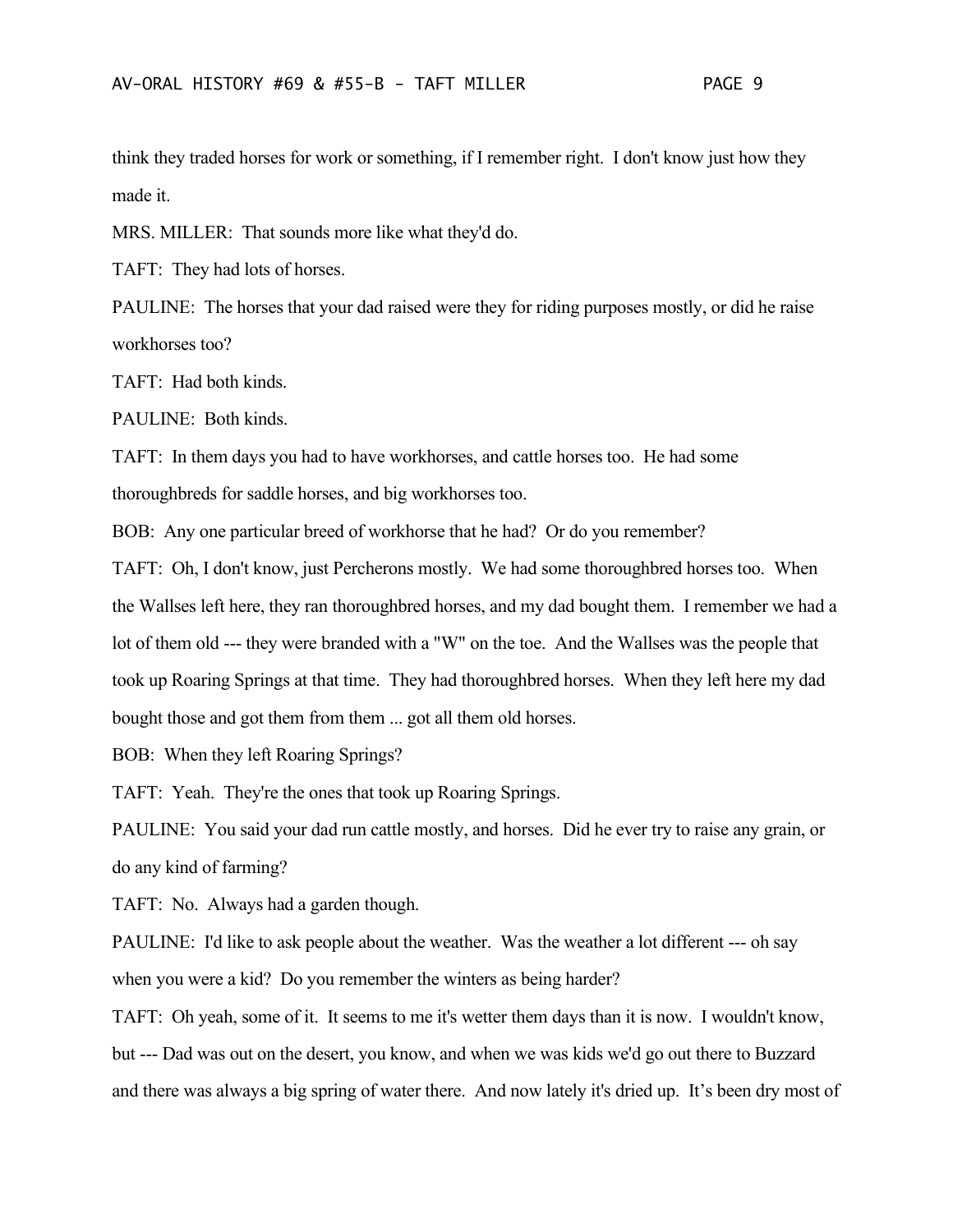the time the last few years. I guess a couple of years ago, two or three years; they tell me that spring run. But it used to be that even in the fall of the year had quite a stream of water running down Buzzard Canyon.

BOB: Where's that at, Taft?

TAFT: Well, you know where Virgil Moon lives?

BOB: Yeah.

TAFT: Well, it'd be north, right straight out across the hills about twelve, fifteen miles. It'd be about halfway to Clover Swale. Canyon runs down there and it comes out, well into the Double O. I don't know whether you've ever been out in that country. Murphy had a place out in there, Iron Mountain. Do you know where Iron Mountain is? Well, it'd come out right down there by Iron Mountain, and run into the Double O, and it'd really come right back into Harney Lake, if it was high enough, you know.

PAULINE: Well, when did you get started in ranching? Did you just stay with your dad, or did you strike out for yourself?

TAFT: Struck out for myself when I was old enough. Filed on my homestead when I was just 21. PAULINE: Where was it located?

TAFT: Oh, back here, up there ---

BOB: Catlow Valley?

TAFT: Well, by Catlow Valley, yeah. It's about 12 miles from Rock Creek.

BOB: Oh, it's not the place, the place on Rock Creek?

TAFT: No, it's just up here, then right by Stan Bennett's, then go on to Clover Swale, you know,

you'd go right by my homestead. That's where I first started out, then I bought Rock Creek.

BOB: When did you buy Rock Creek?

TAFT: Oh, I don't know, about '48, I guess.

PAULINE: I understand there were quite a few people around Clover Swale at one time.

TAFT: This whole Valley was pretty well settled in 1914, when I come out here. Course, I used to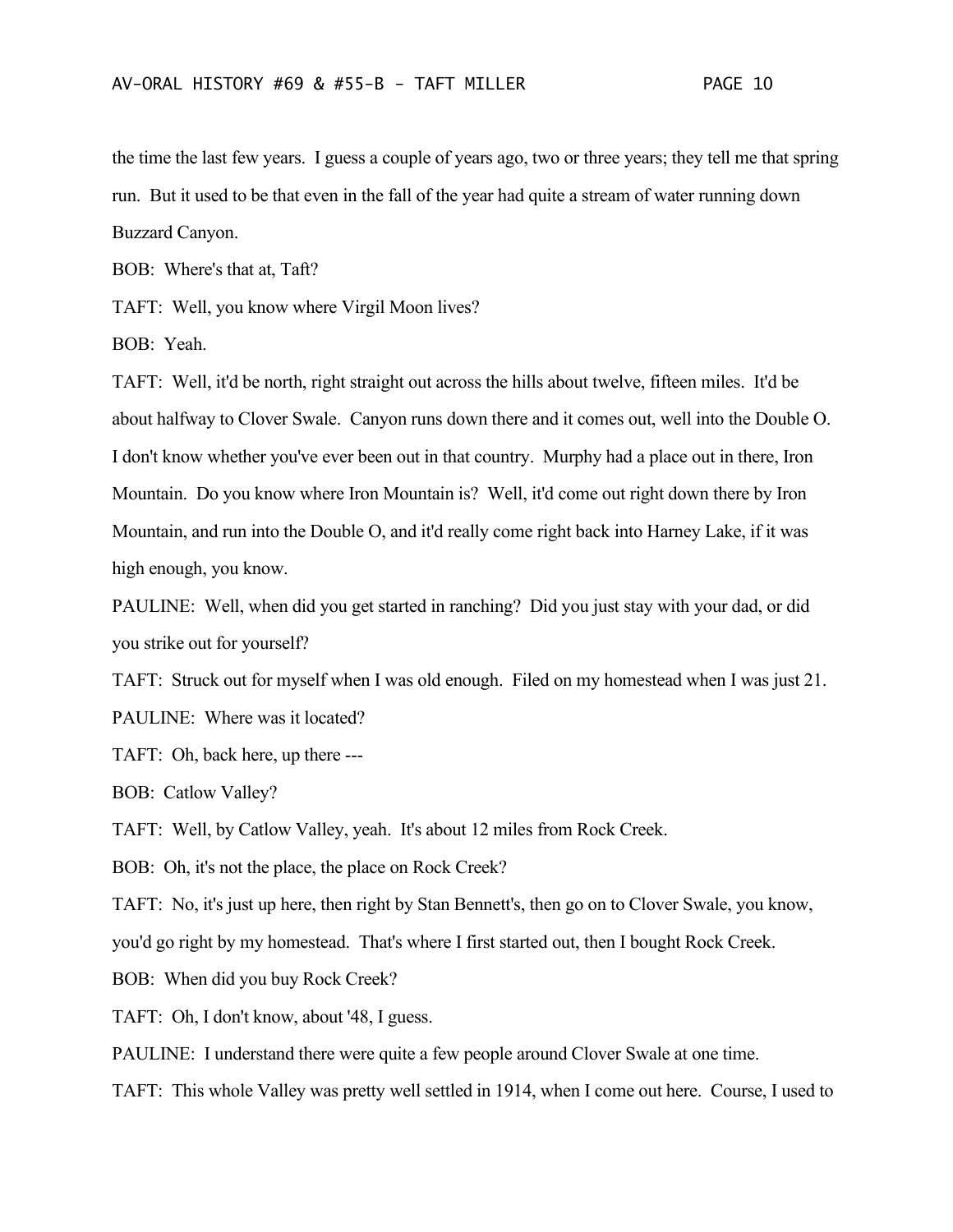be out at Clover Swale every year, anyway when we was kids. We always run horses to Clover Swale in the spring, and people would gather all the horses and brand them. My dad had lots of horses. I used to put in lots of time when I was a kid at Clover Swale.

PAULINE: Do you know why they called it Clover Swale?

TAFT: I don't remember. I think they called it from the plant, the clover, but all the clover I know of on Clover Swale is up there on Augustine's place. A little patch of clover, but they called it Clover Swale.

BOB: Who did you buy Rock Creek Ranch from?

TAFT: The Company. That's when Joe Fine was boss over here.

PAULINE: That's Allied? No, the PLS.

TAFT: That's along time before the Allied ever owned anything. The Gills bought it a long time before the Allied's got it. He even sold it to the Gills, and they sold it to the Allied. He was still out working for the Gills when it was sold.

BOB: You weren't related to the Millers of Lux and Miller?

TAFT: No, not that I know of.

PAULINE: Have you grazed cattle on Steens Mountain? You've never had stock on the mountain? TAFT: No ...

PAULINE: ... Do you remember the first time you saw an automobile, or had an automobile ride? TAFT: Yeah, I remember the first one I ever saw. One come into Burns. I don't know, went in there for a rodeo or something, and there was one sitting down there at the entrance into the grounds. The first one that ever come to Burns, I guess.

MRS. MILLER: That must have been a real occasion.

PAULINE: Is that the one that if you paid 25 cents that you could go for a ride?

TAFT: Well, I don't remember. They might have let some people ride, I don't know. We'd just come from the ranch over there, and in them days I don't think we had 25 cents to buy a ride.

BOB: About what year was that, do you remember?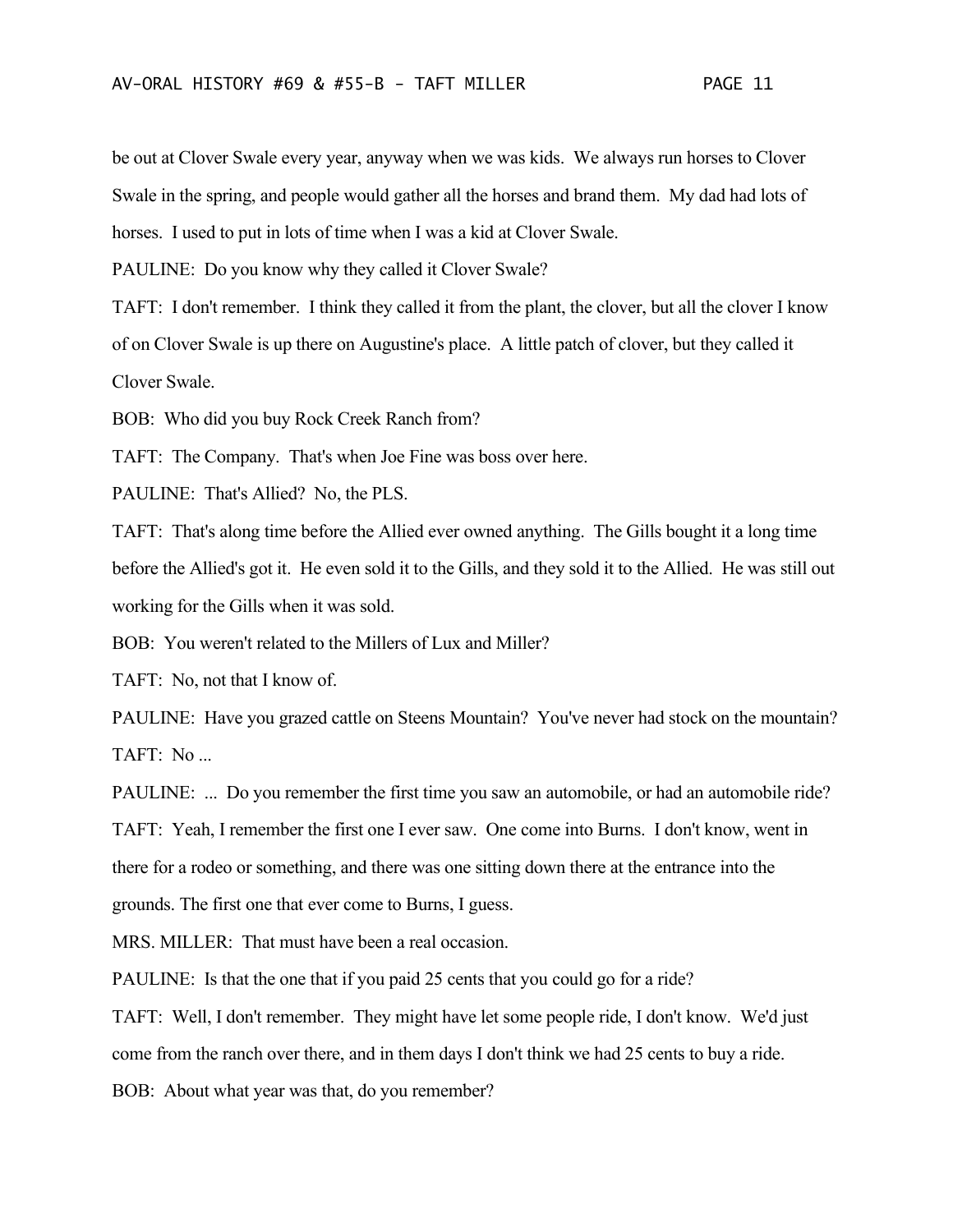TAFT: I don't know; it was a long time ago.

BOB: Do you remember how old you were?

TAFT: Oh, I don't know, I was in my teens someplace. I stayed with --- about two winters I think with Mrs. Bardwell, went to school. You know her? She's a hundred years old. Well, they lived at the Double O too.

PAULINE: Oh, they did?

TAFT: Yeah, Gus and Emma went to school at the Double O with us. Yes. You know Jessie (Bardwell Williams)?

PAULINE: Yeah.

TAFT: She went to school at the Double O. Her and --- they used to drive a pony to school, and she got to running away with them. One day she scattered them all out through the sagebrush. Told her dad about it and he was going to drive her to school. Darn if she didn't get down there and she run off with him too.

PAULINE: Well I can just see that --- kids flying everywhere.

TAFT: That she did. She just got carried away.

PAULINE: Did you ever ride in the rodeos or take part?

TAFT: No.

PAULINE: Just go watch? Did you ever raise rodeo stock? I know some of your boys do. I thought maybe they got their interest from you.

TAFT: No. Lots of them horses they have come out of my horses. I had lots of horses out there at one time.

MRS. MILLER: Taft loves horses.

TAFT: Yeah, I had lots of horses. I used to...

BOB: ...

TAFT: I had some of the top bucking horses in there a long time ago when they first started that rodeo. I used to own "Trade Dollar" and "Box Dot". I used to ride them before they put them in the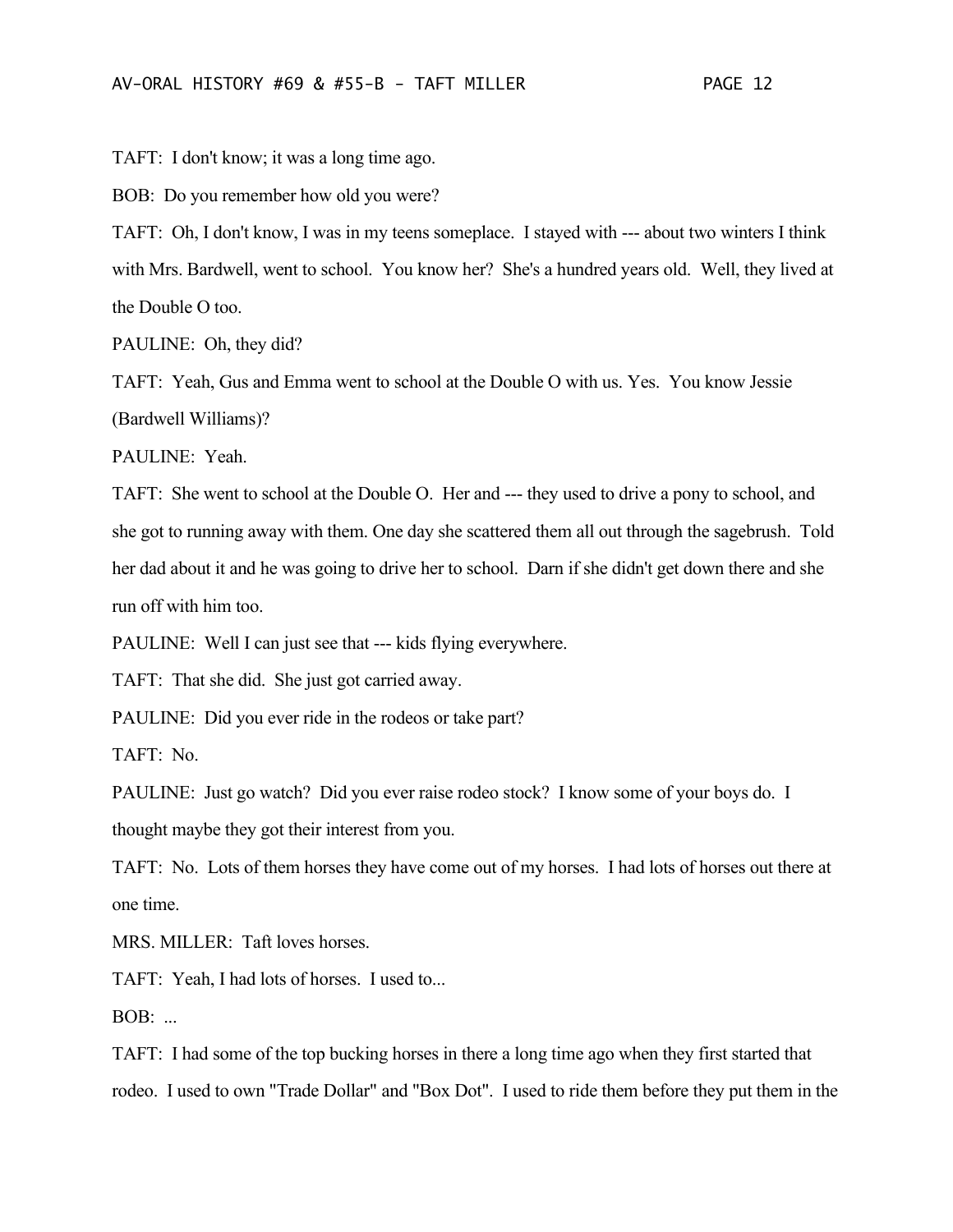rodeo. Bucking, they was good horses, the best bucking horses I had.

PAULINE: What were some of the horse's names that you had in the rodeos?

TAFT: There was "Box Dot" and "Trade Dollar", were two of the best ones. And of course lots of the horses that Donald used to take in, I had 'em and then they'd had 'em named every way. Then they had one, "Trade Dollar", but they lost him.

... (Bird flew into window - discussion omitted.)

PAULINE: As I understand it when they first started having rodeos and the fair in Burns, why, it was really quite an occasion. Do you remember any of those early rodeos, and some of the --- TAFT: Oh yeah, some of them. I used to be in there when they had a rodeo. Helped with the chutes.

PAULINE: I know that cowboys came from all over the county to come in, but did they have many people come in from outside?

TAFT: Yeah, they come from everywhere. Pretty near everybody from around here I imagine. And there'd be people from Pendleton come down. They had some good riders come down. You live in Burns?

PAULINE: Yes. Do you know Henry Ausmus?

TAFT: Yes.

PAULINE: That's my dad.

TAFT: And Ormand and Dick, I remember him.

PAULINE: And Standley.

TAFT: Standley.

PAULINE: My dad's the youngest.

TAFT: Well, I've seen him, but I never knew him very well.

PAULINE: My husband and I are running his place now. We're about three miles out of Burns on the Crane highway.

TAFT: Yeah, I know where that is. Yeah, I used to know Ormand. I hauled grain out at, you know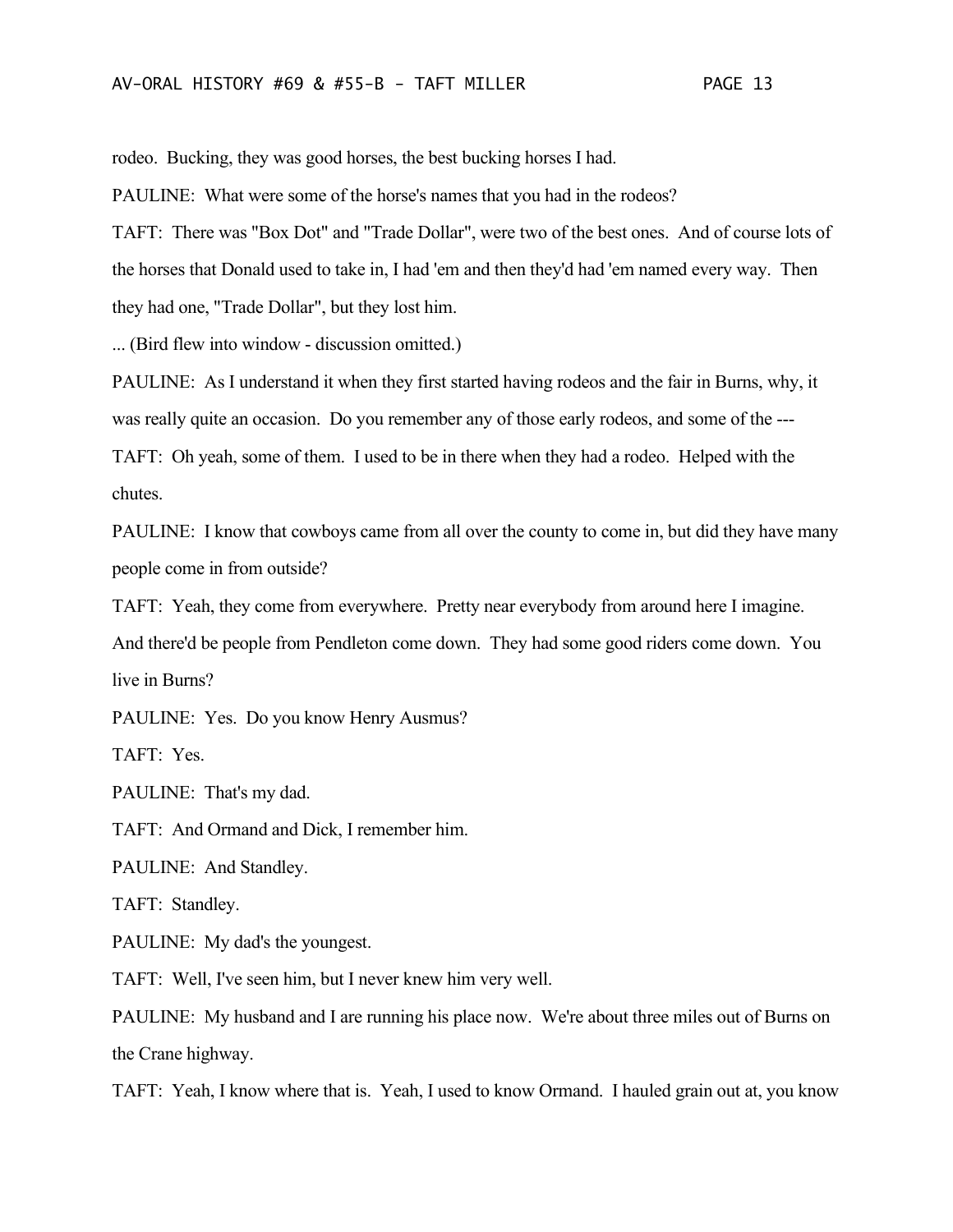when the lake went dry, and the boys there farmed it. They raised grain all over Malheur Lake. It went plum dry, and they had grain growing, gosh there were, I think, stalks that were six feet high. Some of it...

MRS. MILLER: ...

PAULINE: Well it was his brothers. It was his two older brothers. Daddy was involved to a point, but he was quite a bit younger than Standley and Ormand.

TAFT: That was Standley and Ormand that went together to raise the grain, wasn't it? PAULINE: Yeah.

TAFT: Yeah, it seems to me like it. When they went to school in Burns, them Ausmus boys with Gus Bardwell, about that time I know. Those boys went to Burns to high school with Gus Bardwell. I'm sure of it.

PAULINE: That sounds about right, because all four of them went into Burns to school part of the time. They went to Crane and at Lawen.

TAFT: They went to high school in Burns. But they didn't have this kind of high school in them days.

PAULINE: No, my dad went to Crane High School for about a year, but I don't think ---

TAFT: Well, he could of --- but them other boys I think they all had to go to Burns. And all them people had to go to Burns. I never got that far, I never went to high school, too busy.

PAULINE: Too busy. Most people your age, by the time you had an eighth grade education that was considered pretty good, at that time. Now if you don't go to college and have a Ph.D., why you're not supposed to have been educated. But I don't believe all that.

MRS. MILLER: No, I don't either. A lot of money goes down the drain in school.

PAULINE: Well, education is a good thing, but I think that some-times we get a little carried away. I couldn't help but notice your beautiful arrowhead collection when I came in. My, you have some really pretty specimens.

TAFT: We picked a lot of them up at the ranch, you know. I never tried to get them, you know. I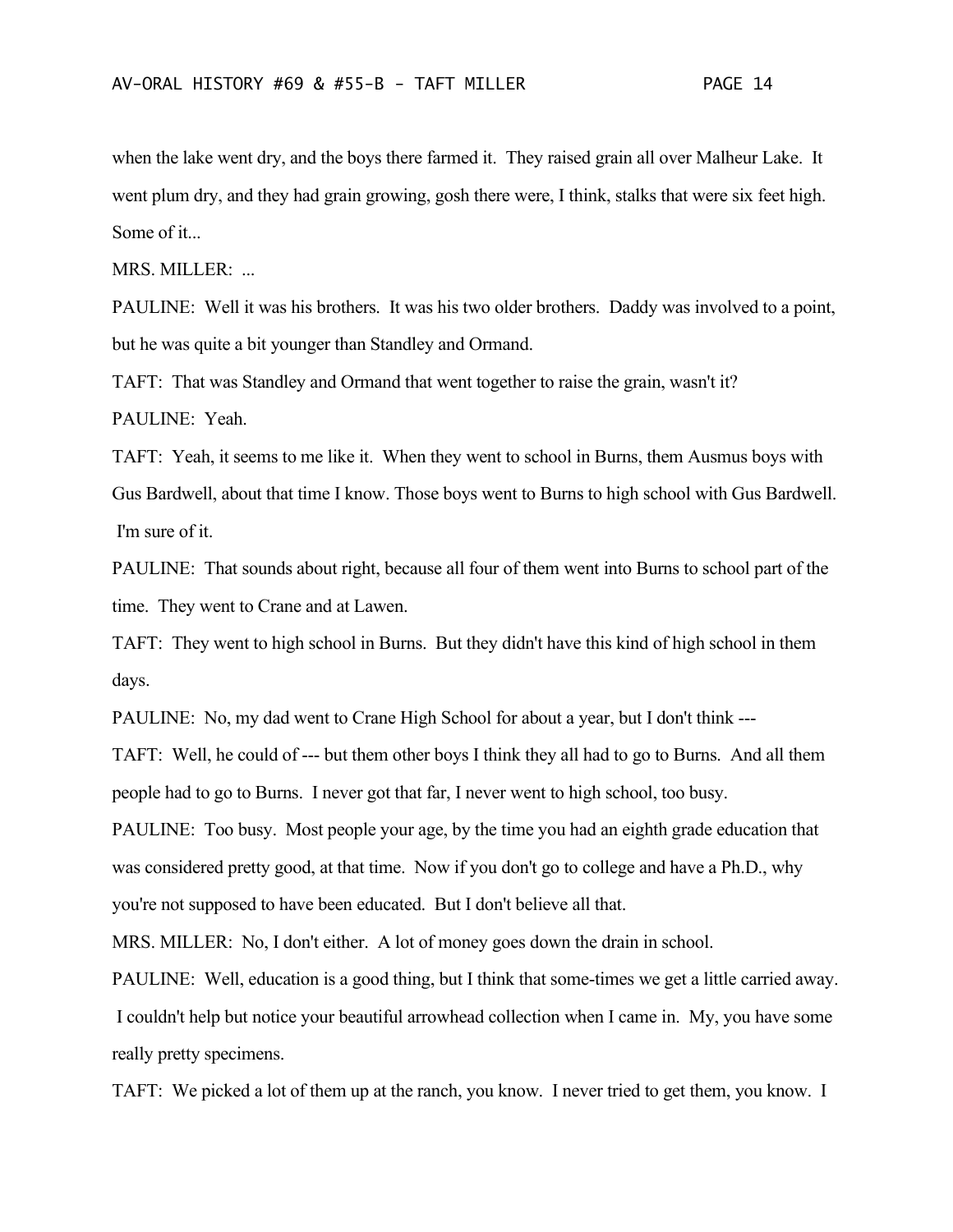used to hunt them, but I give them all away until the last few years.

MRS. MILLER: You should go up and see those at the ranch sometime ... but they have a gorgeous display of them.

PAULINE: This is the thing. I know my dad tells that they used to just pick them up all the time and no one ever gave them a thought. They were just something --- and now we take the family out some Sundays and hunt just for the fun of it, and we're just delighted when we find a broken piece of one.

MRS. MILLER: We used to be able to go out and find them pretty good, but not anymore. ...

TAFT: You know when that lake went dry and they went to farm, and turned up them buffalo heads. You remember that?

PAULINE: Yeah. Well, Aunt Gladys was telling me about it.

TAFT: Yeah, they got --- they used to be, well I don't think too far back down there by Ted Dunns, you know. They had them buffalo wallows all over that ridge. Holes where I guess they laid. Yeah, they got lots of heads out of that lake. They was just preserved in there. Yeah, lots of buffalo heads in there. I don't know how many, but some. They must of got there in the winter and went through the ice or something. ...

PAULINE: Well, as far back as any white man can remember, there hasn't been any buffalo in this country, has there?

TAFT: No, not as far as I know. But them wallows out there where Ted Dunn has his place, I've rode around there and there's great big holes. They call them buffalo wallows; I guess that's what they were.

PAULINE: Well, it sounds to reason.

TAFT: I think they were in here at one time.

PAULINE: Well, they found evidence of them.

TAFT: Well, and then them heads that they dug out of that lake. They were buffalo heads, I seen them. Yeah, they were buffalo here all right.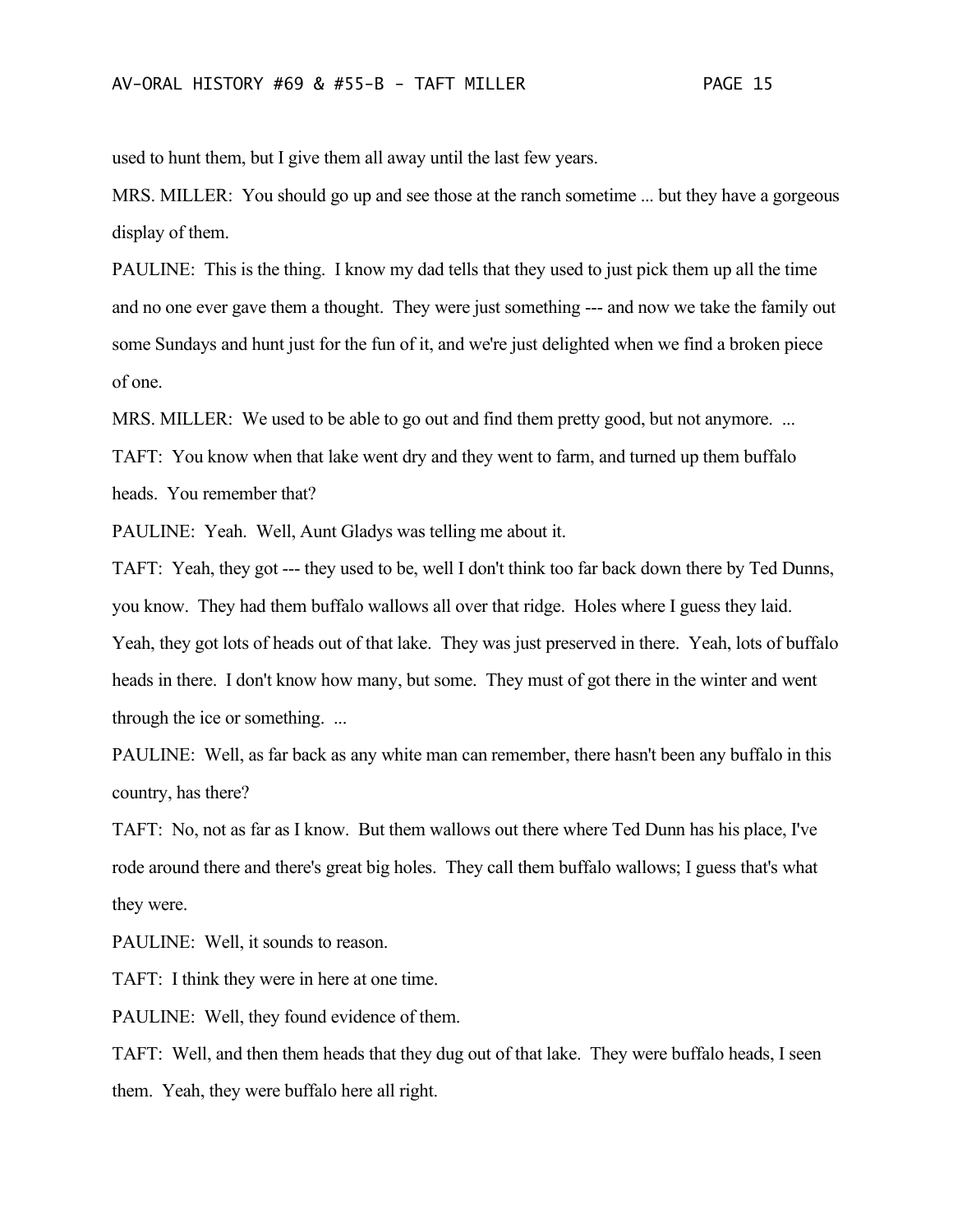MRS. MILLER: They must of got lots of arrowheads out of there too.

PAULINE: Daddy tells about having oh, just boxes of them in their house on the lake, and then it burned down. Of course everything was lost.

MRS. MILLER: When they had a fire ... down at the ranch why they lost all that stuff they once had.

TAFT: Oh yeah. You'd find arrowheads everywhere; that was a long time ago. But now, like John and Georgia Crow they live down there, you know, on Ted Dunn's old place, and they've got quite a collection, and they found them all around that lake.

MRS. MILLER: Johnny Crow?

TAFT: Yeah, all around that lake down there, especially where that old feller lived --- I can't think of his name, but he had a homestead around there, above there five or six miles. That's a good place to hunt arrowheads. I can't think of his name, but one old bachelor lived out there, he lived there a long time.

PAULINE: Was that old Nick Klein?

TAFT: Oh, it might of been.

PAULINE: No, I don't think that's right, because I think he lived over on Wright's Point.

TAFT: No, that wouldn't be him, he lived at Wright's Point. I can't think of that old fellow. Johnny used to talk about him. He was still alive.

PAULINE: Oh, I know who you mean. Fred Wickert.

TAFT: No, Wickert lived up here.

PAULINE: No, okay.

TAFT: I believe his name was Fred something. I can't tell you his name right now, I will though.

There will come a time when it will come to me. I've been to his place. But it was a great place to hunt arrowheads, and I guess they picked them all up.

MRS. MILLER: Where was it?

TAFT: Beyond Johnny Crow's ranch, Crow ... the other way. Old Charlie Backus had a place right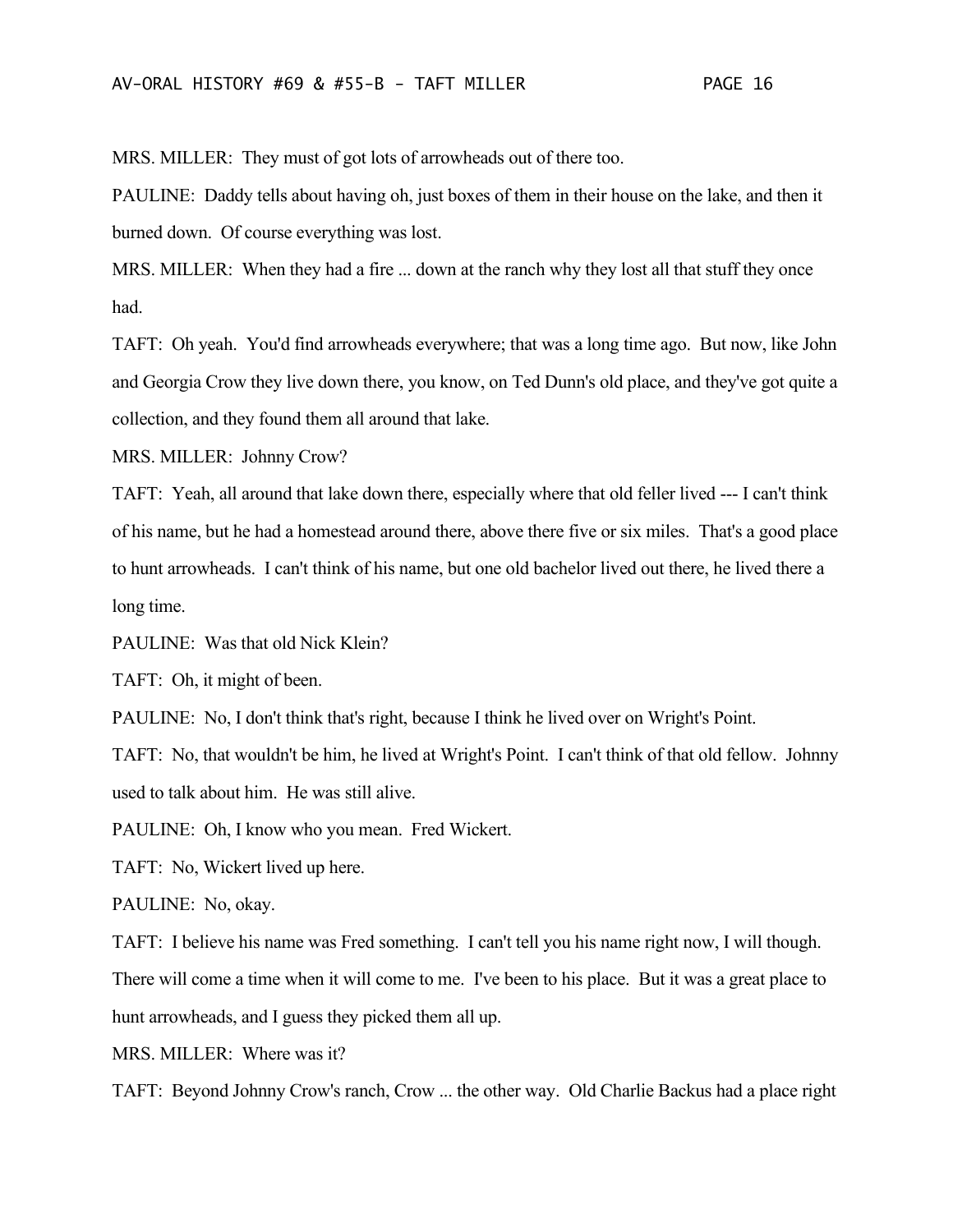in there by him too. I can't tell you that old guy's name. He was a cranky old fellow too. ... PAULINE: Do you remember anything about when this area they called Sunset Valley was homesteaded?

TAFT: Well, that's the other side of the Narrows where you drove right through.

PAULINE: Between Wright's Point and the Narrows.

TAFT: Oh yeah, I used to ride in there. I used to know quite a few of those people when they were there.

PAULINE: What did they do? Did they come in and plow up sagebrush and tried to grow crops there. Is this what they tried to do?

TAFT: Oh yeah, every one of them had a little patch of rye or something along there. But there was one outfit that had kind of a station there for people to stop overnight. There at the foot of the mountain, on this side.

MRS. MILLER: How long did they stay there? ...

TAFT: No, they finally left. Do you want to know about them people?

PAULINE: Yeah.

TAFT: I'll tell you who to go see.

PAULINE: Okay.

TAFT: You go see Nellie.

PAULINE: Okay.

TAFT: She's got the greatest memory, and she knew all them people. She could tell you about pretty near every one.

PAULINE: Well, I'll ask her about them.

TAFT: Have you talked with her?

PAULINE: Not yet. I've got a date, to have a date with her. And she's going to come by the next time she goes to town and visit.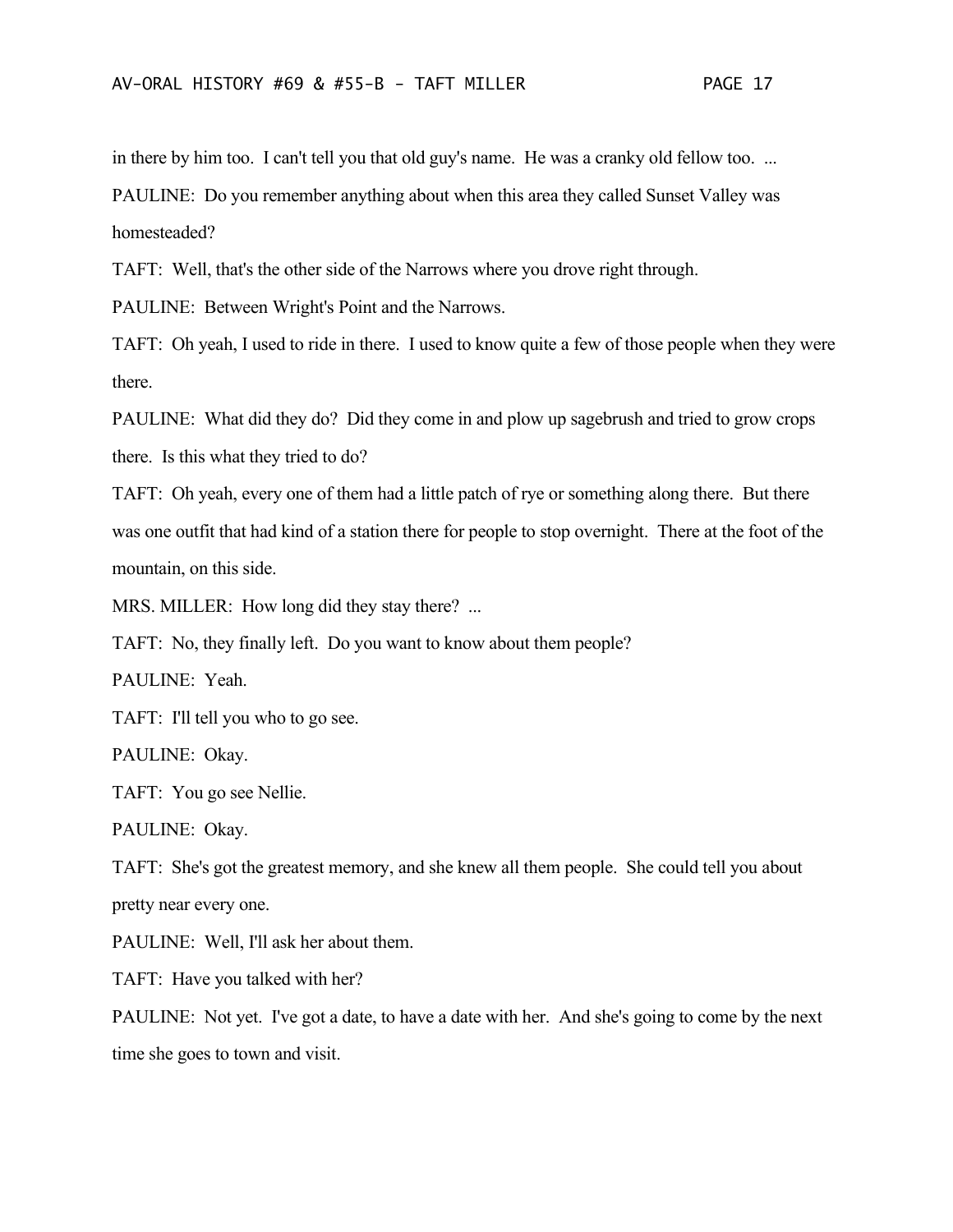# SIDE B

TAFT: She could tell you more about, you see she lived right there. She knew pretty near all those people in there. Tell you their names; she's got a great memory about people.

MRS. MILLER: You won't have any trouble getting her to talk.

PAULINE: No, I know. She's quite a talker. I've visited with her several times, just visited. She's always got lots of things to tell.

MRS. MILLER: She'd be real good to give you information.

PAULINE: I hadn't realized that she had lived there, but I have been interested in finding out more about that area.

TAFT: She was raised right there at the Narrows, you know. She can tell you more about Sunset Valley and all them people than anybody that's left here.

PAULINE: I'm glad to know that because I want to find out more. That area in there has always fascinated me. We've been out through there, oh a little bit, and just the idea that anyone would come in there and try to do anything, there's no water or anything. I just; it just fascinates me. TAFT: Them Newell's that lived out there, they were old timers. He used to be a surveyor in here, that surveyed a lot of this country, you know. And that Newell place, he dug into that hill there, you know. There was a little wet place and he tunneled in there and got quite a little spring of water. And there were several of them Newell boys. I guess they're about all dead though. Well, Rack had a piece in the paper, you know, here in the Oregonian. And he lives in Weiser, Idaho, but he was raised right there at Dog Mountain. But there was a big family of them --- some girls. I bet there most all of them dead. But Rack was alive here a couple of years ago, because he had a piece in the paper. But I don't think he's quite as old as I am yet. ... Told about him, said he had quite a deal in there, and I was telling Fred Witzel. He said, "I read that." Talked about him running cattle, you know. He said they never did run any cattle. Which they didn't either. He talked about running stock. He lived in Harney County, you know, but they never, they never run no stock. I don't know how they made a living, by golly. A dance would come along. They always had horses, saddle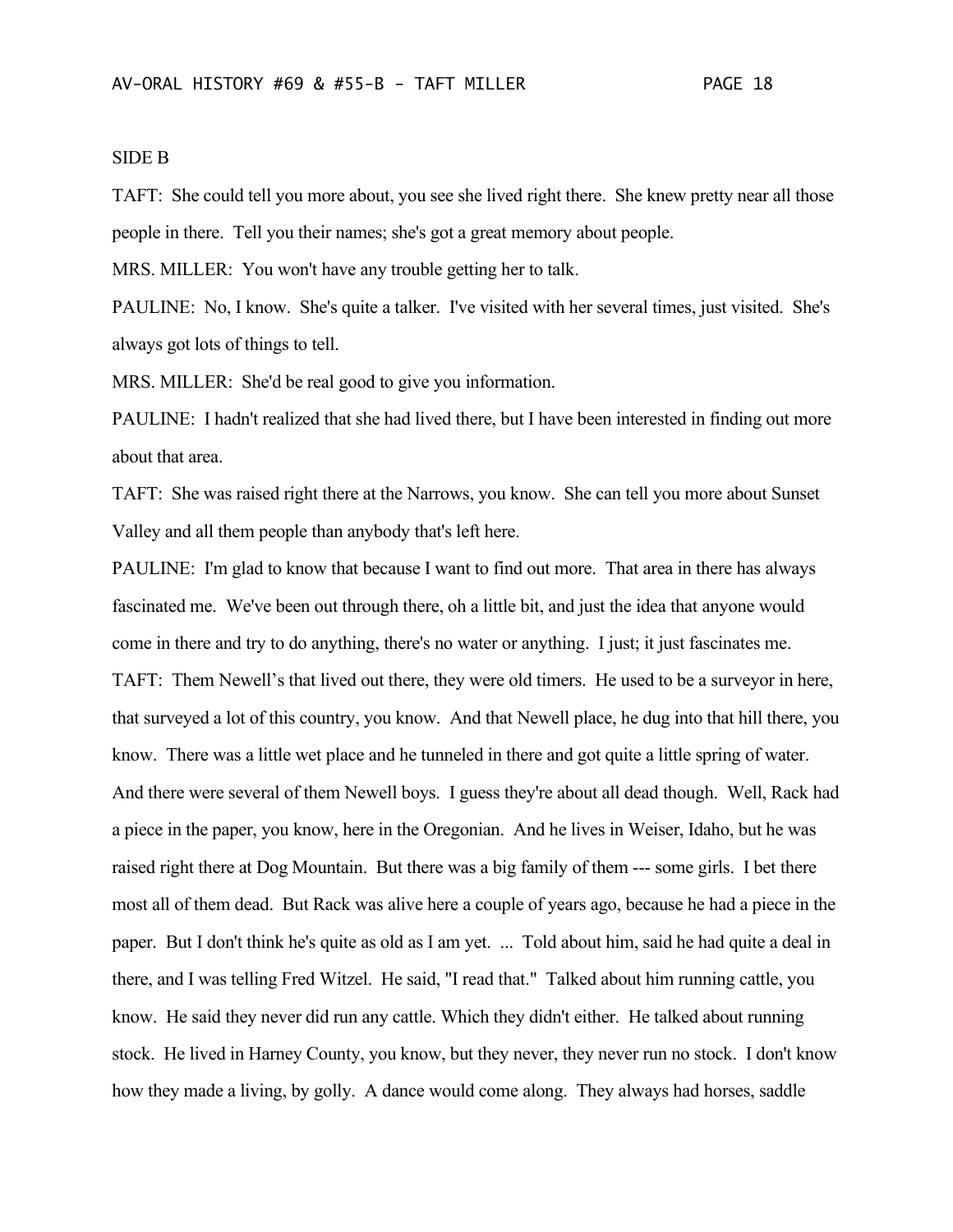horses, and they'd ride 50 miles to a dance on horseback.

MRS. MILLER: Can you imagine that. ...

PAULINE: No, I can't either.

TAFT: Ride all over the country. Wherever a dance was, maybe not 50 miles, but 25 or 30. Yeah, they'd go horseback, go to the dance at Silver Creek.

MRS. MILLER: They stay all night then?

TAFT: Oh, you'd ride home the next day.

MRS. MILLER: I just can't believe it.

TAFT: But they was ... about all they did.

PAULINE: Well, did you drive your cattle to market, or did you sell them to buyers that come through?

TAFT: No, you'd have to drive them in them days.

MRS. MILLER: How far a distance did you drive cattle?

TAFT: I delivered cattle at Quinn River Crossing. I delivered cattle in Burns, drove them all the way.

PAULINE: Where's Quinn River?

TAFT: It's about halfway to Winnemucca.

MRS. MILLER: But there were generally neighbors along though that housed you for a night, and fed you; wasn't there?

TAFT: Well, we used to drive from here to Crane. I've shipped out of Crane lots of times. And Burns, I've drove cattle to Burns and shipped them.

PAULINE: Is it really true that the cowboys used to, when they had a ride, to keep the cattle at night, you know, did they really sing to them? Is that true that the cowboys would ride around singing to the cows?

TAFT: It guess it is; I don't know. I stood guard, but I never sang to them. I kept still. I've been out with guys that used to sing to them, but you don't have to sing to them.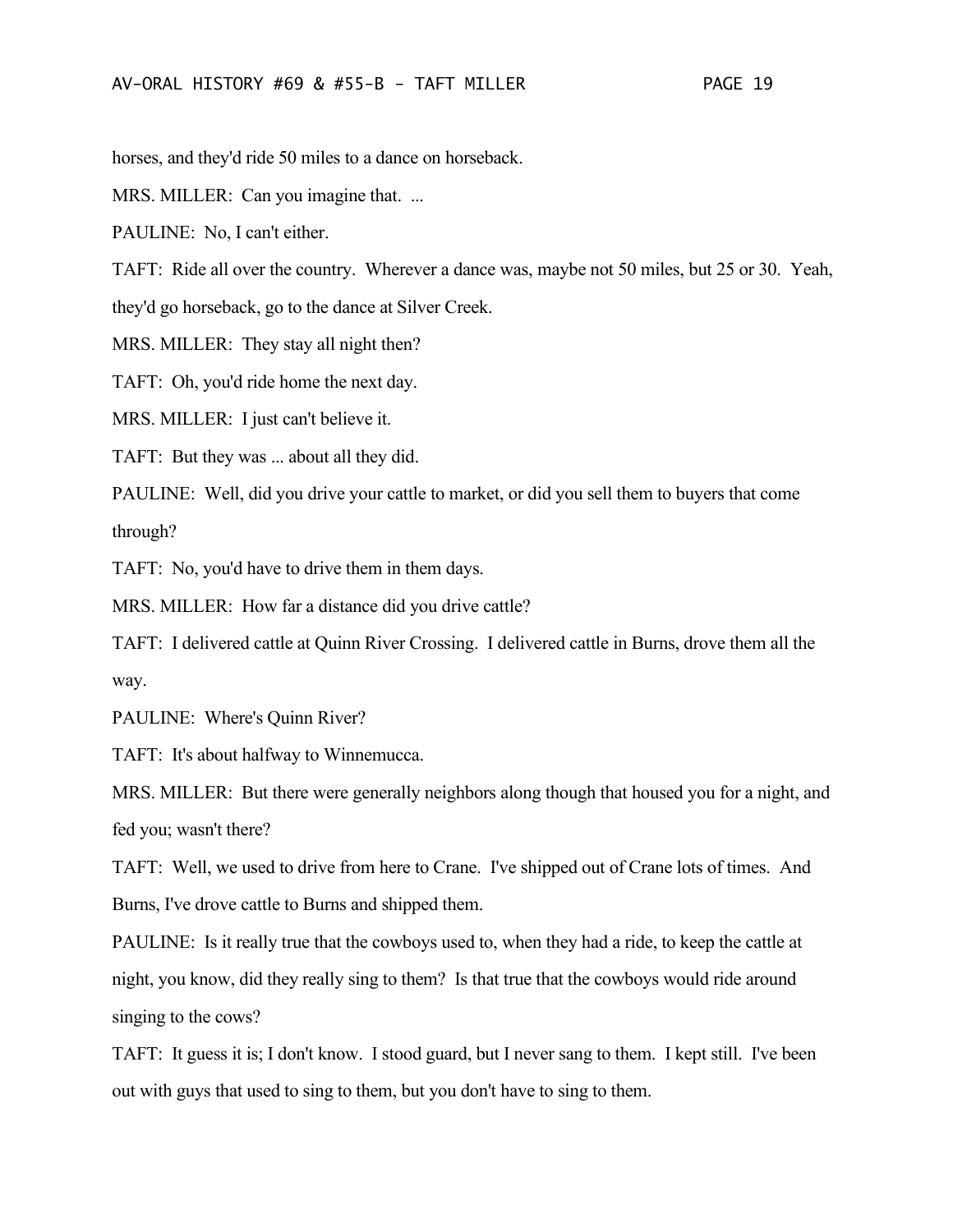PAULINE: It's not part of the job, it's just a --- Yeah, okay. What kind of food did the chuck wagon put out? What kind of food did the chuck wagon cook put out for the buckaroos? TAFT: Well, all the wagons I was ever with they sure fed good. They'd, oh there would be plenty of food. They'd always have potatoes and meat, and sourdough biscuits baked in a Dutch oven. And for fruit, they always had dried fruit, peaches or prunes mostly. Prunes was generally the mainstay. But they always had dried prunes, but no canned stuff in them days.

MRS. MILLER: Beans no doubt.

TAFT: Oh yeah, we always had lots of beans, and plenty of meat. You could eat a meal in the cook wagon and some of those old boys could really feed you. Good meals.

PAULINE: You were just a kid when Peter French was killed, but do you remember ever seeing him?

TAFT: No, I don't remember seeing him. No, I was four years old, and then we lived over there, and of course over here. I guess some of the older kids had seen Pete French. I know my dad always got along with Pete French, he knew him. But most of the fellows around the Narrows sure didn't, they was fighting all the time. I used to hear all them stories.

PAULINE: Well, mainly it boiled down to the point that he had it, and they wanted it pretty much, wasn't it? Rather than that he was trying to ---

TAFT: Well, he had most of it, but he was trying to get all theirs too. He used to fight 'em, and the story I got, and the way I remembered, why if he'd catch people in there getting cattle out of his field he'd whip them out of the --- the kind they used to ride with a buggy whip, and he'd whip you out.

PAULINE: Well, I've heard that story.

TAFT: I know it's right, because I've rode with people that had really rode with Pete French. Now like Frank Dunn's brother, Elmer --- Oh, I don't know I guess it was Frank. But anyway, I think it was Frank that went in the field, and they had cattle in the Little Sagebrush and they had land in there too. Their own grandpa had a homestead in there, but they went in to get their cattle and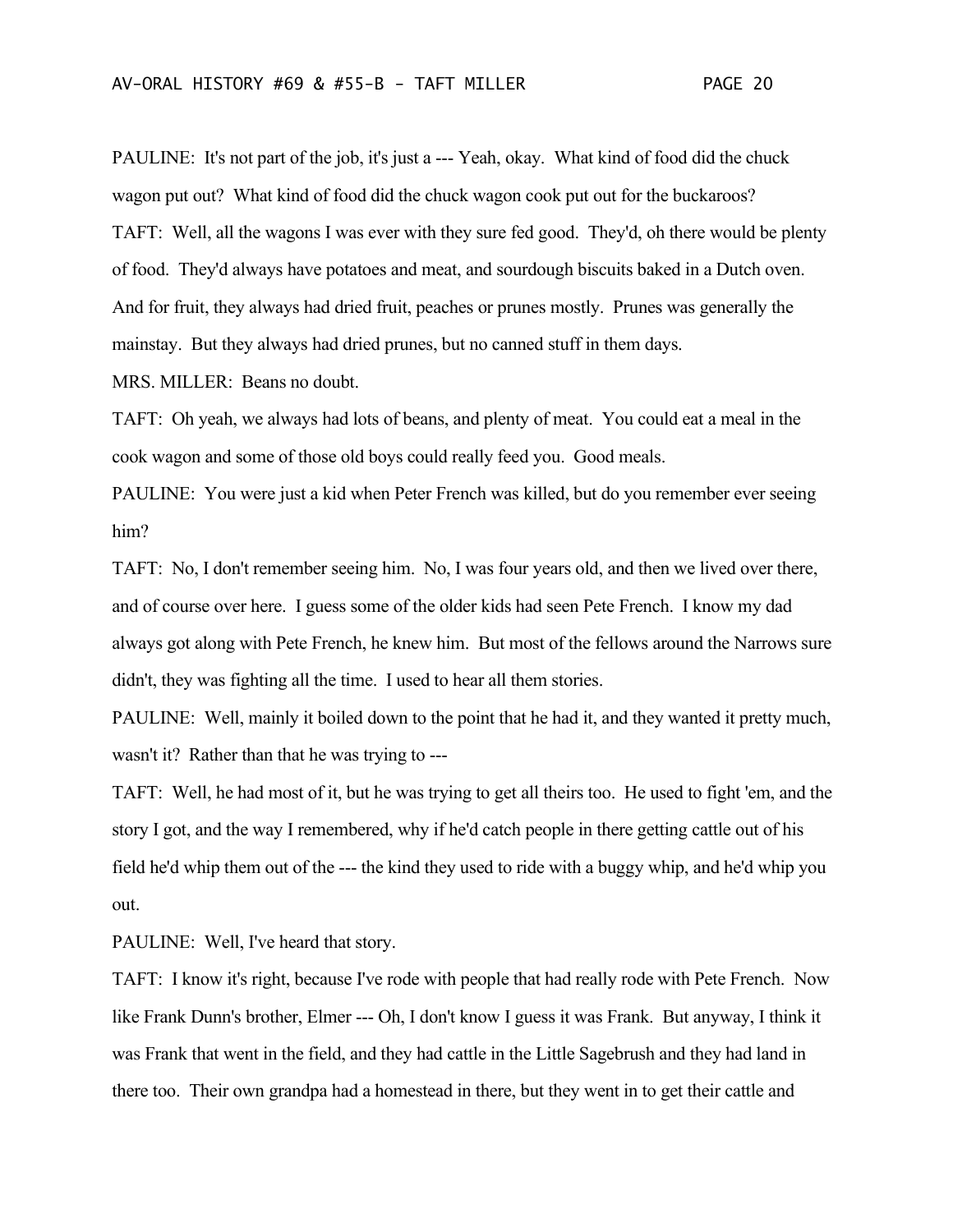French run them out. And he was gone about a week, and he went back after them cattle. French seen him, and went over there and got after him. He said, "I thought I told you to stay out of here." He said, "You did Mr. French." He said, "I've a notion to whip you." He said, "You can do it Mr. French," but he said, "You hadn't better." I just know he hadn't better too, knowing Frank Dunn. PAULINE: Yeah.

MRS. MILLER: ...

TAFT: I do too. I wouldn't have the job to do.

PAULINE: Well, for the most part though, people that ranched in Harney County pretty much helped one another out and cooperated to get the branding done, and do the riding and that sort of thing, haven't they?

TAFT: Oh, they generally rode together, you know. Like us people that run on the desert, we always rode with the Dunn's. They'd always come out, there was Billy, and Frank, and Ted. Each one of them had cattle. And they went on the desert and when they'd ride, of course, anybody that had cattle would meet out there. It's quite a crew to round them up and brand them wherever you found them. We'd just camp out there in the summer and ride the whole day.

PAULINE: Did it take all summer to get them rounded up, or were you just checking on them to see they had water and that sort of thing?

TAFT: Oh no, no, no. No, we'd turn out in the spring just like you do now. You turn out the first of April, and by June you've got a lot of new calves to brand up there. And there's lots of cattle to be branded by the time we turned out in June, you know. Well, you've got to ride and brand up all them calves. That's the way we do, and they still do it. They still do it too. But every year before haying, they'd go out there for maybe two or three weeks and brand calves, ride the whole desert and brand calves, and then go home and have to put up your hay.

PAULINE: Now you used a system where you used net setters, pull back horse, and Jim wagon, and that type of system to stack your hay?

TAFT: Well, yes. You know, when they first started out they had crude outfits, you know. The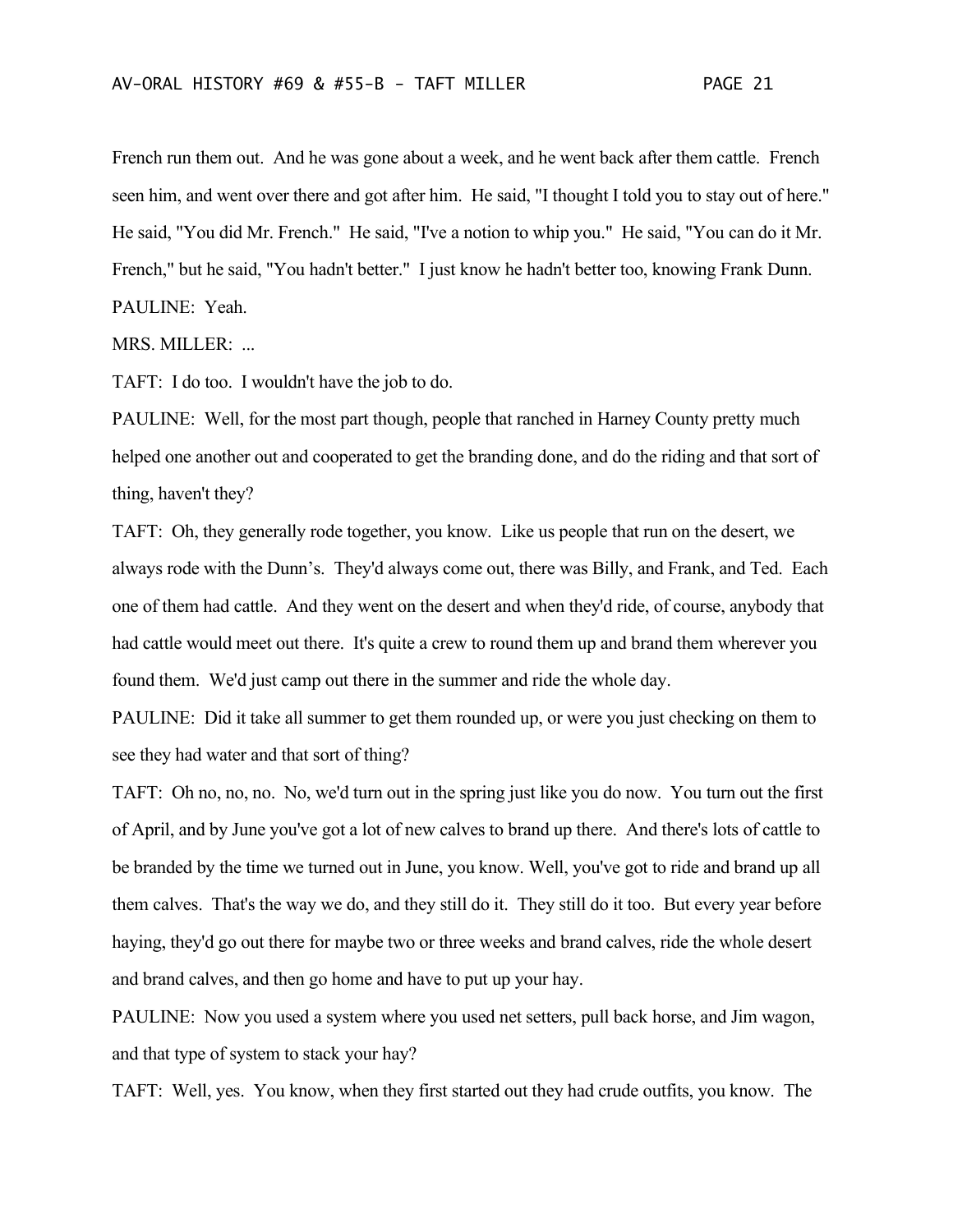first time they ever got on the ... bucks they didn't know what to have in them. I had an old buck that had ropes on that and they'd swing the horse around and run it ahead until they'd get a bunch of hay, and then they'd turn the horse around and pull it out from under him. But they had the crude outfits, and then they kept a getting them better all the time. They got them old swamp angels. You've seen them I suppose.

PAULINE: Now what was it, a swamp what?

TAFT: They called them swamp angels.

PAULINE: Yeah, tell me about them.

TAFT: Well, they made them out of a buck, just a buck head, like a buck head there, you know, only it had wheels on it. And of course it had a pole running out here and a place here, and then a platform that run away back that you stood on and drive the team. And you'd run up ahead and the teeth would go down and you'd stand there and get a bunch of hay, and then when you'd back the team up, why you'd walk back on that platform and raise the teeth, your rake. And you could drive around and get another bunch, you know.

PAULINE: Now was the horse in front of this or behind?

TAFT: No, they worked on the side, same as they do now, only they had a long pole like a brine teeth on a buck. I'll tell you where George and them still had them two old, and used them over there when George left and went to Canada, his dad still had them.

MRS. MILLER: Oh you're George, George Garrett.

TAFT: Yeah, they still had them swamp angels. I bet a fellow could see one over there.

PAULINE: That would be interesting to get a picture of one, with the horses on the side.

TAFT: I bet you could go over there and get it, right over there at Garrett's. Go over and hunt up Bud Garrett and ask him about that old swamp angel buck. It will be there too.

PAULINE: And this is at where? At Lakeview?

TAFT: Yeah, about 8 miles out, on the west side.

MRS. MILLER: ... It's right along side the highway.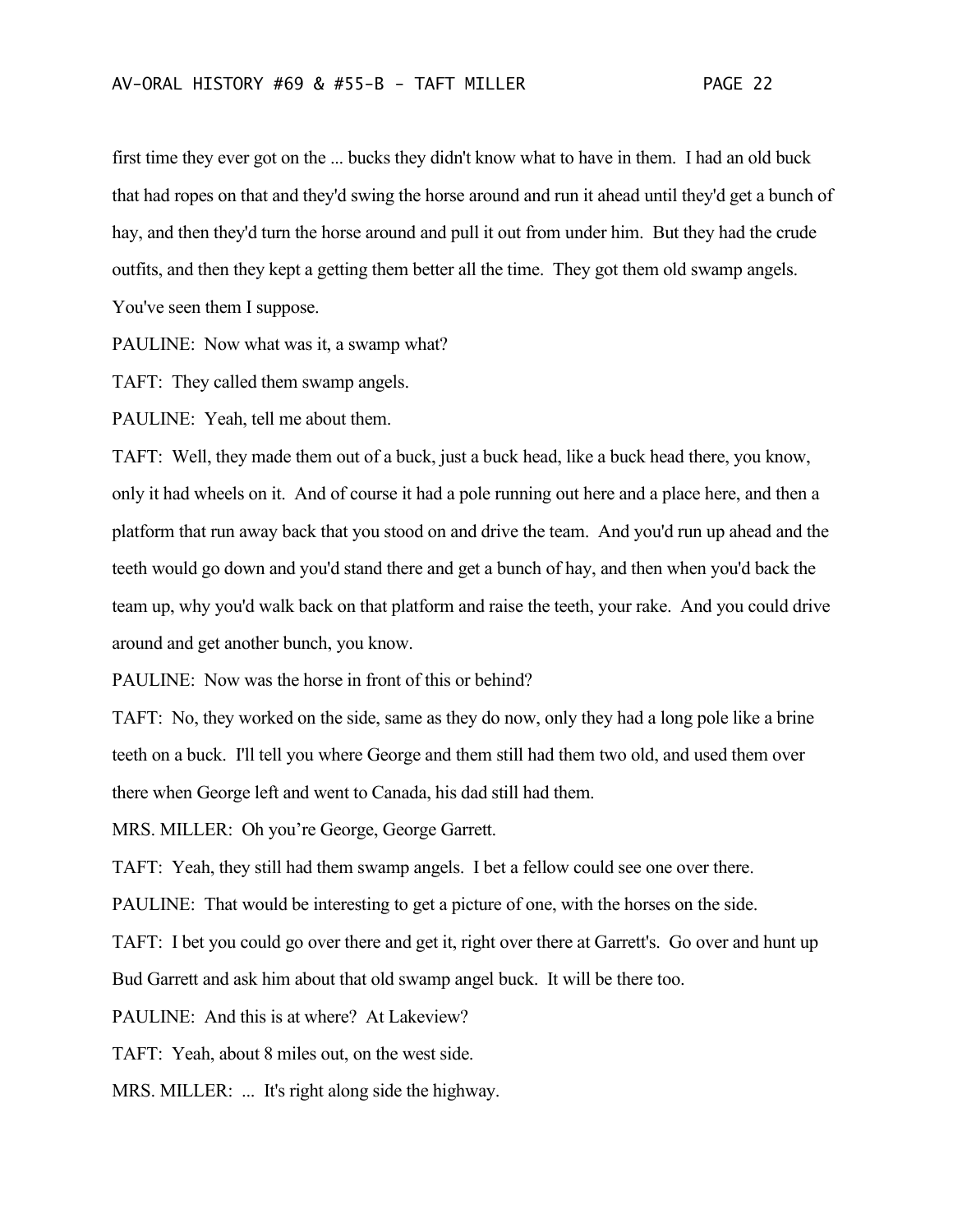PAULINE: That'd be interesting to check into. I'd like to see

---

MRS. MILLER: He's got some old stuff up there. That's an old ranch.

TAFT: That'd be the only place I know where you could get a picture of an old swamp angel.

That's what they called them, swamp angels.

PAULINE: This was something that the ranchers figured out and built.

TAFT: Yeah, but you know they used that down there to stack that hay right up until, it was about the time George went to Canada. I'm sure it would be there. And that would be something to have a picture of too.

PAULINE: Yeah, it would.

MRS. MILLER: Their gates are locked now, how would she...

TAFT: She could turn in on this side down there, on that other turn and come right in to Bud's house.

MRS. MILLER: Would someone be there?

TAFT: Most generally.

MRS. MILLER: Well, if not, anybody would know them.

TAFT: It's the Garrett's --- you could call Bud or Ed, or anybody and find out where they're at.

They're friendly people, they'd go along with you.

PAULINE: Well, I can't remember ever hearing about swamp angels. I got my dad to sit down and tell me exactly how they hayed with bucks, and putting it on the net and pulling it up onto the stack, and with the Jim wagon and all this.

TAFT: Well, they used to, yeah. They had one that they run in the bunch hay, and set it right on the stack, and then pull it down. I know how that works. But the Riddles up here, now they was always backwards. They'd buck their hay and they'd have loops on this old thing, and they'd run up a bunch of hay and then swing the horse around and pull it back. Why, done everything the hard way.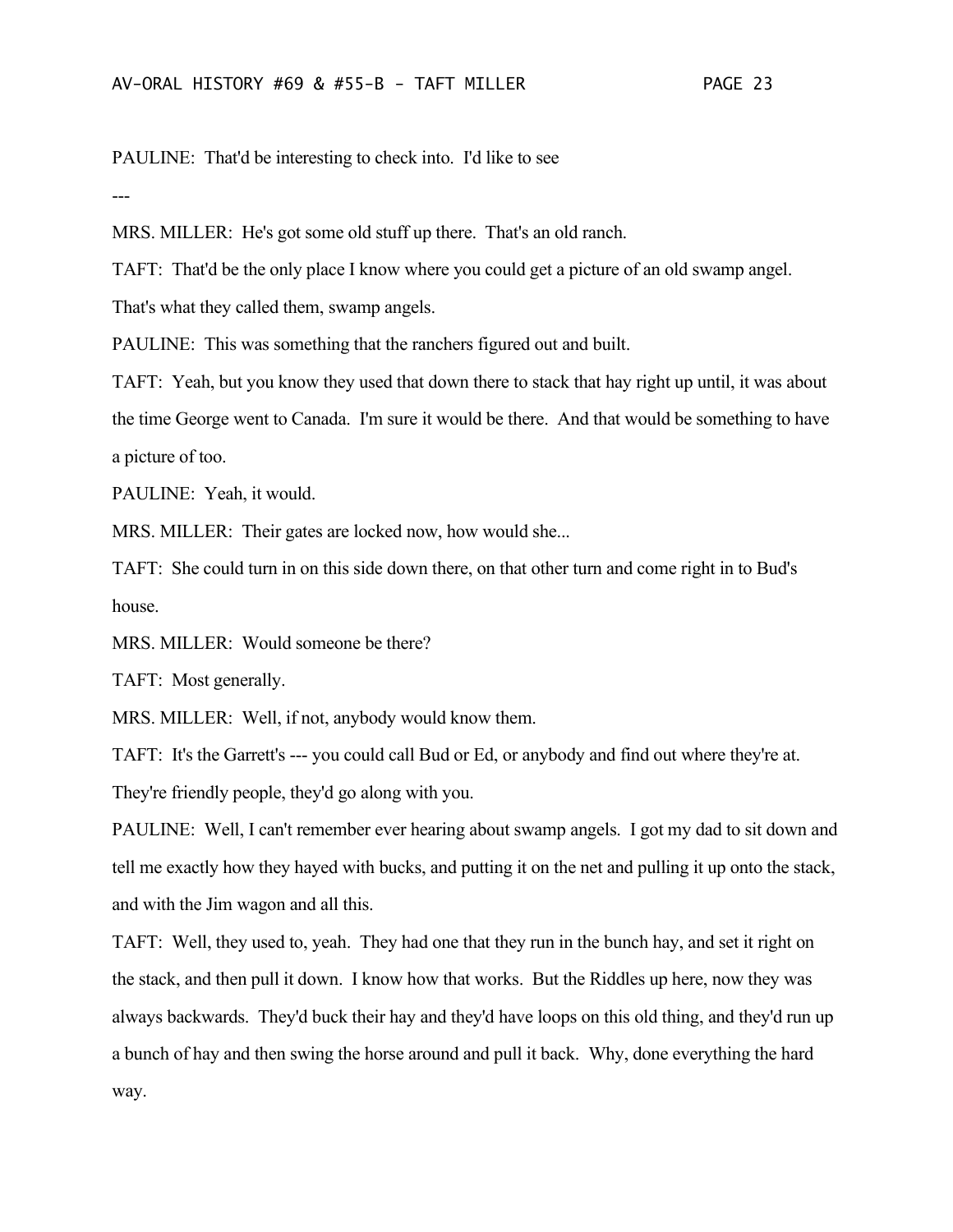PAULINE: Well, it's sure a lot different than the way we're haying now.

TAFT: Oh, god yes. But I can remember when we first started, and you know they stacked the hay, the first time they started stacking this hay over there, they pulled it up with a cable and some way or another they didn't have it right, and when they pulled the net back they pulled the cable under the shock, you see, and then they'd have to dig it out and get it up to the next one. Yeah, they did that for a while until they got to hooking it up, the net on the other rope so it would pull on top. But when they first started it, why they'd pull that back and the cable would pull underneath the buck or the hay. And then they'd have to dig that out so they'd be ready for the next load. It was quite awhile before they caught on to hooking it on that other rope so it would pull on top. (Laughter)

PAULINE: Experience is the best teacher, isn't it?

TAFT: Yeah. (Laughter)... Every load they set up they'd have to dig the shock all to pieces to get the net on top till they bring up another one. Finally they figured out how to fix it so you pull on top, you know.

PAULINE: The way that Daddy explained it, you know, it just set it up and dumped the hay, and then it pulled it back down and started all over again.

TAFT: Well this is when they first started, you know, until they got onto doing it, by golly. They, some way or another, I don't know just how it worked, but it pulled the net under the load every time. And they'd have to dig it out before they could send up another one. I heard Dave talk they worked all day there, digging that cable out so they could bring up more hay.

PAULINE: For heavens sakes. Has your cattle operation changed an awful lot since you first started, or are you doing principally the same type of an operation?

TAFT: Oh, I guess running cows is about the same. Of course, we put up the hay different than what we used to. But you don't change much in running the cows or anything.

PAULINE: Well, I understand that they used to run steers until they were a couple of years old sometimes, a couple of three years old before they sold them.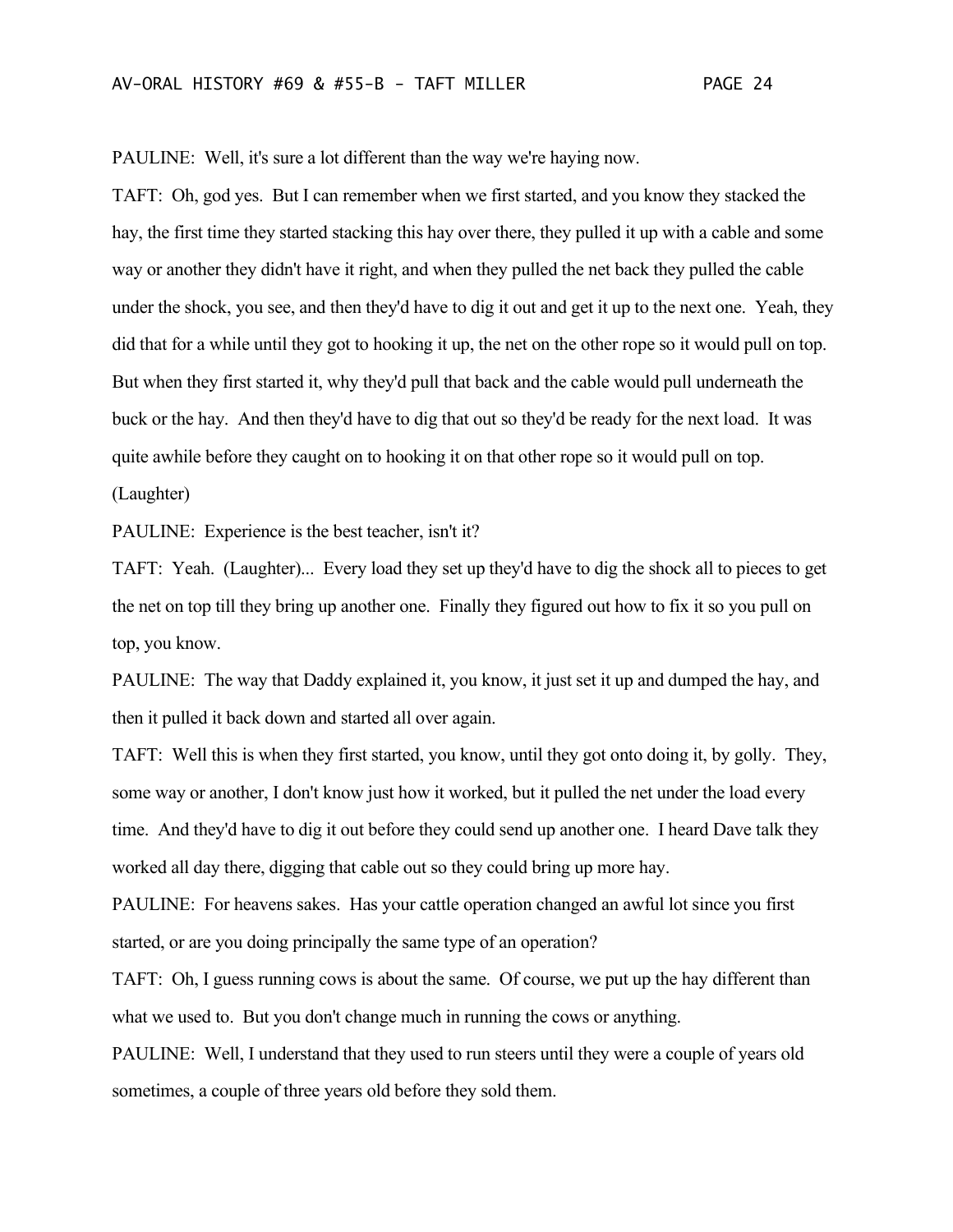TAFT: Well they did that, yeah.

## PAULINE: Was that ---

...

TAFT: Well, it was good meat.

PAULINE: Well, I was talking to a lady the other day, well it was Hazel Culp is who it was, and she said that they always boiled meat --- that the housewife would put the meat on in the morning and boil up enough meat to last for a day or two rather than try to fry steaks for breakfast, and fix a roast for dinner, and cook hamburger for supper. They didn't do this so much. If you are boiling meat generally, why it wouldn't matter so much if it were tough.

MRS. MILLER: Well, Taft evidently had some tough meat ... put a little vinegar in it. So he knows about it.

TAFT: Oh well, I don't think there's really too much difference. I remember ... I always thought it was good meat.

MRS. MILLER: ... she could talk a blue streak to her too, couldn't she?

TAFT: Yeah.

PAULINE: How many children were there in your family, and what were their names? Why don't you start with the oldest?

TAFT: There was Frankie, and Pete, and Buck.

MRS. MILLER: Frankie was a woman.

TAFT: And Girlie.

PAULINE: Girlie?

TAFT: Well, that's what we called her.

MRS. MILLER: That's what everybody knows her by.

TAFT: And Baby, her name was Nora. Well, I come before Girlie and Baby though.

PAULINE: Well, Taft you're in between Buck and Girlie then.

TAFT: Then we had half-brother Dave Bollenbaugh.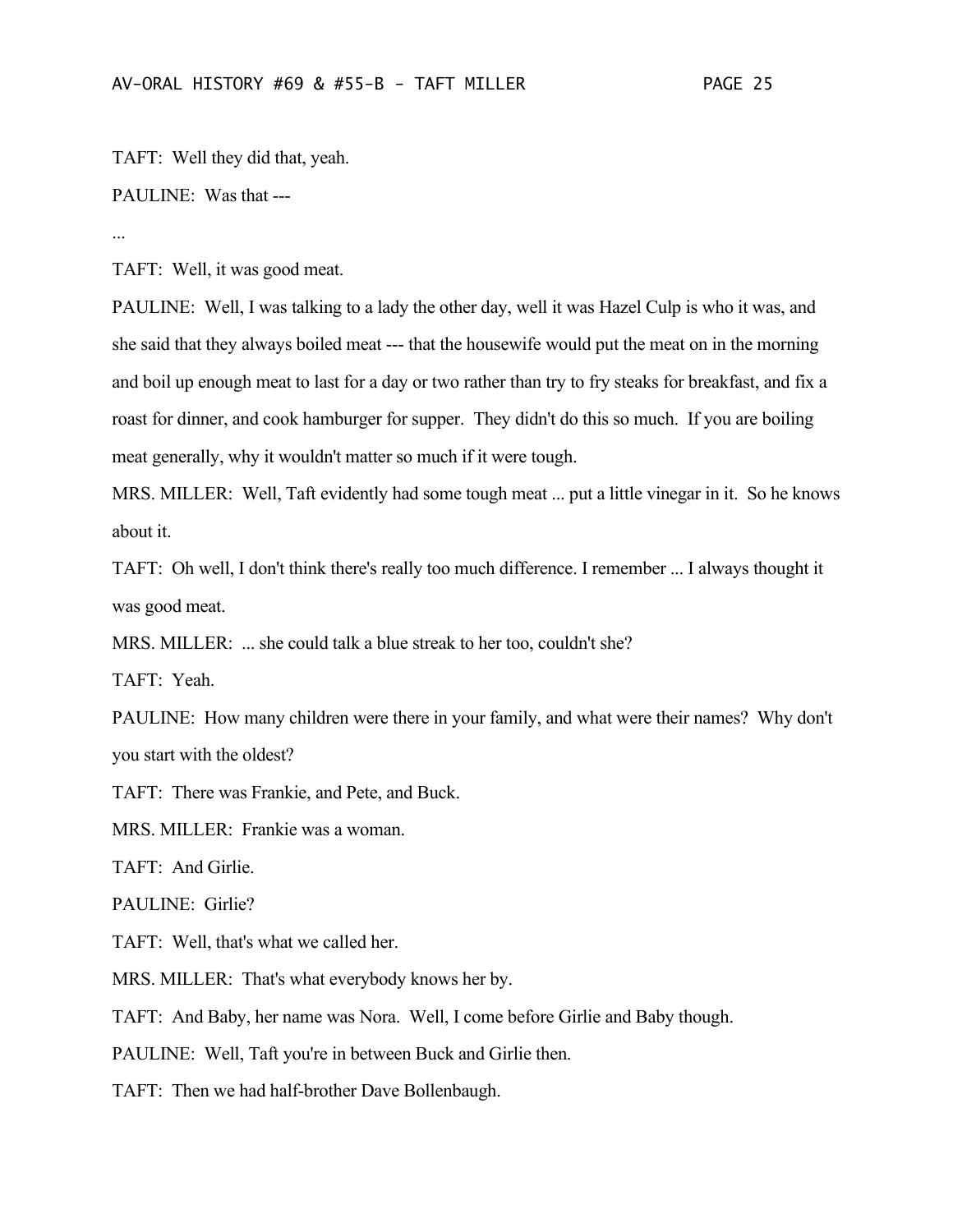MRS. MILLER: Is that all of them?

PAULINE: That's one, two, three, four, five, six, seven. Is that right?

TAFT: Well, I don't know, I thought there were nine of us.

PAULINE: Well, you missed a couple then. I've got Frankie, and Pete, and Buck, and Taft, and Girlie, and Baby, whose name was Nora, and a half-brother.

TAFT: Well, there were two half-brothers. There's Mark and of course another one (George H. Bollenbaugh) I didn't see him. He got killed when he was pretty young. But Mark Bollenbaugh, he

was a brother to me. That was a pretty big school, now there was a lot of Hughet kids, and we was

a big family, and the Bardwell's, and Hurlbert's, it was a pretty big school.

MRS. MILLER: It must have been.

TAFT: Sometimes there'd be extras too.

PAULINE: Is Buck Miller that lives in town, Mary's mother's husband, is that your brother? TAFT: Yeah.

PAULINE: Well, I didn't know that.

MRS. MILLER: Didn't you?

PAULINE: No, I didn't realize that you were the same family.

MRS. MILLER: Are you going to interview Buck?

PAULINE: Jim Baker did.

MRS. MILLER: Oh.

PAULINE: Yeah, he talked to about 50 people while he was working, so he got quite a few. And so now I get to go out, well like out here, and out to Andrews, and out to Drewsey. Most of the ones that are left are the ones out in the country, so ---

MRS. MILLER: ...

PAULINE: Yes, I have him on the list.

MRS. MILLER: ... reminisce and I can just sit back and listen to the old timers.

PAULINE: I like to do that too.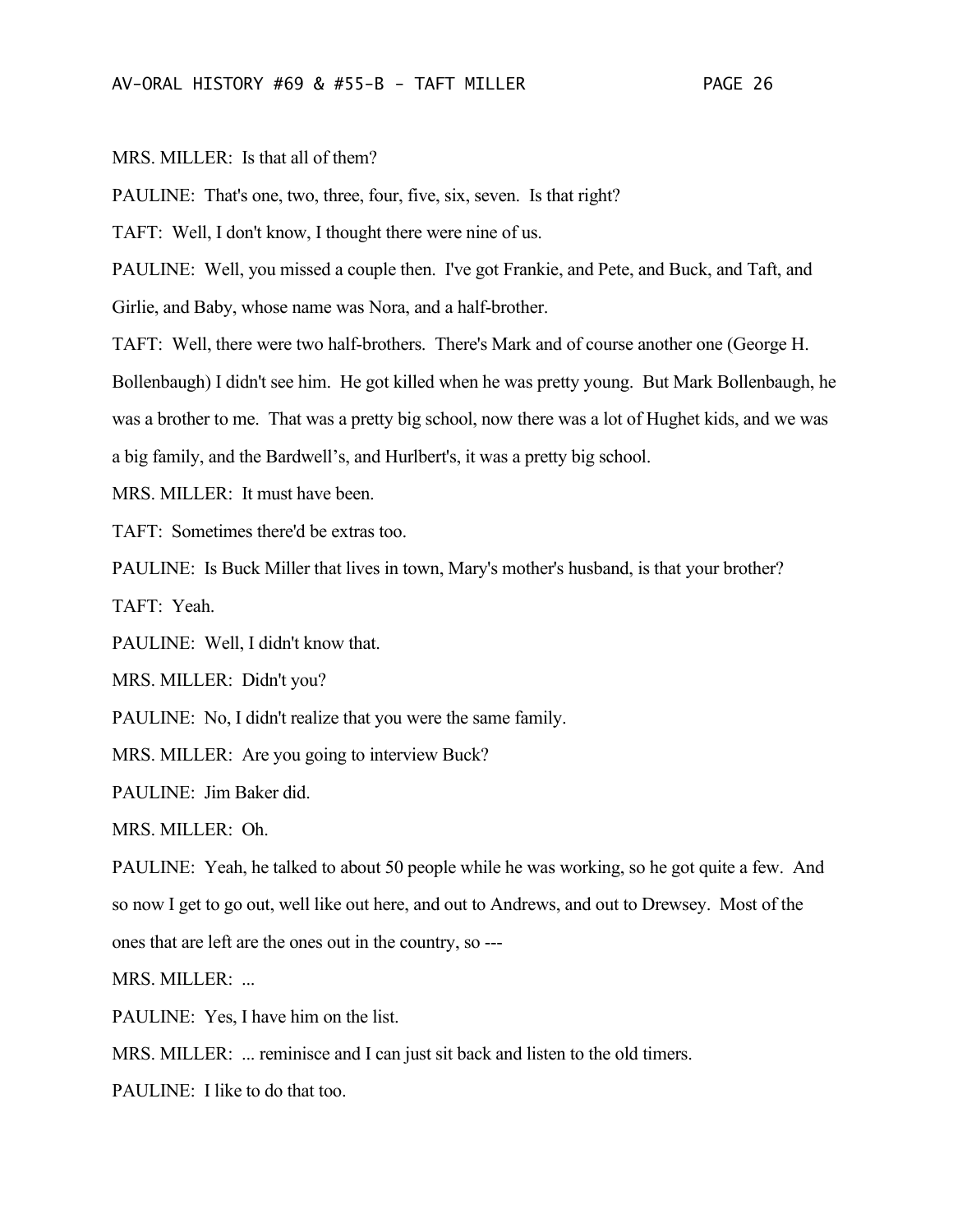MRS. MILLER: And it's interesting, all over the desert out there where it was so heavily populated, oh maybe there'll be part of an old school desk, and somebody will tell me the history of that. And every little spot has its own little history, real interesting.

PAULINE: Well, it's fascinating to me. I've found out about several places where there were schools at one time, than heavens, you know, no one never knows that there ever had been a school there.

MRS. MILLER: Well, how many schools were there in Catlow?

TAFT: God, a whole bunch of them, I don't know. I'll have to count 'em up next time I go down.

MRS. MILLER: There was even a high school out there.

PAULINE: At Catlow Valley, a high school?

TAFT: Sure was, a high school and a public school just below the Rock Creek Ranch.

MRS. MILLER: Besides all these others.

PAULINE: Well, I didn't know that.

TAFT: And there was a post office there by the name of Berdugo. That's what the school went by too.

PAULINE: Now what was the post office's name?

TAFT: Berdugo.

PAULINE: Berdugo.

TAFT: Yeah.

PAULINE: Was that the name of a person that it was named after?

TAFT: Well, that was old Chino that used to be the old buckaroo boss at the Company.

PAULINE: Yeah.

TAFT: His name's Berdugo. But it was named after old Chino.

MRS. MILLER: Well, there were all kinds of grade schools out there.

TAFT: Yeah, there were grade schools all over, but I was just telling her about that high school.

MRS. MILLER: Well I mean I was just trying to let her know that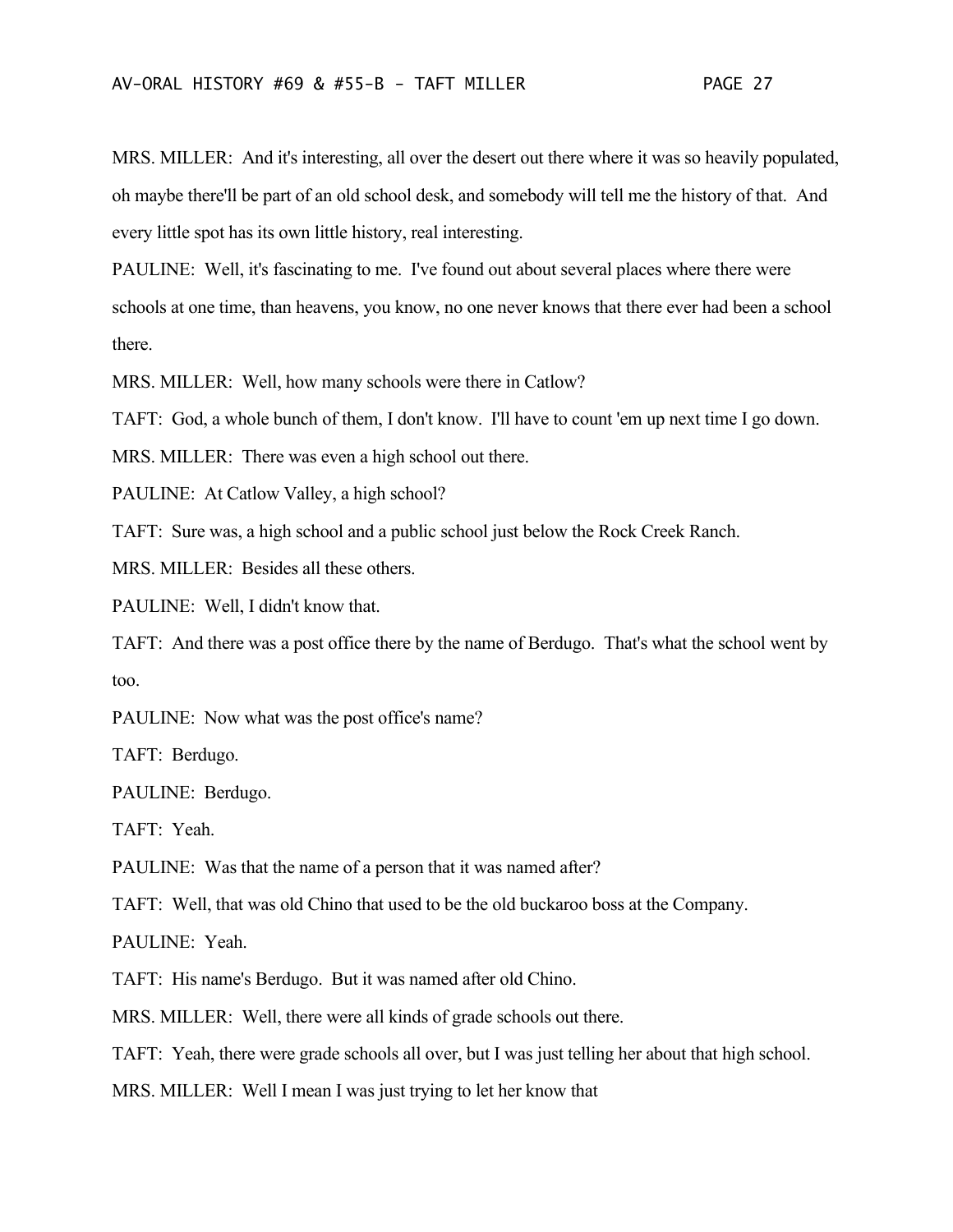...

TAFT: And there was a post office there too, you know. And there was a post office at Catlow, and one at Beckley, and one at Beckley.

PAULINE: Beckley?

TAFT: Yeah, there was one at Beckley.

PAULINE: I never heard of Beckley before.

TAFT: And there used to be one at Rieckens Corner too, but they moved it to Catlow, or what they call Catlow, and that's right up here, you know.

MRS. MILLER: You just can't believe --- how many voters did they say there were there at one time?

TAFT: They claimed there were 600 votes from Catlow Valley at one time.

MRS. MILLER: Isn't that hard to believe?

TAFT: By golly there were lots of people here. There was houses and tents all over that valley at one time.

PAULINE: Cows and tents?

MRS. MILLER: Houses.

TAFT: Well, houses and tents. Lots of people had rag houses, you know, tents.

MRS. MILLER: I never heard that before.

TAFT: What?

MRS. MILLER: A rag house.

TAFT: Well, Ragtown, that's what they called it.

MRS. MILLER: Did that mean it was a tent town?

TAFT: Well, that's what this Berdugo, they used to call it Ragtown.

MRS. MILLER: Yeah, I've heard you say that, but I didn't know you meant tents.

TAFT: And that was the name of it. They called it Ragtown for a while.

PAULINE: Well, that's interesting. I knew a lot of people lived in tents when they first came in.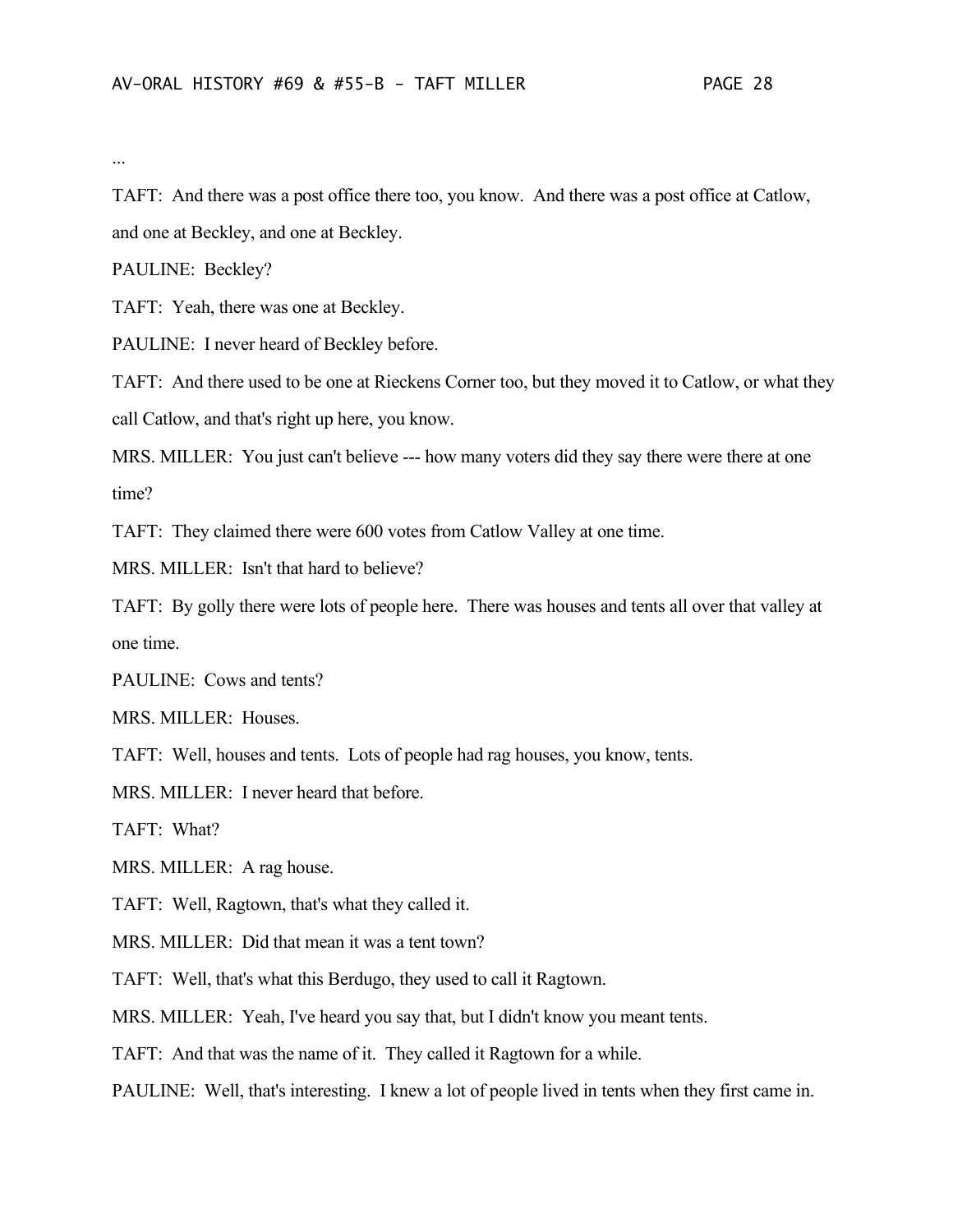There wasn't any lumber around, I guess for them to build.

TAFT: Lots of people lived in tents for a long time, and then they built up them rock walls out of that rock, and sometimes they had tents on top. Well, right up there where Oscar Downs lived, when he first come there he lived in a tent for, I don't know how many years, and they just had a sagebrush fence around it. Built the sagebrush up about so high to keep the cattle out. Yeah, and he lived there for I don't know how long, just in that tent.

PAULINE: Even in the wintertime?

TAFT: Yes, sir. In the summer and winter, both. It was a long time before they built a house. And that was Oscar Downs himself that lived in that tent a long, long time. Right up here on top. MRS. MILLER: Well, I've heard you talk about Ragtown, but I never knew exactly what it was. PAULINE: About how long did they have a high school there? Do you remember about what year this would have been? About how old were you when they had a high school there, is a good way to remember.

TAFT: It was just about 1920, I think.

PAULINE: Well, this is when most of this country, I mean all over Harney County and even like out here between Bend and Burns even was homesteaded along in the, between 1900 and about 1918, along in there.

TAFT: Yeah, there were lots of people in Catlow Valley at that time, and even Clover Swale. There was, August lived there and there was all of the Duhaimes there, and Dave Crow, and Robinson's, and Maces. All --- and they lived there all the time, most of them. Of course, Maces moved into town in the winter, but in the summer they was always out there. But the country, as far as people is concerned, there was more people then, than there is now.

PAULINE: Well, did they mostly run cattle, or did they try to, or sheep, or did they try to farm it? TAFT: No, no. I don't know what, these people didn't know what they was doing I don't think. They just stayed till they starved out.

MRS. MILLER: You'd wonder why they stayed, or what they looked for.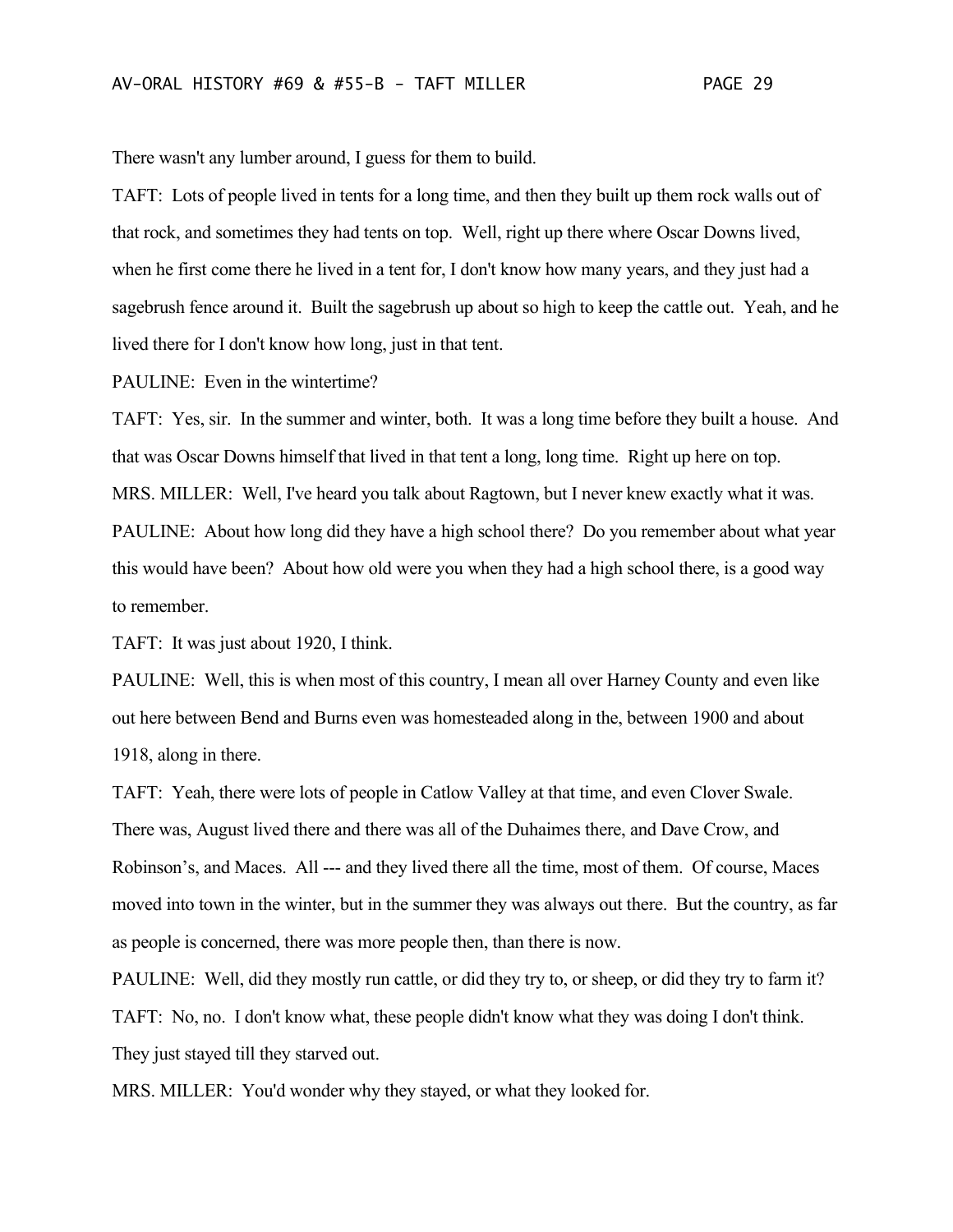TAFT: Well, they were in kind of a drought too, and they was pretty dry. And the rabbits just got thicker than the devil, and they just couldn't make it. They planted their crop and if it grew at all the rabbits would have took it, about that time. They was just forced to leave, lots of them. Spent what they had, and had to go.

PAULINE: Well, I understand that a lot of the people, or some of the people that came in read about it in a paper, newspaper back east, or got information from the people that were called locators and that they sent information back telling what a grand place this was, and come out. TAFT: Yeah. Here we just went down to Death Valley, and there was an old fellow down there that was here about that time, you know. I knew him here. We was a visiting, and he mentioned about this old Sleeper (sp.?). He was a land locator. He had a load of people come out, and they were showing them all this valley. And said, "Some of this, someday," he said, "This is all going to be growing wheat." Well, you know ... (Laughter)

MRS. MILLER: I didn't listen in on that conversation, but I'll bet they had a real wingding. TAFT: He said I was telling Bob we was going through country, and he said I told Bob, he said, "Someday this is going to be all in wheat." Bob looked at him, thought he was crazy. (Laughter) He was just a quoting old Sleeper. He remembered that.

PAULINE: Well, I talked to Amy Catterson the other day.

TAFT: Who?

PAULINE: Amy Catterson, she was a Leek, Thomas Leek's daughter. And they took up a homestead down by Lawen, and this is how they got --- came to be here. She said that her father got this information through the mail from Adam George who worked at this locating too. And she said it just described Harney County as a perfect paradise, you know. You just come out there and everything would just be perfect, you know. So he came out from Michigan, but he didn't stay. He stayed long enough, I guess, to prove up on his homestead, but he didn't like it here and he moved on. But she stayed, and the brother stayed, and they also proved up homesteads.

TAFT: There was a lot of them locators. They wasn't only just old Sleeper, there was a whole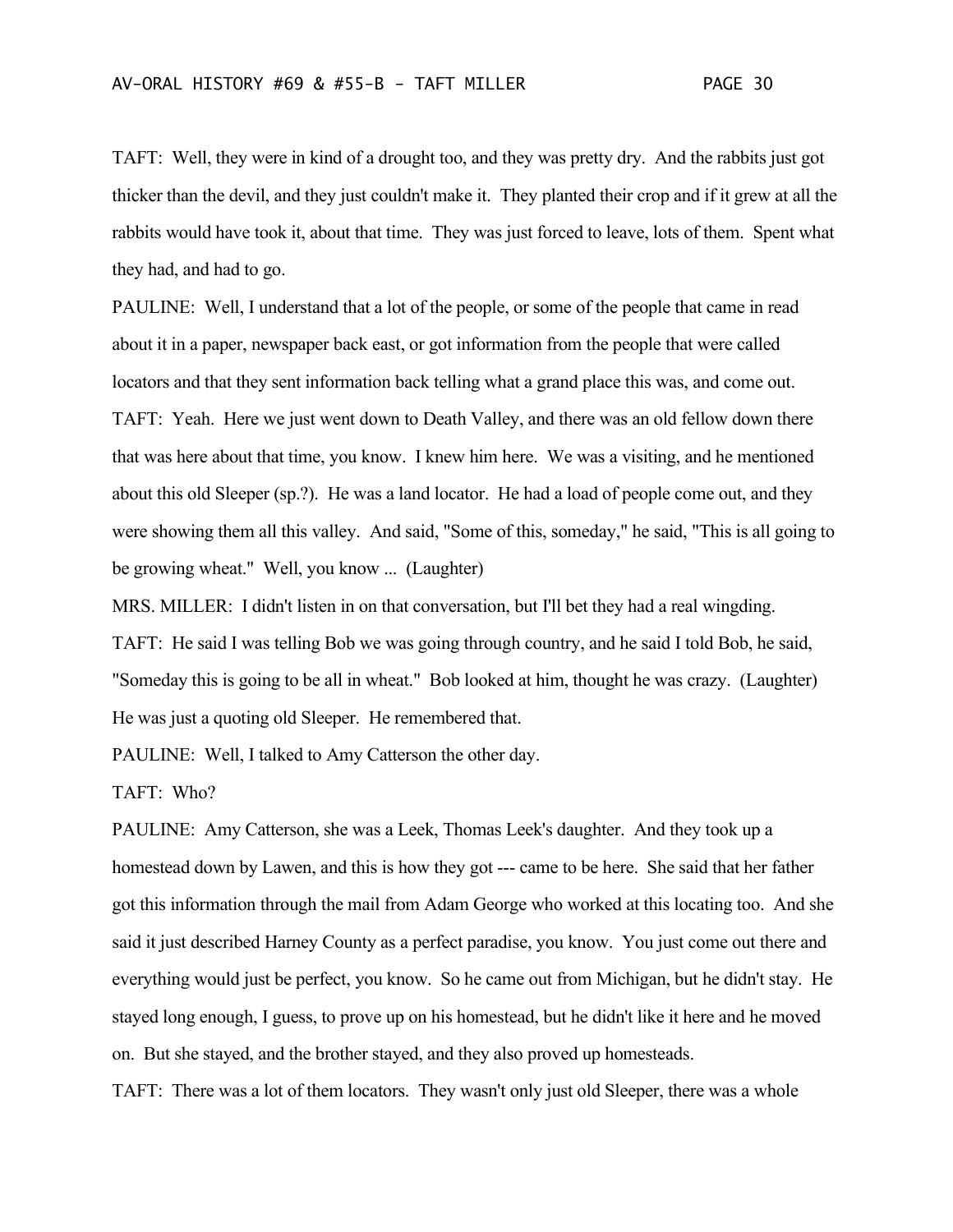bunch of them there, and they'd ride around and get a load of people in and they was a fighting over getting these people to take them out and locate them. There was, I don't know how many different locators they had there a living in Burns making money off these poor devils coming in. Well, I used to think of one here, and I can't think of his name now, he used to be up here. He was a, I can't think of his name. But he was still around here not too many years ago. But you might see out here in, maybe see two or three of them in one day or a week, you know, different ones with loads of people.

PAULINE: Oh, for heavens sakes!

TAFT: And they'd take them clear out on the desert to the Double O, or Clover Swale, or anyplace, you know, all over the county.

MRS. MILLER: What kind of transportation?

TAFT: They'd rent a livery rig in Burns and drive them out, and maybe have four or five different guys in the one rig. Well, they located the Churchs, and the Larson's, all that bunch around Weed Lake, and give them the wrong numbers of their purchases. See them locators was supposed to know the numbers of this land they put you on, and they give them the wrong, they filed on the different land. I guess they had a lot of trouble with that too. The land that one of them filed on was way up there on a rim rock.

PAULINE: Oh, I guess that would cause a problem. Fix your houses, and do the work, and then when you filed you had the wrong description.

TAFT: They had a fight over that thing too. Had a lot of trouble. They'd give them the wrong numbers, you know.

PAULINE: Yeah, just have to check that, it was going perfectly. I thought maybe I'd better take a look just to be sure. (Tape recorder)

MRS. MILLER: I don't know how you remember different things to ask people. Keep yourself clued in on what you want to find out.

PAULINE: Well, the thing about this job is, you know, people --- well I don't know what you want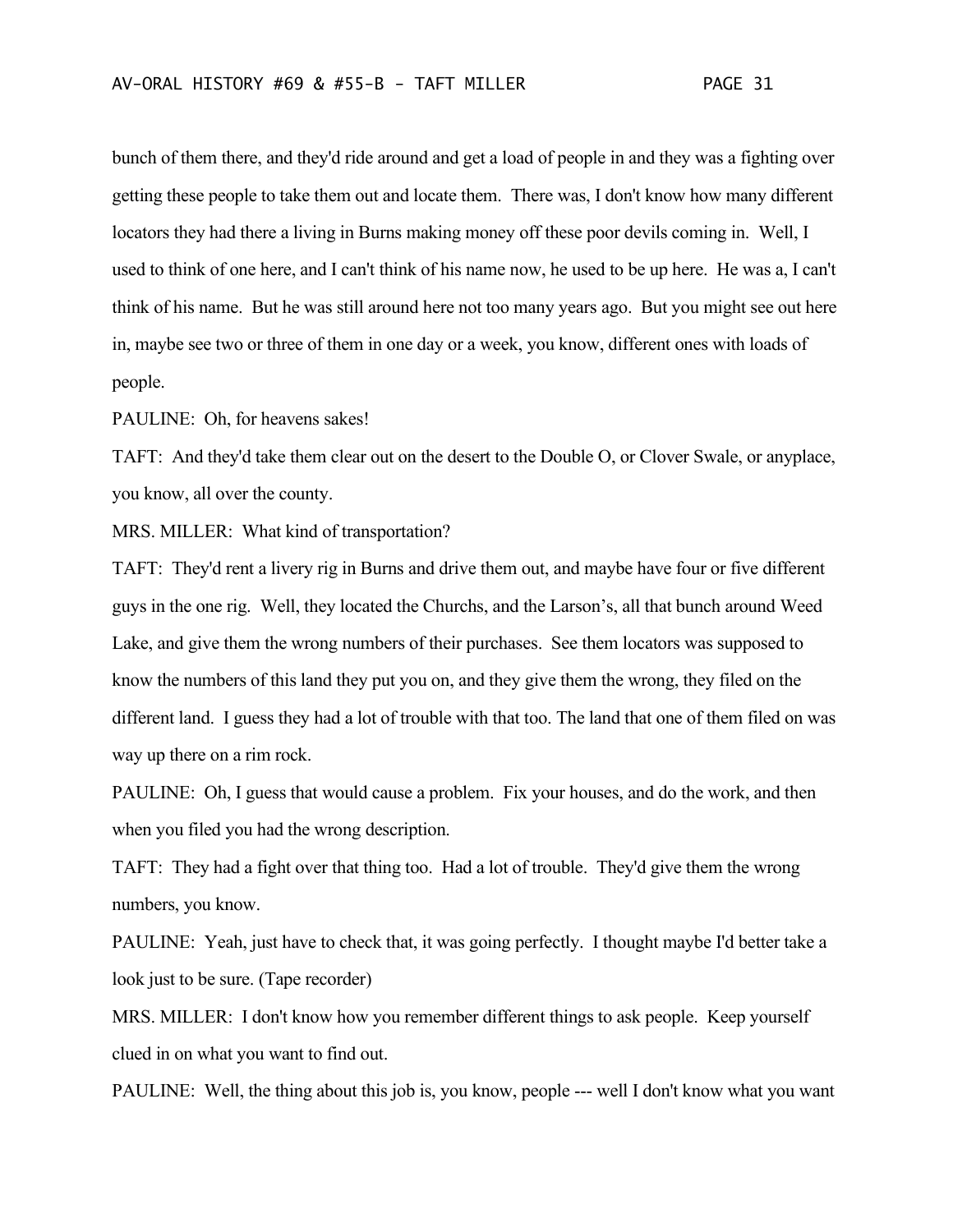to find out. The thing I want to find out about is the thing that people remember to tell. Because I just like for people to talk if they will, and I try to ask a few questions to keep the conversation going. And the things that, like the things that Taft remembers that someone else won't, and --- MRS. MILLER: Well, through all of them, you know ---

PAULINE: Fit together. Well, like there was a high school in Catlow, well I didn't have any idea that they would ever had --- a school yes, but a high school? Why that's just really great.

MRS. MILLER: Where was the high school? Was that at Blitzen?

TAFT: No, it was just below Rock Creek Field.

MRS. MILLER: Oh, was it?

TAFT: I've showed you when we went through there.

MRS. MILLER: Well, you've showed me so many schools now that I can't quite remember where they all were.

TAFT: It's right close to Rock Creek Ranch. You might know the people that; Bill Newton that used to live at the Narrows was, taught there. He taught the high school.

PAULINE: Oh, he did?

TAFT: You've heard of the Newton's that taught so long down around the Narrows. And well he taught different places around Harney County. Bill Newton, he taught the high school out in Catlow too.

MRS. MILLER: Well, he'd know quite a bit about the school then.

PAULINE: Is he still living?

TAFT: I don't think so. I don't know whether he is or not. They left there, but they had a little ranch down there by the Narrows, you know, and they lived there. But he taught this high school. I believe Bob Bradeen taught that public school there one year.

MRS. MILLER: Oh, did he?

TAFT: And Bill Newton I think taught at the high school. I'm sure he did.

MRS. MILLER: Were you here when they had the schoolhouse in the back room of the store over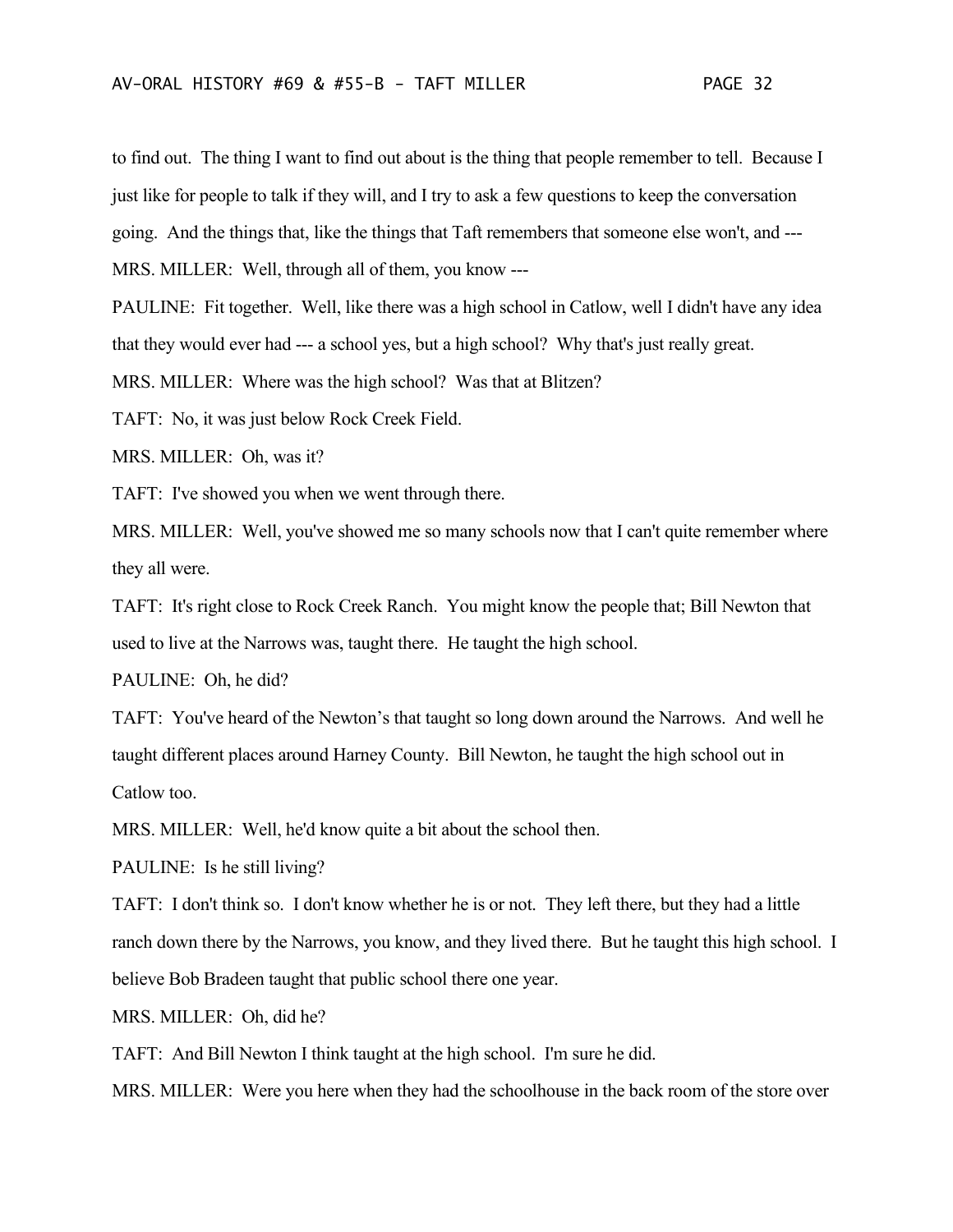here?

TAFT: No, well I guess I could. Yeah, I've been here a long time.

MRS. MILLER: Well I know some old lady came in one year, a couple of years, two or three years back, and she just made herself right at home. When she walked back, and she said this is where I taught school, in the back of that store, in the back.

TAFT: Well, I never knew that.

MRS. MILLER: That's what she said. Barbara said she walked in and made herself right at home. She said this is where I taught school.

TAFT: I think she's mistaken.

MRS. MILLER: Well could be, I wouldn't know.

TAFT: Well, I don't remember the high school back in the back there.

MRS. MILLER: Not a high school.

TAFT: I mean a school, any kind of a school. Because when they established this, was a getting this school started, Joe Fine come up there and got us to come down and give us the ground to build a house on. I think we was about here as long as, pretty close to any of them. I think I went to school with Gene and Donald, and all of them went to school here.

MRS. MILLER: They had to have so many kids before they let them have a school.

TAFT: I don't remember whether we had a school before Joe Fine. He wanted to get everybody here anyway, I guess, but he give us that. Yeah, I don't think the school was run too much ahead of the time we come, might of. But by golly this store wasn't here too much before that either. PAULINE: Well, this is what I've found. I was talking to John Scharff the other day, and I just supposed that Frenchglen had been here forever.

TAFT: No, it hasn't. It, Frenchglen, has been established since this here ---

PAULINE: Since the Bird Refuge?

TAFT: Refuge.

PAULINE: Well, what John Scharff told me was that there was so much traffic stopping at the P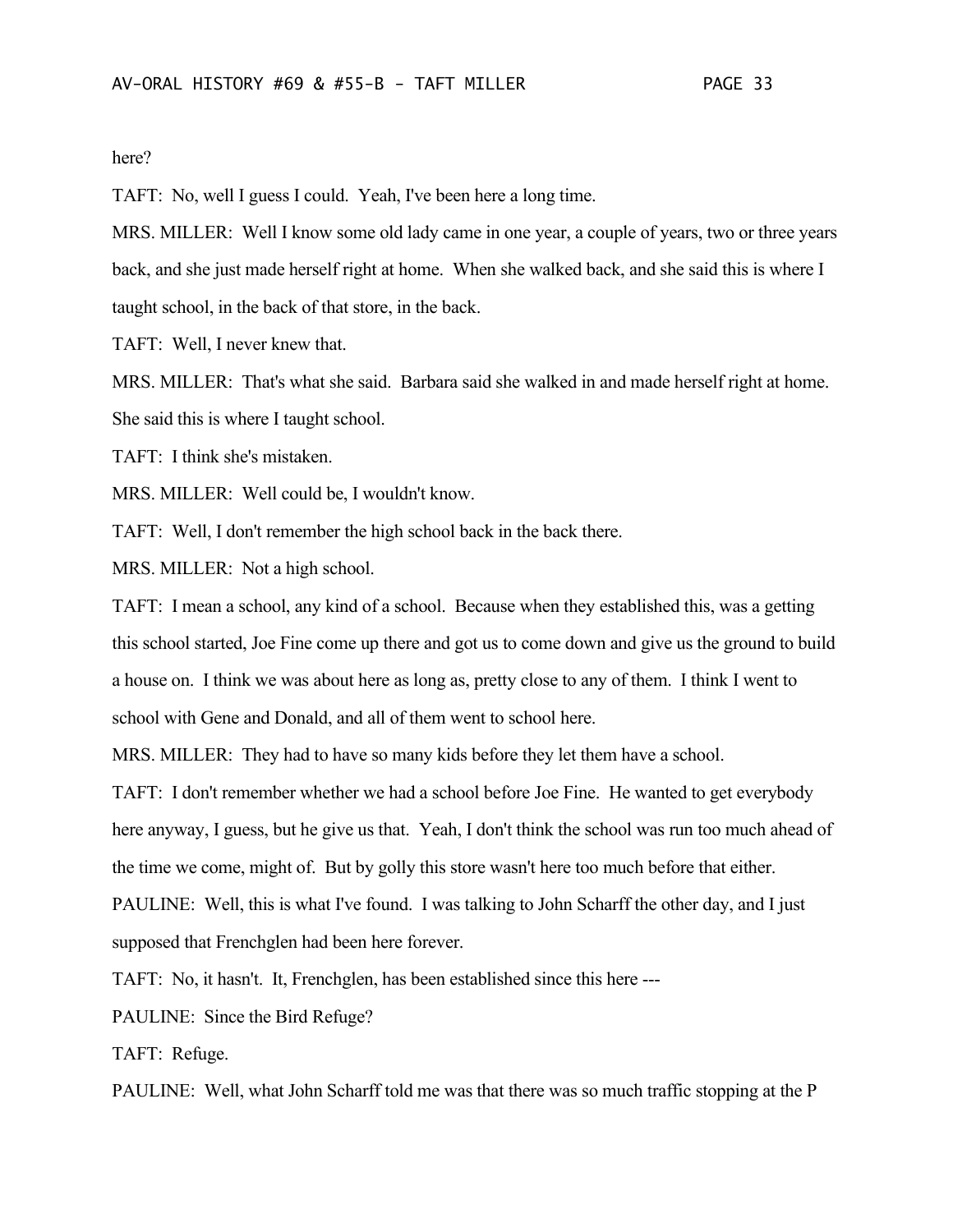Ranch up here ---

TAFT: Yeah, and then they started to build this up over here.

PAULINE: That they put this over here, you know, to take care of some of the people coming here.

TAFT: That's what started Frenchglen.

MRS. MILLER: Huh. Well, I didn't know it. I thought it had been here forever too.

TAFT: No, it hadn't. No, god, no. I don't think they even, I can't remember nobody teaching. In

fact that there back end wasn't built on until later on anyway, was it?

MRS. MILLER: Well according to the people who run the store there.

TAFT: Well, Ron lived upstairs.

MRS. MILLER: Well, I know there's a trap door right over the store there.

TAFT: I thought that little cabin behind was built on ---

MRS. MILLER: Well, the very back end, Delmer Ash built on. But then that next section --- but there is a trap ---

TAFT: Well, that's when Bradeens run it, and Ron lived upstairs.

MRS. MILLER: Uh huh, yeah. Well, you'll have to ask some old people. They kind of forget, not like you.

TAFT: No, I don't know whether anybody ever taught school inside of that store.

MRS. MILLER: Well, you ought to know.

TAFT: Course we lived here all the time. I know damn well I was here when this thing was sold. I was here when John Scharff first come here.

MRS. MILLER: Well, isn't part of this house, didn't they bring it down from Blitzen?

TAFT: Part of it come from Blitzen.

PAULINE: Well, is this, now where this house sits, is this privately owned, or is it part of the

Refuge too? Like the hotel over here.

MRS. MILLER: No, no. ...

PAULINE: ... So just the hotel over here is all that's involved in this ---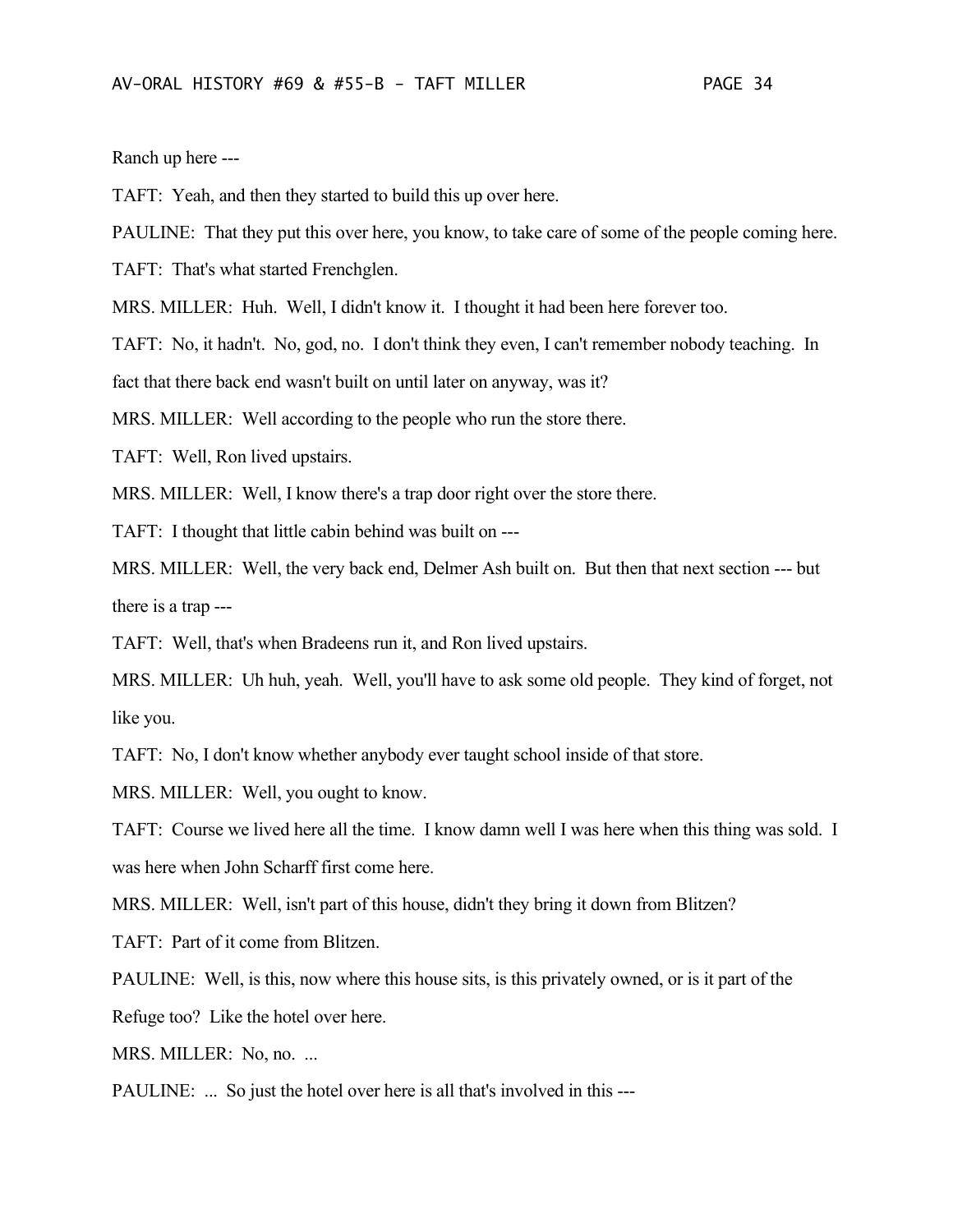MRS. MILLER: The store was, but for years he's been trying to buy it. I mean it takes that long for the government --- But Kenneth didn't do anything about it. His is the only thing.

TAFT: He's got it ... But Kenneth is the only one that's left now.

MRS. MILLER: Well, it might as well not be.

TAFT: I don't know what they will do with that barn over there, that's up on the Refuge.

MRS. MILLER: That's right.

TAFT: ... But the Millers, when they run the hotel, they built that barn.

MRS. MILLER: Oh, did they?

TAFT: I think maybe the Refuge furnished the lumber, but he done the work.

MRS. MILLER: Well, the Refuge used to furnish the stuff. They used to when Eleanor and Kenneth were married. They furnished everything that Eleanor would want to keep that hotel in shape. But she was a good hostess; she was just real great for there. But it's really kind of sad now. People used to come out from Burns all the time for Sunday dinners, and what not. But now she gets the old freeze now.

PAULINE: Well, my mom told me what happened to them a couple of years ago. It made me wonder.

MRS. MILLER: Oh yeah, it's really sad. Some people came out, oh right after fishing season opened this year, and what did they want to stay there, or have a meal? And ... Kenneth's wife come to the door and said, "I think they wanted to stay." She said, "Oh my," she says, "don't you know this is fishing season?" And not a soul was staying there.

TAFT: Huh. ... (Laughter)

MRS. MILLER: It's really kind of sad. They had guests staying there a week ago, wasn't it a week ago? And Kenneth wouldn't even fix them breakfast. What did he say, "You have to eat here?" Something like that. What did he say to that fellow?

TAFT: I don't remember.

PAULINE: Oh dear. That's funny, because all you hear about is the hearty meal cooking.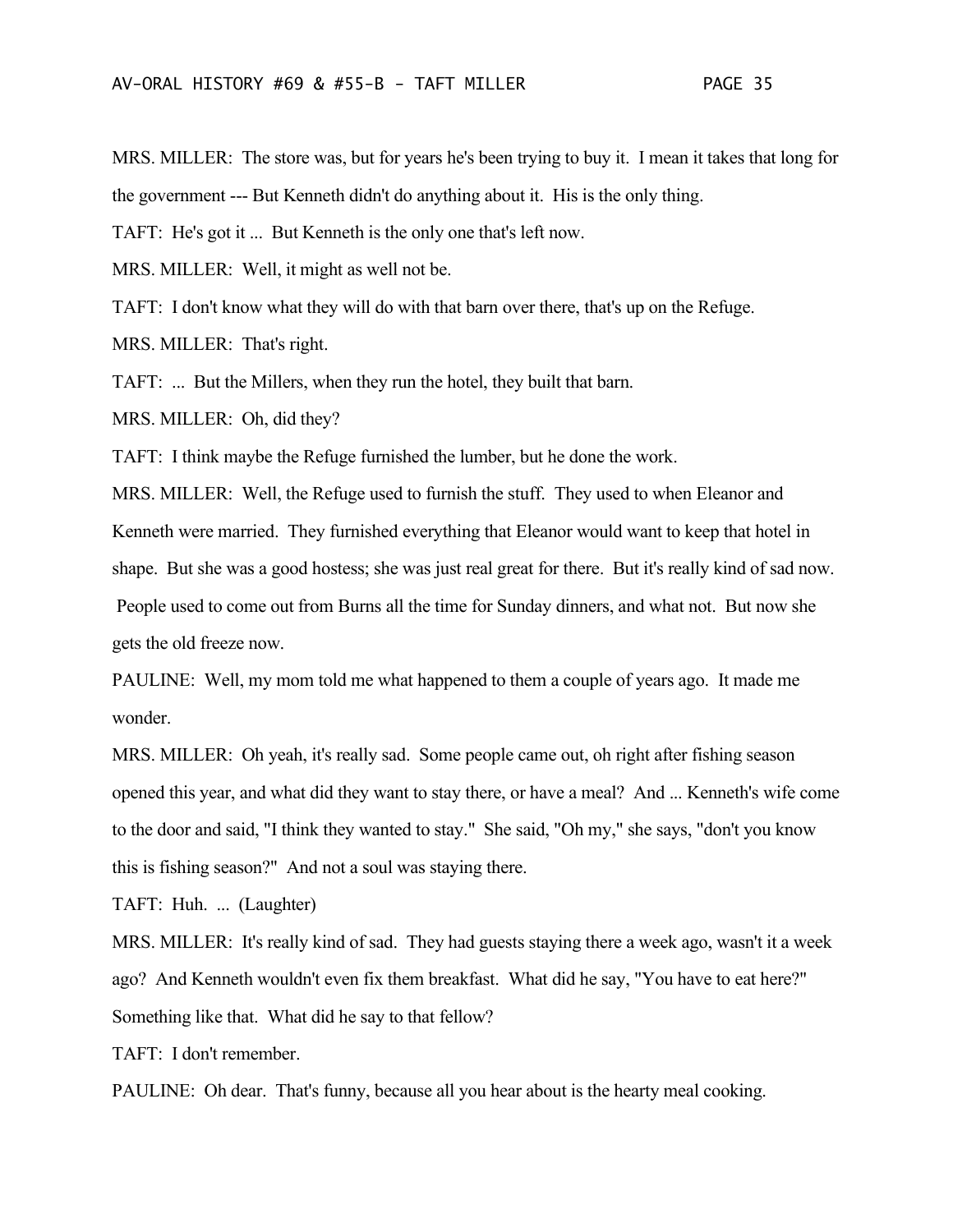MRS. MILLER: Everything you read is just hysterical.

PAULINE: Yeah.

MRS. MILLER: It used to be that way. It used to be that way. They used to set this big long table and put all the bowls of vegetables and meats on the table, and everybody sat down. And then they switched to a steam table, which was still all right. But now they've switched to nothing.

TAFT: Is your husband the mechanic, ain't he? Is he the one that's got the old boiler, the Hanley? PAULINE: No, no, I think you're thinking of ---

TAFT: It was an Ausmus that fixed up that old steam engine, or some kind of a tractor that Hanley had.

PAULINE: Yeah, well, that was Standley.

TAFT: That was an Ausmus.

PAULINE: Yeah. Standley fixed that up. It was an old Hanley, I mean it was an old Romley Oil Pull, was that what they called it?

TAFT: Real old, big old, I don't know what kind it was, but he got that thing a running, and I think he drove it up town one time at the fair.

PAULINE: Yeah. I think that was Uncle Standley.

TAFT: Yeah, he was the mechanic. ...

PAULINE: Oh, Uncle Standley could fix anything, anything. Anything!

TAFT: Yeah, I've heard that.

PAULINE: Yeah.

MRS. MILLER: Is he living?

PAULINE: No, he died about 1957. He wasn't very old, he was only 55, but he had a heart attack.

Then Uncle Ormand passed away about five years ago. It seems to me it's been about that long.

I've forgotten now what year it was. So Uncle Dick now is, and Daddy, and then Aunt Izola is.

TAFT: Is Dick alive yet?

PAULINE: Yeah, Dick ---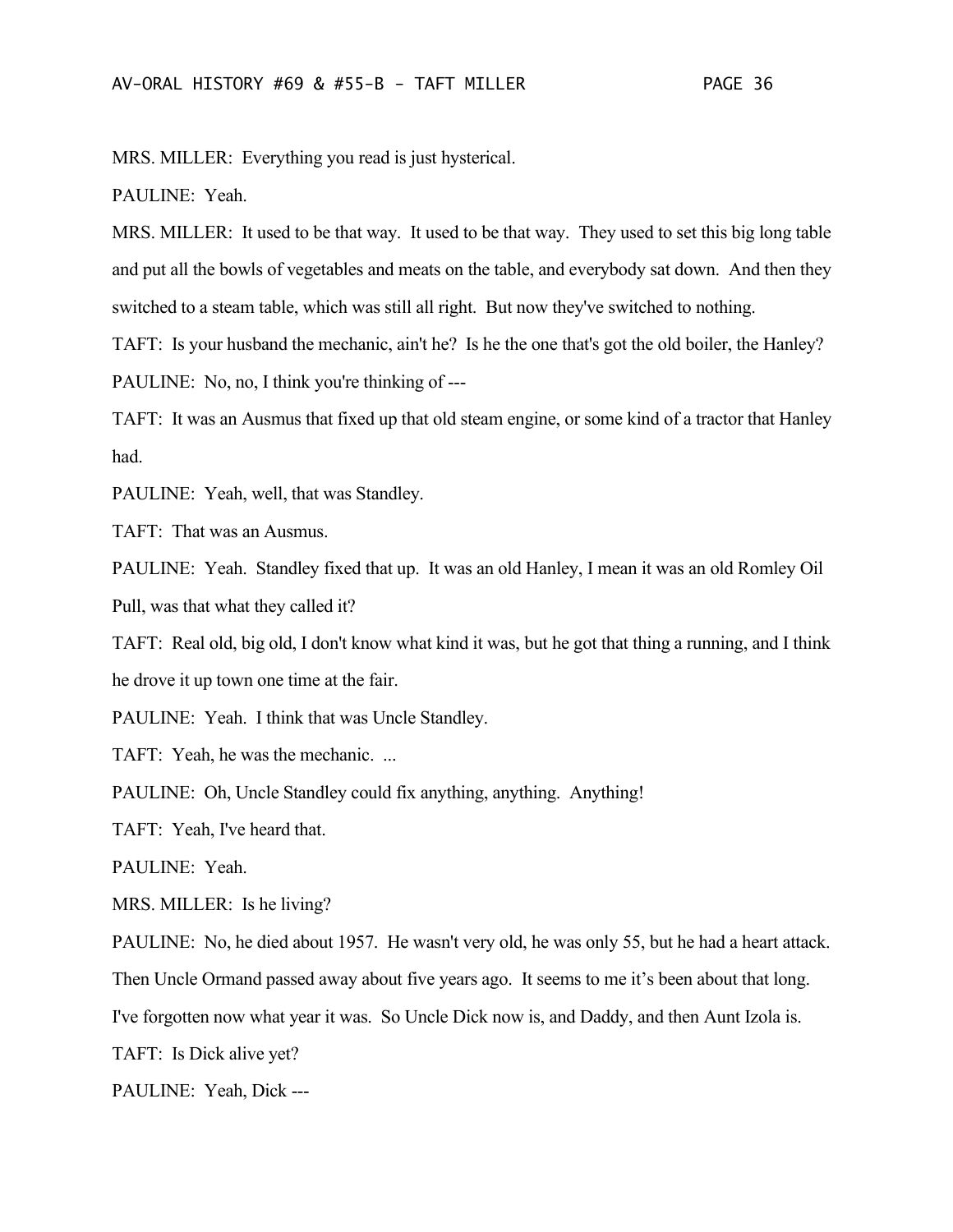TAFT: Well wasn't he about the oldest one?

PAULINE: No, Uncle Ormand was the oldest one, and then Uncle Dick. But he's about 80 something now.

TAFT: Yeah, I used to know him. He used to work around over there.

PAULINE: Yeah, he's been a painter.

TAFT: And I don't think, as far as I know, he never got married.

PAULINE: No, he never married.

TAFT: And he just worked around. I knew him pretty well.

PAULINE: He used to do a lot of sheep shearing, I guess, he and Uncle Ormand, when they were younger. Ever since I've known him he's been a house painter, and he painted for people. Well, he's semi-retired now.

TAFT: I've known them ever since I can remember, them Ausmus.

PAULINE: And then Aunt Izola married Ben O'Keeffe, you know. They're over at Silver Lake now.

TAFT: Didn't Ben O'Keeffe die?

PAULINE: He died just, oh ---

TAFT: That's what I heard.

PAULINE: This winter.

TAFT: Yeah, I knew Ben O'Keeffe too. I was showing her where Ben O'Keeffe lived before the hill where the old house used to stand over there, that one at Long Hollow, you know. He used to live over there and run sheep. And there used to be that little pond down there. It used to be a levee around there, and there was always a lake of water, but that didn't work out. You can't see no water down there no more at the foot of the hill. But there's a spring there that should be full all the time. I don't see why people don't keep it up.

... (Knock at door)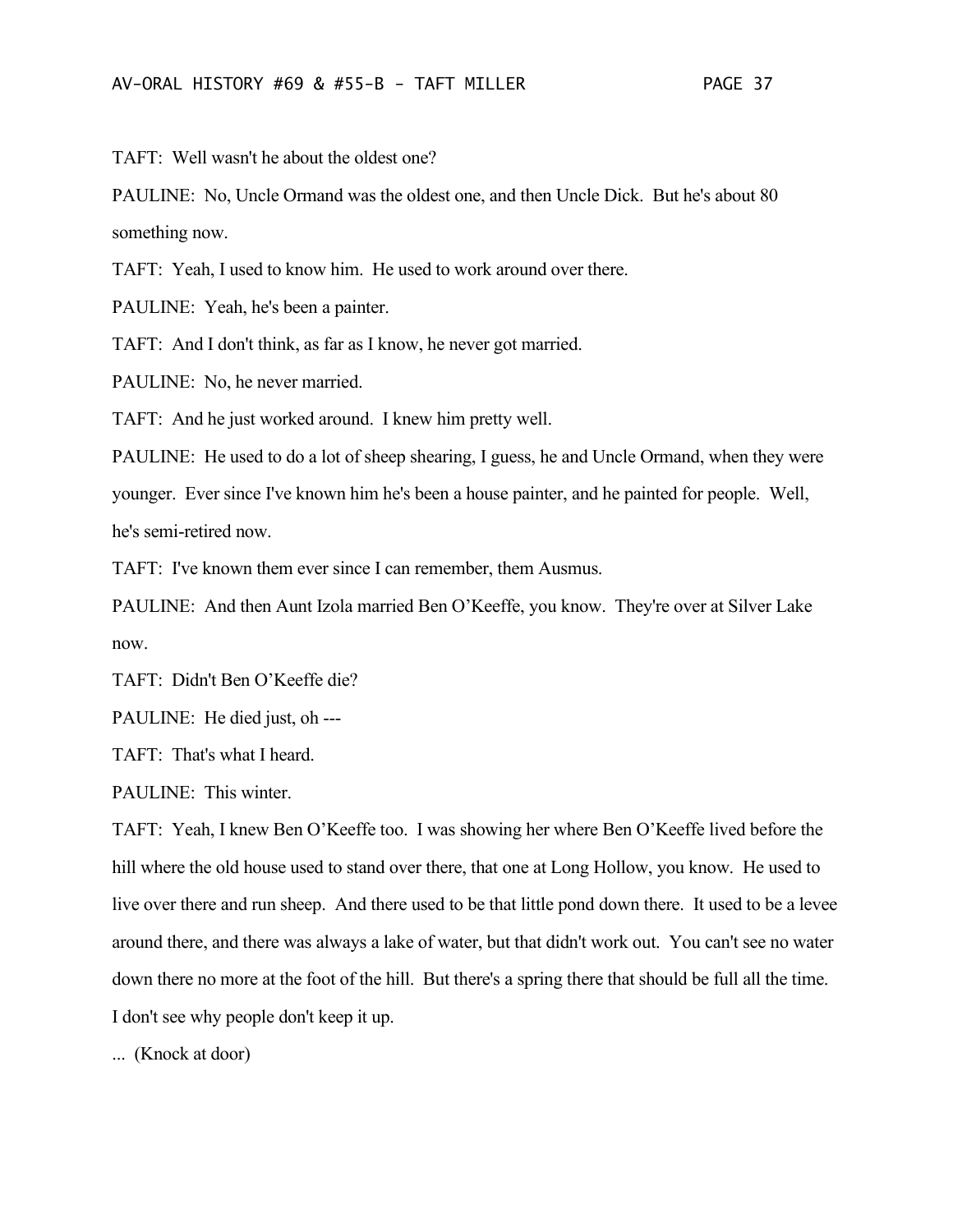### TAPE 2 - #55 SIDE B

PAULINE: ... Well can you think of anything else that is really wild and exciting?

MRS. MILLER: What's happened, way back?

TAFT: No. (Laughter)

PAULINE: We'll have your brain all worn out here remembering so much.

MRS. MILLER: The problem is after someone goes then ---

TAFT: Well, lots of things happen, but you just don't think of them.

MRS. MILLER: He had quite a time when the Geological Survey was here last year. And those boys, they were an awful nice crowd, and men, not just boys. And they'd come down to get information from him, and my he told things to them that I never knew about either. They would mention names, and he would tell them that was a BLM name, and then he'd give them the original name.

TAFT: Well, they was wanting a map of the whole desert and what they wanted was the old name. Well there's some of these new people come in and they changed all these names, just like one name I give you there. What was it?

PAULINE: Jack Mountain was Jackass Mountain.

TAFT: Yeah, Jackass Mountain. Everybody knew that when they was a kid. It was always Jackass Mountain and Jackass Ranch. We owned that, that was my dads when we was kids.

MRS. MILLER: Would she be interested, I don't want her tape to run out, in the fellow that fell in the well. Would that be interesting?

TAFT: Well yeah, Billy Carroll --- You've heard about that?

PAULINE: Oh yes. Did you --- I've heard about that, but I haven't ever talked to anybody that knew first hand about it.

TAFT: Well, I could show you the well, it's right up there, just up there towards Rock Springs. But they was in there for eight days, you know.

PAULINE: I didn't realize he was in there that long.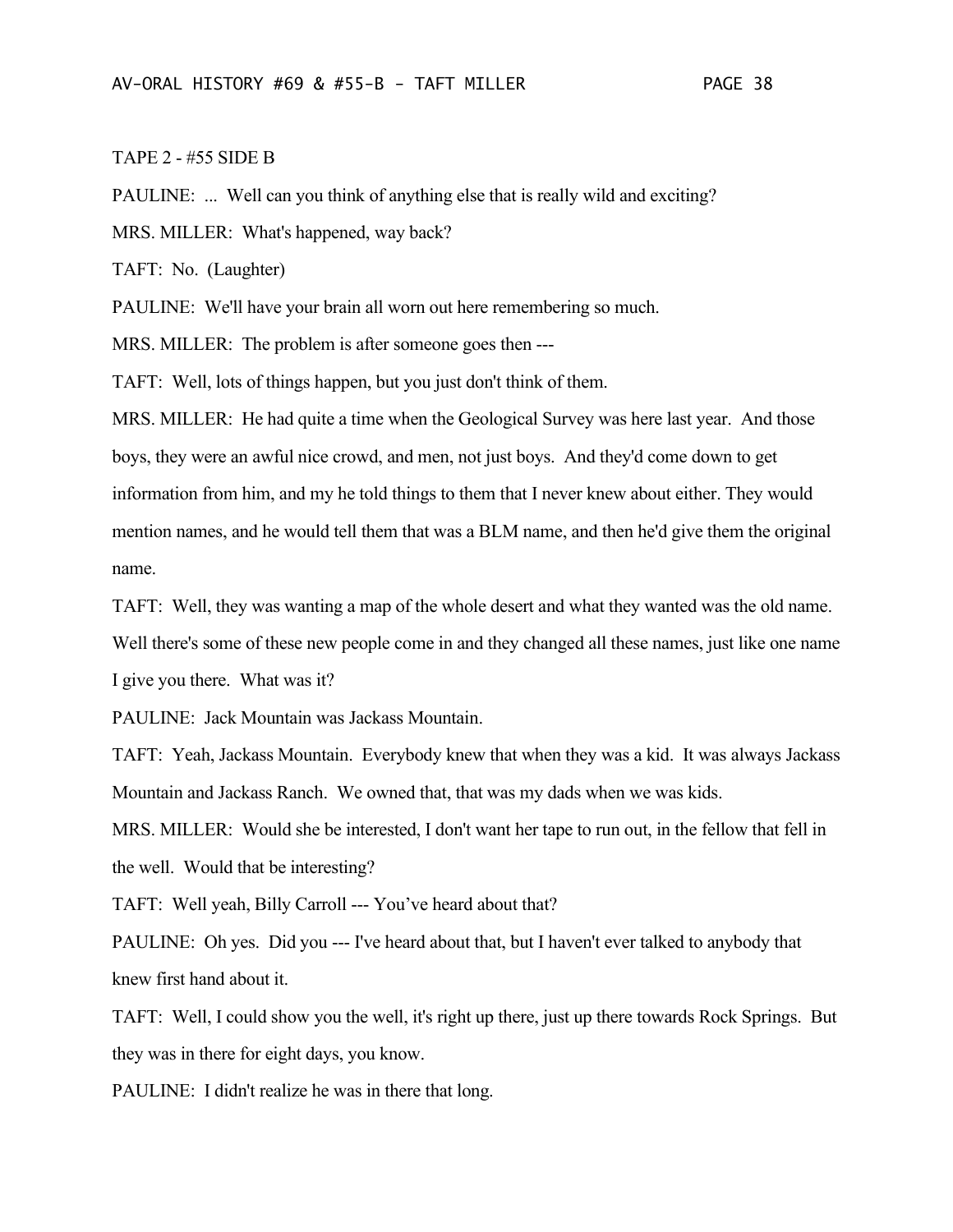TAFT: Yeah, it was eight days before they got him out.

PAULINE: That was the reason he was crippled then. He broke his legs when he fell in?

TAFT: Yeah, and then they froze, you see, and they had to take them off between the foot, they froze, they broke when he fell.

MRS. MILLER: Both feet are gone.

TAFT: Uh huh. And some way or another they got in there and the other fellow went in there to help him, and he didn't fix the rope just right and it got away and then they didn't have no way to get out. They was both in there too.

PAULINE: Oh, there was another man in the well besides Billy Carroll?

TAFT: Bob Coons. Bob Coons was in with him. And he climbed up to about ten feet from the top one time, and then the dirt got so loose around there it couldn't hold him, and fell back in on top of Billy again.

MRS. MILLER: Wouldn't that be sad.

TAFT: And they was in there for eight days. And somebody with a crop was going by with a team, and I guess maybe they kind of missed him. But anyway he went over and looked in the well and found them in there and got them out.

PAULINE: The other fellow wasn't hurt then?

TAFT: No, he kept trying to climb out. I think he fell back on Billy once.

MRS. MILLER: Know anything about any of the old wells that happened. They've got a lot of history.

TAFT: No.

PAULINE: Well, the way they, the only way they had to drill a well, I mean, was to dig it by hand.

TAFT: Oh yeah. Those were all dug wells. There's wells up there, one right there by Stan Bennett's in that draw, was 318 feet deep, dug all the way.

PAULINE: Oh my goodness.

TAFT: Most of it rock.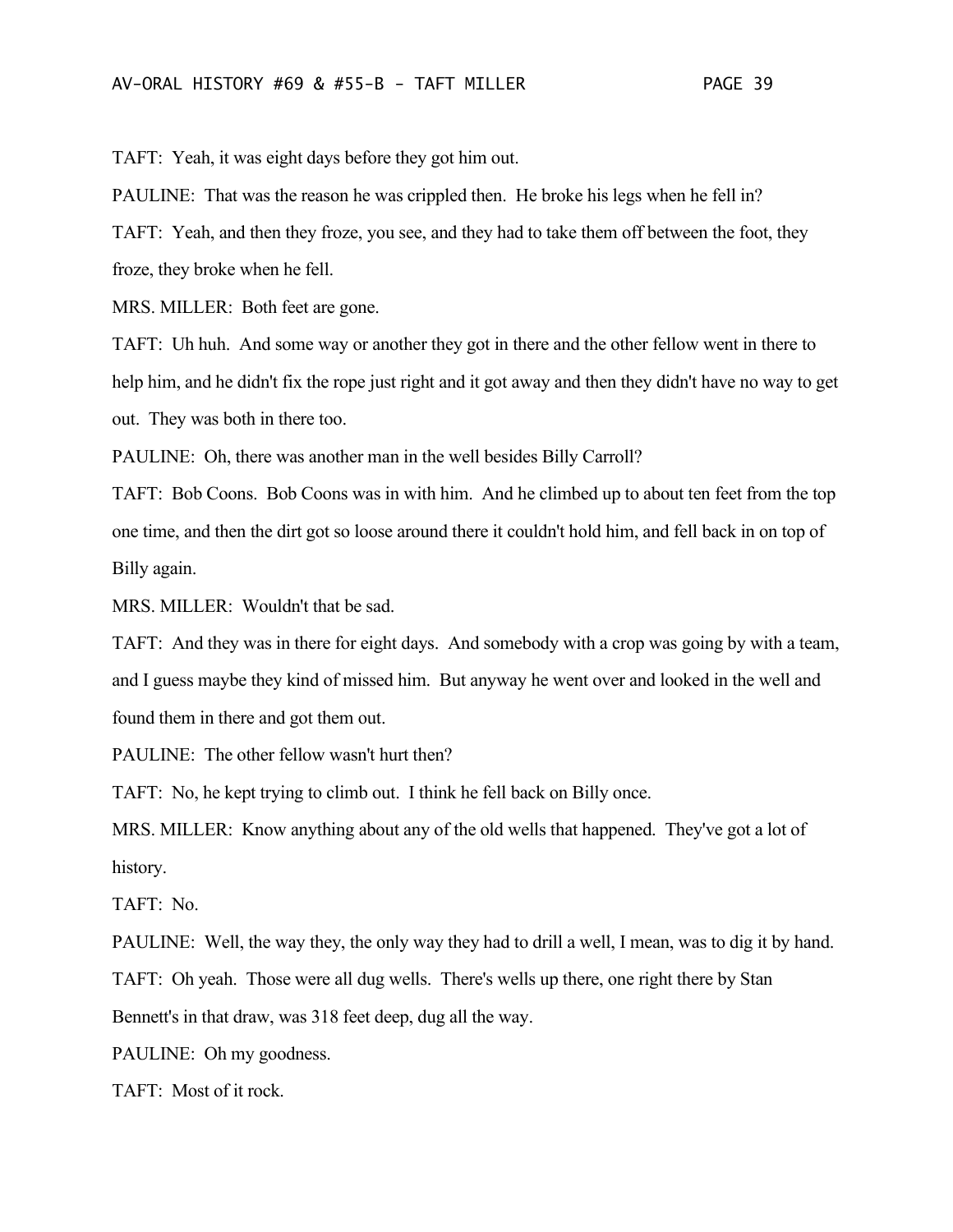PAULINE: I didn't realize they'd go that deep.

MRS. MILLER: Well this one over here at the schoolhouse is three hundred and what?

TAFT: This one at ---

MRS. MILLER: Or 600.

TAFT: It's 612 feet.

MRS. MILLER: Isn't that amazing?

BOB: A dug one?

TAFT: No, no. The one we get water from.

PAULINE: Well, I understand this is just sitting on a rock formation.

...

TAFT: I was there the morning they started this well and there's a streak of hard pan right up here, you know, that's four or five feet deep. When they got through that hard pan that bit just dropped for forty feet. Just went straight down until it hit this rock.

PAULINE: It's hollow in there then.

TAFT: Well, its just muck.

PAULINE: Muck?

TAFT: Of course them bits are heavy, you know, they weigh tons. It went straight down until it landed on top of this rock. Why they couldn't do a thing then until they got casing clear down to that rock. Then they drilled for days, and days, and days on that and it was 612 feet. And from the time they hit the rock down there about forty feet, it was solid hard rock all the way. And then they finally busted through that, and there was the water. It come right out through the top.

PAULINE: I bet it's good water then.

TAFT: Oh yeah, it come right up. If they'd dug a trench out to that ditch it would have run out there. It's considered artesian when it comes up that high. It is good water.

MRS. MILLER: Kenneth has a separate well for his house, and the hotel.

TAFT: Yeah, but they worked for months on that darn well.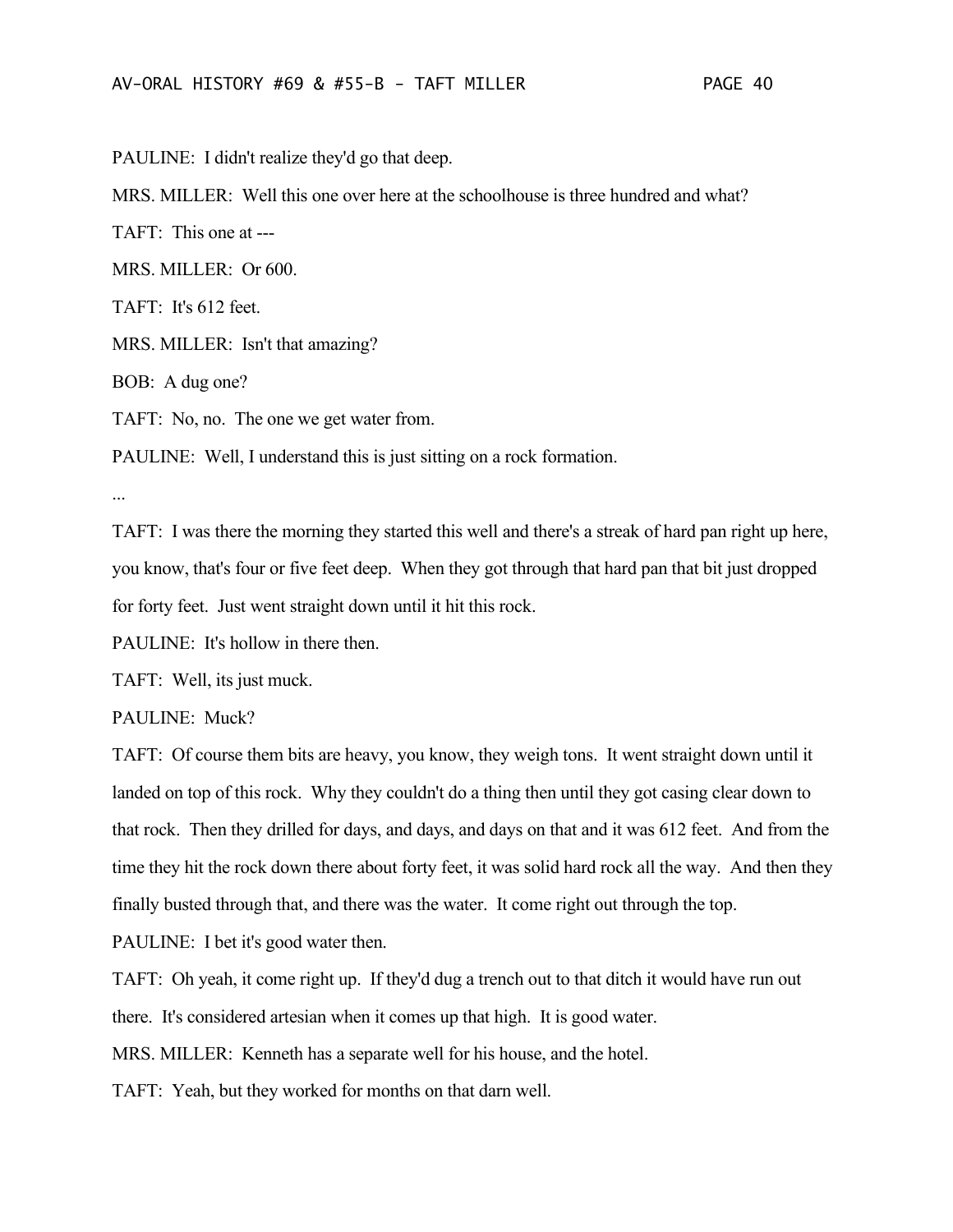TAFT: I don't know what they did, but they were a long time. They hit that same muck, and that was when the CCC's was here. They worked on this, and even dug that ditch down here and on the side hill, they done that with all pick and shovel too.

PAULINE: The CCC boys did this?

MRS. MILLER: Did they witch that or ---

TAFT: Yeah, and they worked on this well back of the hotel there for days. And they blowed it, I don't know how many times with powder. They put that down in there and set it off, and it would blow that muck and stuff clear over there, and way up in the air. That was when the CCC's were here.

PAULINE: I knew that there was a CCC Camp in the area, but I didn't --- It was very close to here, or right here?

TAFT: Oh yeah. You know you come right by it, it's that spring down here. So you can see the marks of it where it ---

MRS. MILLER: Did you see that little dug out where the ---

PAULINE: Yeah, I saw that.

TAFT: Well, they had their camp right there. They had trees around, some of the trees; well they died there. But the CCC Camp was set up there. Yeah, that's at Five Mile, that spring. And then they had kind of a branch camp down there at Buena Vista too.

PAULINE: Well, that's where I had it in my head that the camp was. But the main camp was here. TAFT: At Five Mile.

PAULINE: Well, I want to ask you about that dug well again. Is it, you said it was three hundred and some foot, and it was all dug by hand wouldn't you say?

TAFT: Well, up here --- 318 feet I think it was.

MRS. MILLER: Who dug that?

TAFT: It was Dave Stearns. It's right there by the old man Stoats.

MRS. MILLER: I know where it is, but I didn't remember whose.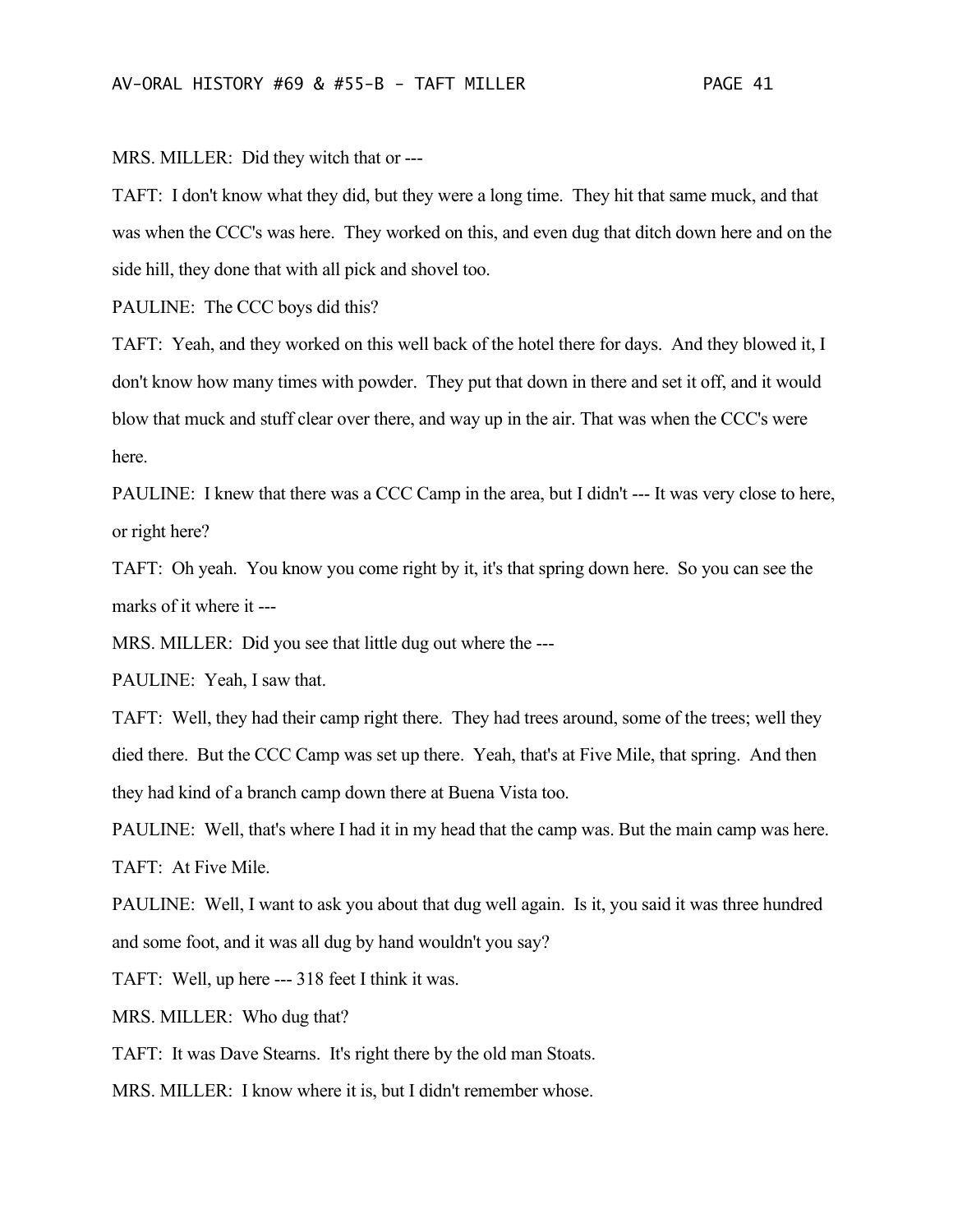TAFT: It's supposed to be 318 feet. I was never down in it. I'm not going to either.

Pauline: Well, I hadn't thought about that, but the hole would have to be big enough for a man to get down in there.

TAFT: Oh yeah. It's a pretty big size well.

PAULINE: And how do they draw the water up?

TAFT: Well, they never got any water up.

PAULINE: Oh, they never got any water in it?

TAFT: No, they never got no water in it.

MRS. MILLER: Wouldn't that be heartbreaking though, and back breaking too.

TAFT: Over there at Hites, you know, he had one well up there too that was awful deep, and I don't think he ever got water in that either. But down in the flat he had another one, and I guess he got a little water in that. And the time he stole that stuff from Johnny Darsey ... and they had dropped a lot of it in this well. The sheriff had to get ropes, and went down in there and got a lot of that stuff back.

MRS. MILLER: How about when your dam gave out. I don't know if that's interesting or not.

PAULINE: Sounds interesting.

MRS. MILLER: Well, it was tragic, really.

BOB: Where was this?

MRS. MILLER: The big dam.

BOB: At Rock Creek?

MRS. MILLER: Yeah.

TAFT: Dam went out.

MRS. MILER: How long did it take you to build it up before, and then it broke out, and then you built it up again.

TAFT: Well, yeah. I built the dam and then the --- that cost me about \$25,000. And when it washed out it just doubled that to put it back.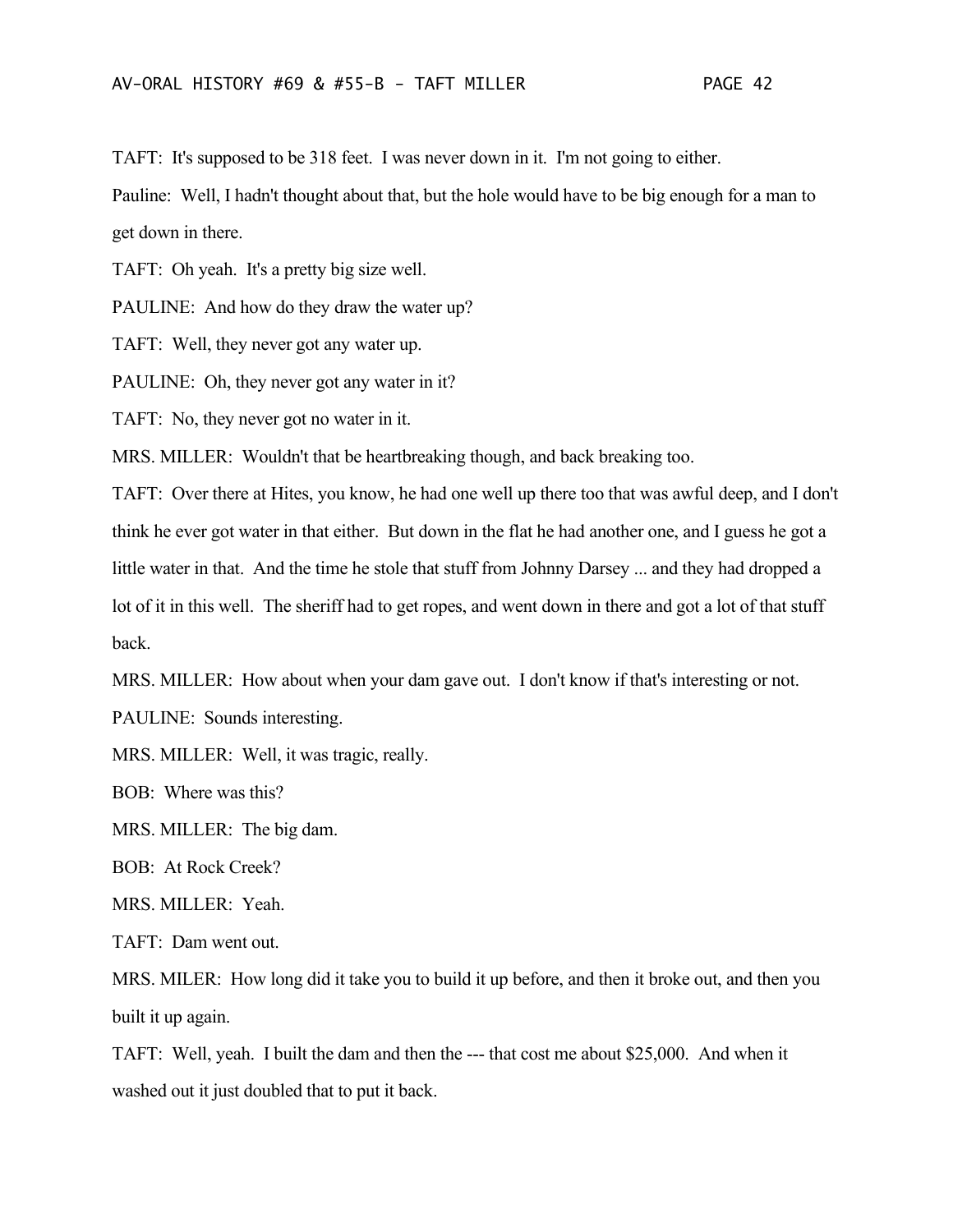### PAULINE: Oh, my.

TAFT: But it got a hole in it, and now when I put it back, I put it back.

PAULINE: Well, this is on Rock Creek, to dam up Rock Creek.

TAFT: ... He would know that. I pulled him out of the mud a time or two.

BOB: Sure did.

MRS. MILLER: Days like this it's hard to imagine.

PAULINE: What made it go out? Was it the water was up high?

BOB: ...

TAFT: ... We'd worked cattle all day, and we got in there and ate supper, and everybody was tired and went up to bed. And ... On weekends part of the kids from Crane used to come home with the boys, you know, worked these cattle. Along in the night why, this old Irishman was here, he was sleeping downstairs and he heard something. And he started to get up and he raised up on the bed and throwed his legs out, and the water was right up here on the bed.

PAULINE: Oh, my goodness.

TAFT: In the house. And he looked out and he was about scared to death. He come up and got everybody up. He said if he'd been alone there he'd of lost his mind, he was so scared. He says, "I don't know what the dogs is going to do." When you look out there, there was water every place, running just like a river outside the house. But he said, "The cats can climb a pole." (Laughter) MRS. MILLER: Another, I think was interesting, wasn't it August; I mean ... his feet nearly froze off too. I thought that was kind of interesting too. ...

BOB: Well, tell us about that.

PAULINE: Yeah.

TAFT: Well, he was just an old bachelor that lived up there, you know, and he had to haul hay for his horses. And I don't know he went down to the Blitzen or someplace for the Company, but he come by Blitzen anyway, you know, on his road home, and he met this John Pick. Of course they're all drinking, would have moonshine, you know. And so they had a big party right on the road, and I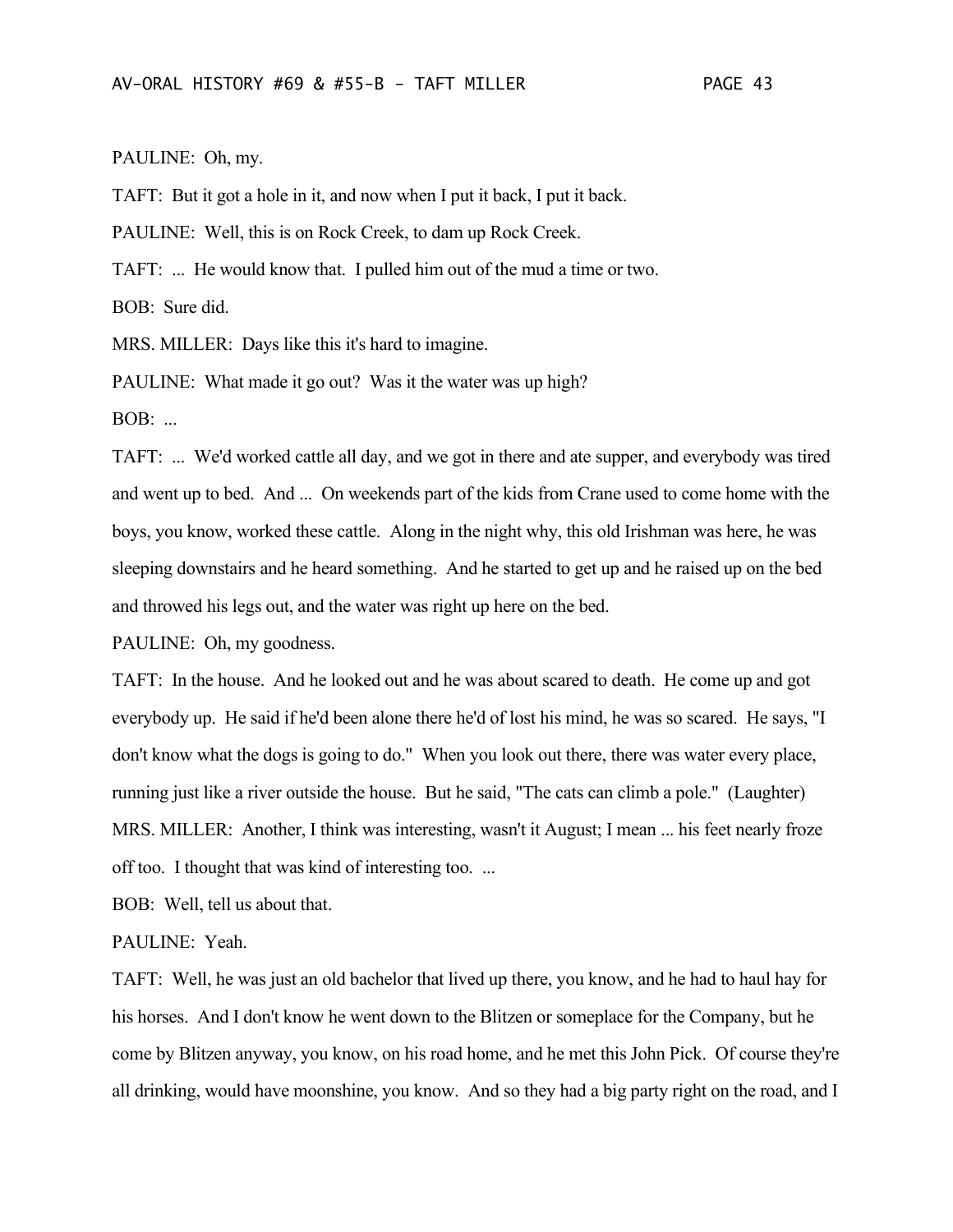guess John left him, and he started home, or fell off the wagon or some darn thing, and he laid out all night and he froze his feet. And so they took him to town, and they had to take his feet off. ... He never did get back to the ranch anymore after that. He had that place fixed up pretty good there. He had it all cleaned off and he had ditches around.

MRS. MILLER: He worked hard at...

TAFT: He had a well out there that he was figuring on pumping his water, and irrigating the ranch, you know. But I guess that well was pretty close to the creek bed. Years after that why Dino Kern, he was up there trapping and he caught a coyote right close to there, and he was trapping him up and by golly that old Indian went out of sight in a little tunnel in the side of the ditch. He was laying over there. He went in that old ... well. He had a tunnel from the creek into the well, you know, and he was irrigating out of the creek. (Laughter)

PAULINE: I don't suppose he had any water rights.

TAFT: No, no, no. But that was his well. The water was coming out of the creek.

PAULINE: That's good.

MRS. MILLER: And who was the fellow that, well, the ... went in the horse and team, and wagon. He fell off and it run over him and killed him. The one whose grave is up there, that one.

TAFT: Oh, yeah.

BOB: Well, being a preacher I might include something about the wages of sin in that story.

(Laughter)

MRS. MILLER: I thought that was kind of funny.

BOB: He had to pay for his water.

MRS. MILLER: Who was that, that killed himself, you might say?

TAFT: You mean the team ...

MRS. MILLER: Yeah.

TAFT: Well, that was a long time ago. Quite a long time ago. He was a driving Chino's freight team. Chino had wagons and teams and he'd do hauling for people, you know. And he had this old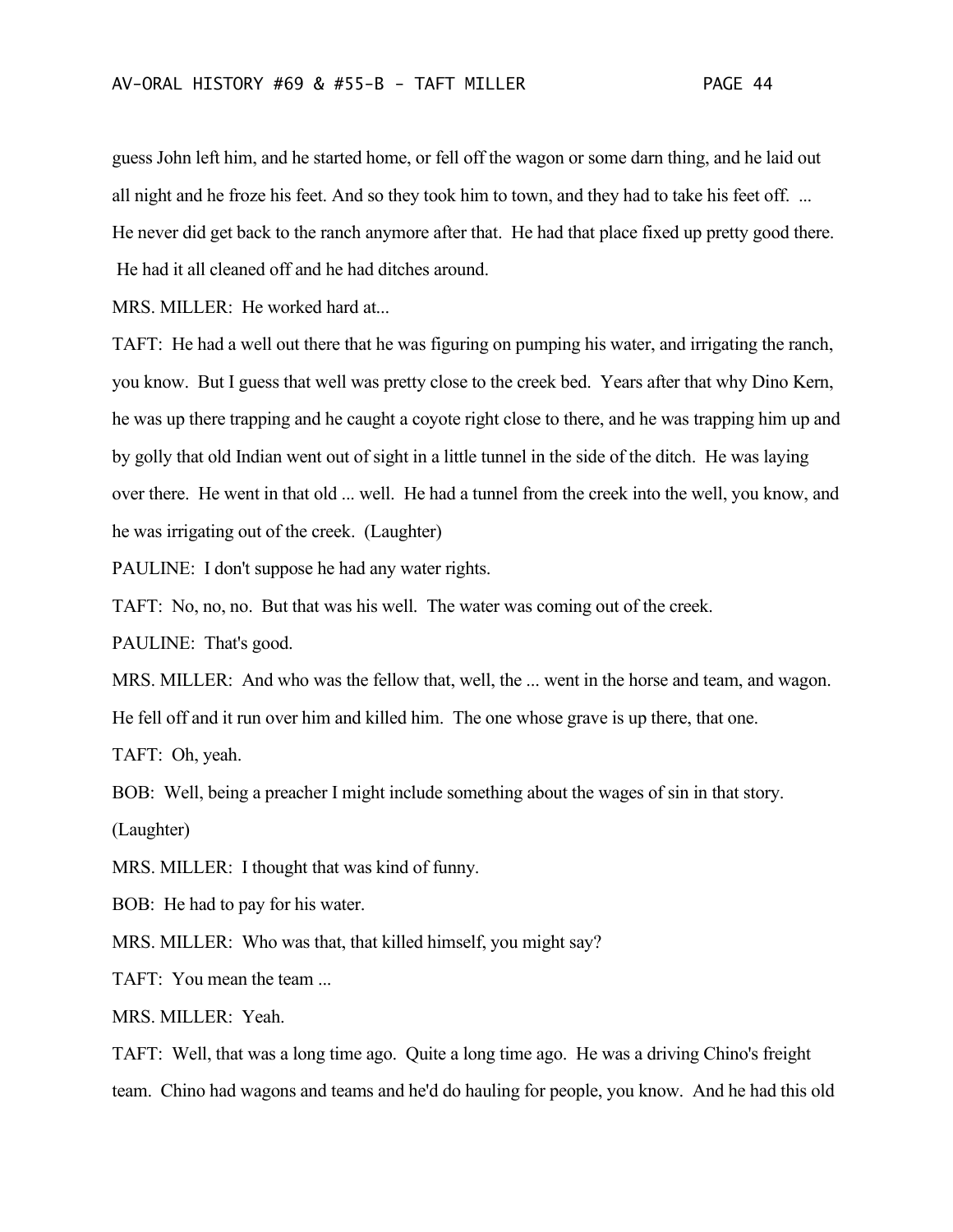... He's a teamster, and he had a homestead up here. And he'd come in for a load, I don't know whether it was for Beckley or one of these stores or something, you know. Maybe he was going home, it was late at night, and it was snowing in the winter, and cold too. He had six horses and going to Lawen. He'd been a walking, and he went around, I guess there was a little hill in the way, and he went around there to get on the wagon, and it was froze, icy, you know. He put his foot on the brake block and slipped and fell under the wagon and it run over him. His grave is right up there on his place. He was working for old Chino.

PAULINE: They say Chino was a buckaroo boss for the Company.

TAFT: He was buckaroo boss for Pete French.

PAULINE: He was buckaroo boss for Pete French.

TAFT: Yes, sir.

PAULINE: His name was Chino.

TAFT: They called him Old Chino.

PAULINE: That name, started with a B.

TAFT: Berdugo.

PAULINE: Berdugo, yeah.

TAFT: Chino Berdugo, that was his name, yeah. Old Chapel [Chappo] was the proud ...

MRS. MILLER: Who did he belong to?

TAFT: He was at the Double O.

PAULINE: Well, I know this too, but I can't remember so don't laugh at me for asking a silly

question. But who had the Double O originally? I mean what was the original ---

TAFT: Hardin and Riley.

PAULINE: Hardin and Riley.

TAFT: That's what they called the Hardin and Riley.

MRS. MILLER: Have you ever watched them brand and mark sheep? I won't generally go. They do it with their teeth. Oh, it just about gagged me; I couldn't look.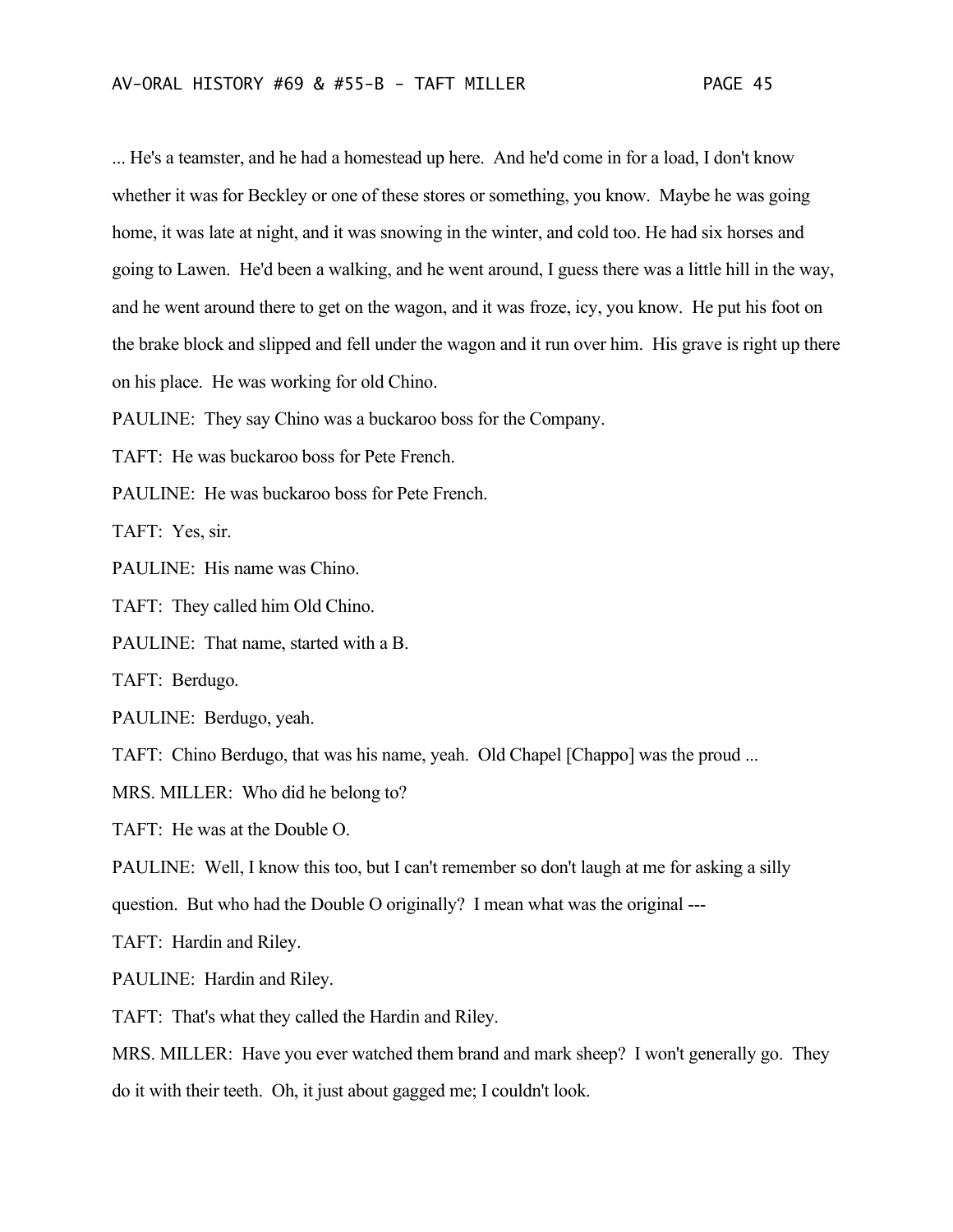PAULINE: Oh, dear.

MRS. MILLER: Isn't that awful?

BOB: Is that the Basques or Mexicans?

MRS. MILLER: Taft's son does it along with the Basques, too. I mean he wouldn't have them do anything he wouldn't do himself. I mean it's just a matter of the way they do it.

TAFT: That's just the way they have to do it, that's all.

MRS. MILLER: Well surely it isn't done that way all over the country, wouldn't you think?

TAFT: Yes, it is.

MRS. MILLER: I can't believe it. I don't doubt you, but ---

TAFT: It is. Ever since I've been born it is.

MRS. MILLER: Those poor little lambs, I felt so sorry for them. Cut their tails off and give them the old stamp brand, and mark them. I guess I'm just not a cattle woman.

PAULINE: Well we always put a rubber band around their tail and after so long it dropped off.

That's the other way to do it.

MRS. MILLER: Well, he had so many.

PAULINE: Oh yeah, he couldn't do that.

MRS. MILLER: Yeah, he had several bands. And they just ran them through ---

TAFT: ... Just cut their tail off.

MRS. MILLER: Didn't they run 600? Didn't they run 600 through the other day, or was it 500?

TAFT: It was a little over 500 lambs, but there was about 600 ewes and rams.

MRS. MILLER: Yeah.

BOB: They were marking with their teeth? ...

TAFT: Castrate them, you know.

BOB: Yeah.

MRS. MILLER: They're going to do it again Sunday. (Laughter) Three fellows get inside this little pen and they hold up both feet. They hold them right against their breast, and belly up, and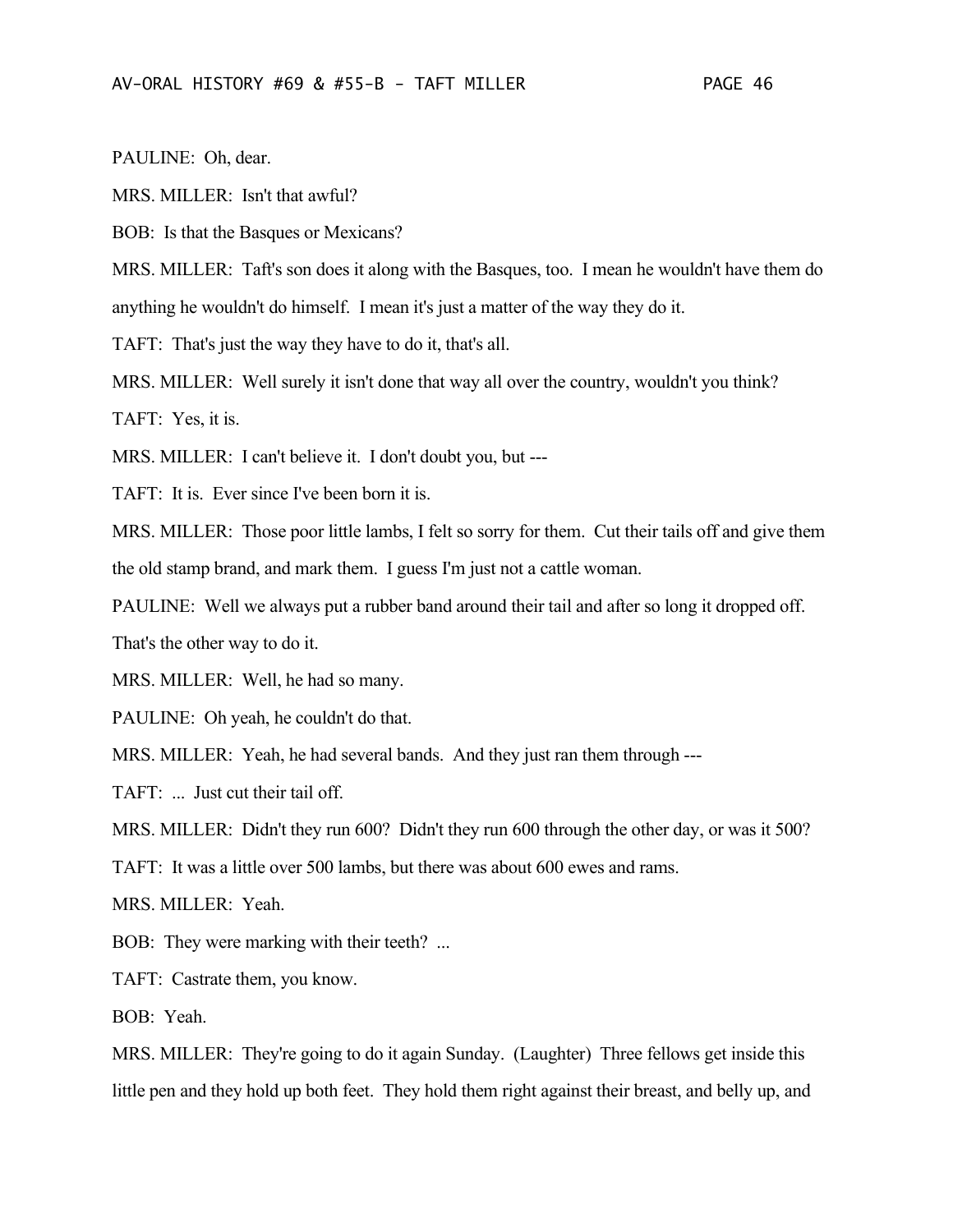they walk over to the edge and the --- the fellow that's marking them is on the outside and they go

up there --- and I don't know which they do first, whether they cut the tails --- probably?

TAFT: No, they castrate them first.

MRS. MILLER: Castrate them, and then cut the tail off. They can't move, see, they've got the hind leg folded up, and the front leg and have them spread.

TAFT: Oh well, they have to sear that tail on them. Years ago when I was a kid they'd just cut that tail off and let them go. Lots of them bled to death, but now they got to ---

BOB: Why can't they mark them with their knife?

TAFT: Well, they do, cut that off.

MRS. MILLER: Castrate them he means. Do they ever do that with a knife?

TAFT: Well, you can't.

MRS. MILLER: You just can't.

BOB: You mean it isn't done.

TAFT: It ain't done that way, no. There's only one way to mark sheep as long as I've been --- I've seen them run sheep ever since I was a kid, and everybody marks them that way.

PAULINE: Well I've never heard that before.

MRS. MILLER: You haven't? Have you ever seen large groups?

PAULINE: No.

MRS. MILLER: Oh, I see.

PAULINE: I'll have to ask my Aunt Izola a little more about that. See how they did theirs. She'll probably tell you ---

TAFT: She'll tell you, I'll bet you. She'll tell you, because Ben O'Keeffe was a sheep man, and he'd mark them that way.

PAULINE: Well if he wasn't a sheep man, then there never was a sheep man, because he had them for years and years.

MRS. MILLER: And then those were --- that's a delicacy for breakfast.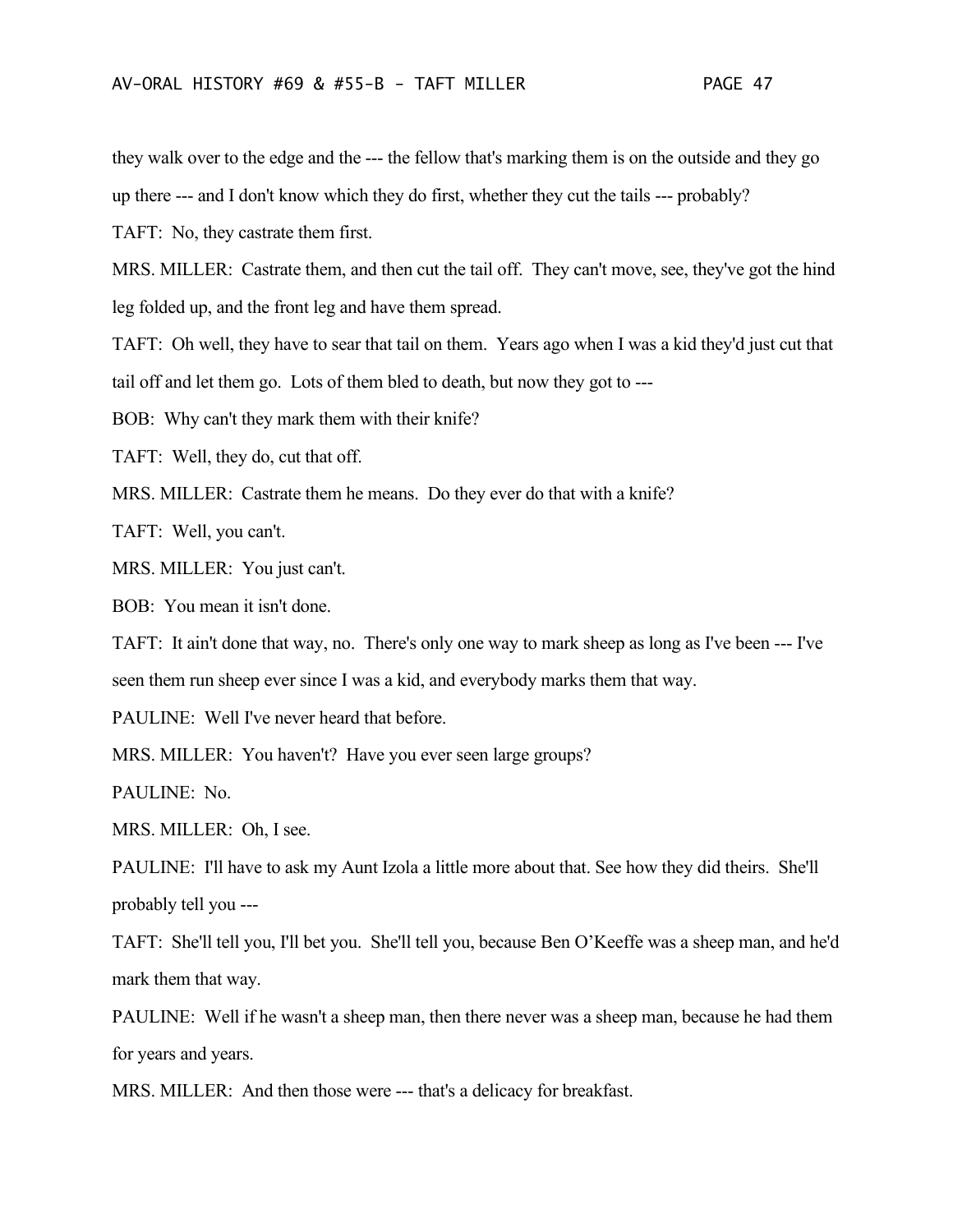TAFT: I knew Ben O'Keeffe before he married her, and there was three brothers over there, and they trained one of them. They used to have fighting men in Burns, and one of them, one of his brothers come in there and fought one of them guys in Burns that they brought in there. Whipped him too. I don't know if it was Jim or Bob or something. But Ben and his other brother trained this younger one. I think he was 24 years old. He went in there and fought one of the prizefighters. Right out of the sheep camp, they trained him in the sheep camp.

MRS. MILLER: How about that.

PAULINE: They're Irishmen, that's my Uncle Ben. I have to tell Taft this story about Uncle Ben, because I think he'll appreciate it. But you know Uncle Ben had quite a brogue. In fact, I could understand him if I just sat and listened to every word, and I loved to listen to him talk. But I never did get so it was easy for me to understand what he said. Well, a year ago they went back to Ireland for a visit, and when he came back we asked Uncle Ben if he had a good visit, had a good time. And it had been fifty years since he had been home. He said, "Oh yes, he had had a good visit," but he said, "it sure was good to get home." He said, "I couldn't understand a word anybody was saying over there." (Laughter)

...

TAFT: When the Irish come over here you can't understand them.

PAULINE: Oh, I just laughed and laughed. I sure got tickled because he couldn't understand a word anybody said.

MRS. MILLER: How long did he stay?

PAULINE: Oh, they were there for a couple of weeks is all. It had been the first time he had seen most of his family since ---

MRS. MILLER: That was too long though, wasn't it?

PAULINE: Yeah, it's a long, long time. Well, I imagine I'd better call this a good interview. It has been, and I sure appreciate your taking time to visit with me. It's been really interesting. I've learned a lot of new things.